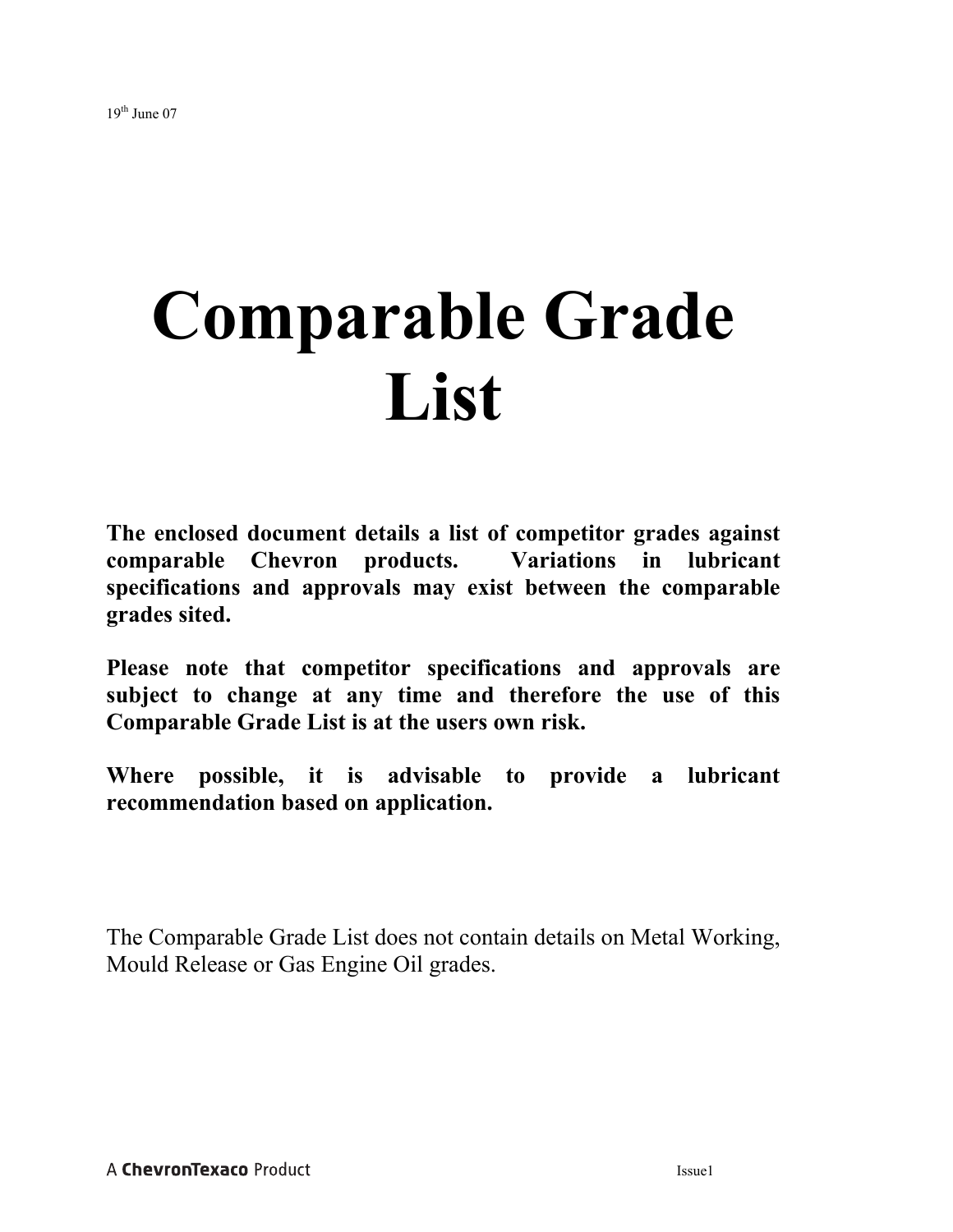|                  | <b>COMPETITOR COMPETITOR GRADE</b> | <b>CHEVRON GRADE</b>                                         |
|------------------|------------------------------------|--------------------------------------------------------------|
| <b>BP</b>        | <b>AUTRAN 10</b>                   | TEXTRAN HD 10                                                |
| <b>BP</b>        | <b>AUTRAN 30</b>                   | TEXTRAN HD 30                                                |
| BP_              | AUTRAN 50                          | TEXTRAN HD 50                                                |
| <b>BP</b>        | AUTRAN DX III                      | TEXAMATIC 7045E                                              |
| BP.              | AUTRAN MBX                         | TEXAMATIC 4291                                               |
| BP.              | <b>AUTRAN MT 75</b>                | TEXAMATIC 7045E                                              |
| <b>BP</b>        | <b>BARTRAN 32</b>                  | RANDO ASHLESS EP 32                                          |
| <b>BP</b>        | <b>BARTRAN 46</b>                  | <b>RANDO ASHLESS EP 46</b>                                   |
| <b>BP</b>        | <b>BARTRAN 68</b>                  | <b>RANDO ASHLESS EP 68</b>                                   |
| BP.              | <b>BIOHYD SE 46</b>                | HYDRA 46                                                     |
| BP.              | <b>BP ANTIFREEZE</b>               | HAVOLINE XLC/ BS AFNOR                                       |
| BP.              | <b>ENERGEAR EP 80W</b>             | <b>GEARTEX EP-A 80W</b>                                      |
| <b>BP</b>        | ENERGEAR EP 80W-90                 | GEARTEX EP-A 85W-90/ MULTIGEAR 80W-90                        |
| <b>BP</b>        | ENERGEAR EP 90                     | GEARTEX EP-A 85W-90/ MULTIGEAR 80W-90                        |
| BP.              | ENERGEAR HT 80W-90                 | MULTIGEAR 80W-90                                             |
| BP.              | ENERGEAR HYPO 75W-90               | GEARTEX S5 75W-90                                            |
| <b>BP</b>        | ENERGEAR HYPO 80W-90               | GEARTEX EP-C 80W-90                                          |
| <b>BP</b>        | ENERGEAR HYPO 85W-140              | GEARTEX EP-C 85W-140                                         |
| BP.              | ENERGEAR HYPO 90                   | <b>GEARTEX EP-B 85W-90</b>                                   |
| <b>BP</b>        | ENERGEAR LIMSLIP 90                | <b>GEARTEX LS 85W-90</b>                                     |
| <b>BP</b>        | ENERGEAR SHX-M                     | MULTIGEAR S 75W-90                                           |
| BP.              | <b>ENERGOL CS 100</b>              | <b>OMNIS 100</b>                                             |
| BP.              | <b>ENERGOL CS 150</b>              | OMNIS 150                                                    |
| BP.              | <b>ENERGOL CS 22</b>               | TEXPAR 22                                                    |
| BP.              | <b>ENERGOL CS 460</b>              | REGAL OIL 460                                                |
| <b>BP</b>        | <b>ENERGOL CS 68</b>               | <b>OMNIS 68</b>                                              |
| <b>BP</b>        | <b>ENERGOL DCW</b>                 | 650T MINERAL CYLINDER OIL 1000                               |
| BP.              | <b>ENERGOL GHL 68</b>              | <b>WAYLUBE XT 68</b>                                         |
| BP.              | ENERGOL GRXP 100                   | <b>MEROPA 100</b>                                            |
| <b>BP</b>        | ENERGOL GRXP 150                   | MEROPA 150                                                   |
| BP.              | ENERGOL GRXP 220                   | MEROPA 220                                                   |
| <b>BP</b>        | ENERGOL GRXP 320                   | MEROPA 320                                                   |
| BP.              | ENERGOL GRXP 460                   | MEROPA 460                                                   |
| BP.              | ENERGOL GRXP 68                    | MEROPA 68                                                    |
| <b>BP</b>        | <b>ENERGOL GRXP 680</b>            | MEROPA 680                                                   |
| <b>BP</b>        | ENERGOL HLP-HM 10                  | RANDO HD 10                                                  |
| BP.              | <b>ENERGOL HLP-HM 100</b>          | RANDO HD 100                                                 |
| <b>BP</b>        | ENERGOL HLP-HM 32                  | RANDO HD 32                                                  |
| <b>BP</b>        | <b>ENERGOL HLP-HM 46</b>           | <b>RANDO HD 46</b>                                           |
| <b>BP</b>        | <b>ENERGOL HLP-HM 68</b>           | RANDO HD 68                                                  |
| <b>BP</b>        | ENERGOL HLP-HM BLUE                | RANDO HD 32- NOT BLUE                                        |
| <b>BP</b>        | <b>ENERGOL HP 0</b>                | EDM FLUID H2                                                 |
| <b>BP</b>        | <b>ENERGOL HP 5</b>                | <b>TEXPAR5</b><br>URSA SUPER TD 15W-40/ URSA SUPER LA 15W-40 |
| <b>BP</b>        | <b>ENERGOL HPDX 40</b>             | <b>TRANSFORMER OIL</b>                                       |
| <b>BP</b>        | <b>ENERGOL JS-A</b>                |                                                              |
| <b>BP</b><br>BP. | <b>ENERGOL LPT 32</b>              | <b>CAPELLA WF32</b><br><b>CAPELLA WF 68</b>                  |
| <b>BP</b>        | ENERGOL LPT 68<br>ENERGOL LPT-F 32 | CAPELLA WF 32                                                |
|                  | ENERGOL RC 100                     | COMPRESSOR OIL EP VDL 100                                    |
| BP.              | ENERGOL RC 68                      | COMPRESSOR OIL EP VDL 68                                     |
| <b>BP</b>        | ENERGOL RC-R 32                    | COMPRESSOR OIL EP VDL 32                                     |
| BP.<br>BP.       | ENERGOL RC-R 46                    | <b>COMPRESSOR OIL EP VDL 46</b>                              |
| <b>BP</b>        | <b>ENERGOL THB 32</b>              | REGAL PREMIUM EP 32                                          |
| <b>BP</b>        | <b>ENERGOL THB 46</b>              | REGAL PREMIUM EP 46                                          |
|                  |                                    |                                                              |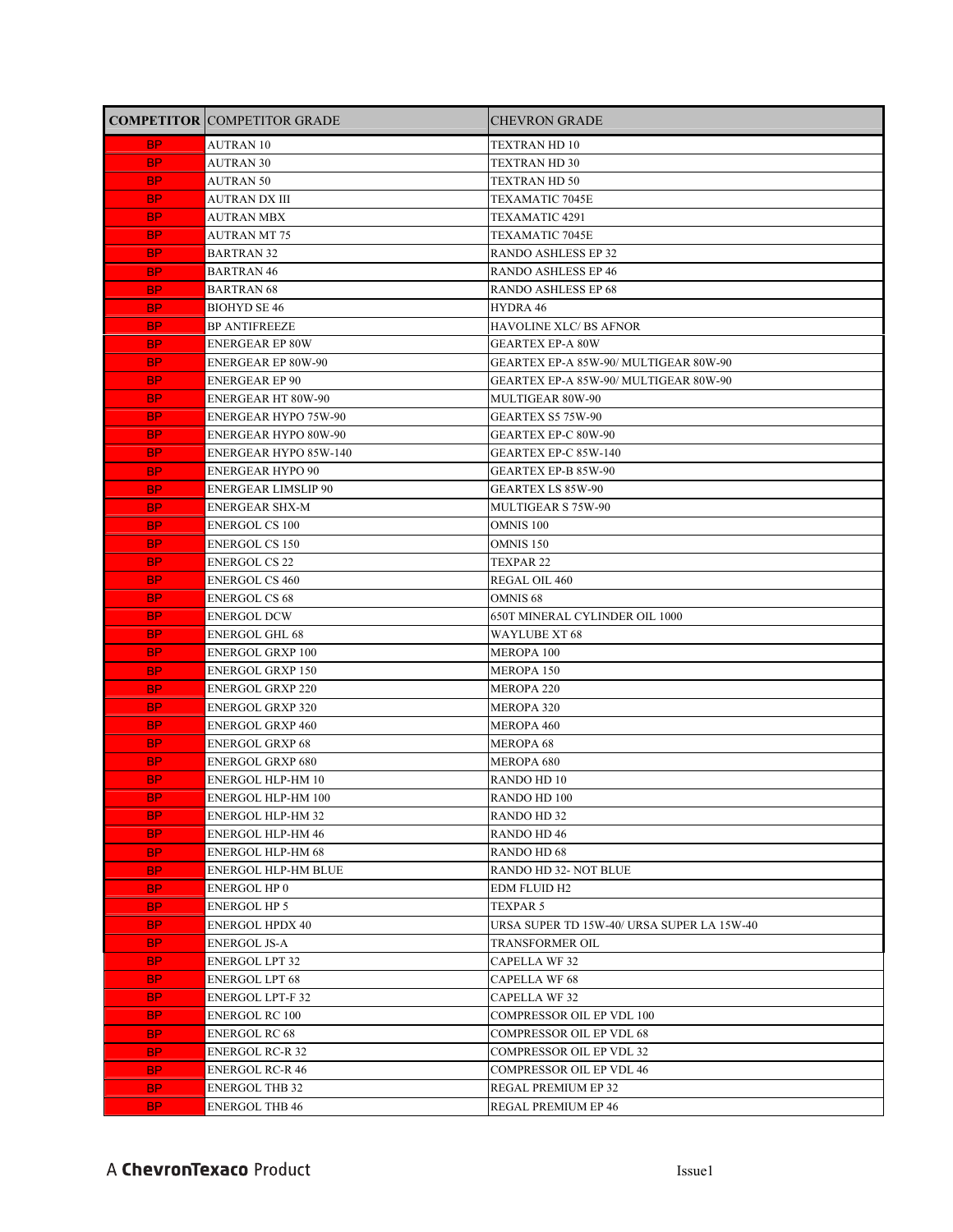| BP.       | ENERGOL THB 68                | <b>REGAL PREMIUM EP 68</b>                |
|-----------|-------------------------------|-------------------------------------------|
| BP.       | ENERGOL TH-HT 32              | REGAL PREMIUM EP 32                       |
| BP.       | <b>ENERGOL TH-HT 46</b>       | REGAL PREMIUM EP 46                       |
| BP.       | ENERGOL TH-HT 68              | REGAL PREMIUM EP 68                       |
| BP.       | ENERGOL WM 2                  | WHITE OIL PHARM 30/40 (WOS 15)            |
| BP.       | ENERGOL WM 6                  | WHITE OIL PHARM 240 (WOS 68)              |
| BP.       | ENERGREASE L21M               | <b>MOLYTEX EP 2</b>                       |
| BP.       | <b>ENERGREASE LC 2</b>        | STARPLEX ALL PURPOSE EP 2                 |
| BP.       | ENERGREASE LCX 222            | STARPLEX ALL PURPOSE EP 2                 |
| BP.       | <b>ENERGREASE LS 2</b>        | <b>MULTIFAK EP 2</b>                      |
| BP.       | ENERGREASE LS 3               | <b>MULTIFAK PREMIUM 3</b>                 |
| BP.       | ENERGREASE LS-EP 00           | MULTIFAK 6833 EP 00                       |
| BP.       | ENERGREASE LS-EP 1            | <b>MULTIFAK EP 1</b>                      |
| BP.       | ENERGREASE LS-EP 2            | <b>MULTIFAK EP 2</b>                      |
| BP.       | ENERGREASE LS-EP 3            | <b>MULTIFAK PREMIUM 3</b>                 |
| BP.       | ENERGREASE MM-EP 0            | MULTIFAK EP 0                             |
| BP.       | ENERGREASE MM-EP 1            | <b>MULTIFAK EP 1</b>                      |
| BP.       | ENERGREASE MM-EP 2            | <b>MULTIFAK EP 2</b>                      |
| BP.       | ENERGREASE PR 2               | <b>NOVATEX EP 2</b>                       |
| BP.       | ENERGREASE ZS 00              | MULTIFAK 6833 EP 00                       |
| BP.       | ENERSYN EP - XF 150           | PINNACLE EP 150                           |
| BP.       | <b>ENERSYN EP - XF 220</b>    | PINNACLE EP 220                           |
| BP.       | ENERSYN EP - XF 320           | PINNACLE EP 320                           |
| BP.       | <b>ENERSYN EP - XF 460</b>    | PINNACLE EP 460                           |
| BP.       | ENERSYN EP - XF 680           | PINNACLE EP 680                           |
| BP.       | <b>ENERSYN EPX 320</b>        | PINNACLE EP 320                           |
| BP.       | <b>ENERSYN HTX 220</b>        | PINNALCE EP 220                           |
| BP.       | <b>ENERSYN HTX 320</b>        | PINNACLE EP 320                           |
| BP.       | ENERSYN RC-S 46               | <b>CETUS PAO 46</b>                       |
| BP.       | ENERSYN RC-S 68               | <b>CETUS PAO 68</b>                       |
| BP.       | ENERSYN RX 100                | <b>CETUS DE 100</b>                       |
| BP.       | ENERSYN SF-C 14               | GLYTEX HFC 46                             |
| BP.       | ENERSYN SF-C 15               | <b>GLYTEX HFC 46</b>                      |
| BP.       | ENERSYN SG 150                | <b>SYNLUBE CLP 150</b>                    |
| BP.       | ENERSYN SG-XP 150             | <b>SYNLUBE CLP 150</b>                    |
| BP.       | ENERSYN SG-XP 220             | <b>SYNLUBE CLP 220</b>                    |
| BP.       | ENERSYN SG-XP 460             | <b>SYNLUBE CLP 460</b>                    |
| BP.       | ENERSYN SG-XP 680             | <b>SYNLUBE CLP 680</b>                    |
| <b>BP</b> | FLUSHING OIL                  | TEXPAR 22                                 |
| BP.       | <b>MACCURAT D 100</b>         | <b>CLINGTEX 100</b>                       |
| BP.       | MACCURAT D 220                | WAYLUBE X 220                             |
| BP.       | <b>MACCURAT D 68</b>          | <b>WAYLUBE XT 68</b>                      |
| BP.       | <b>SUPER 2 - STROKE</b>       | <b>MOTEX 2T</b>                           |
| BP.       | TERRAC 15W-30                 | SUPER UNIVERSAL TRACTOR OIL 15W-30        |
| BP.       | TERRAC ADVANCED MOTOR         | URSA SUPER TD 15W-40                      |
| BP.       | <b>TERRAC EXTRA</b>           | SUPER UNIVERSAL TRACTOR OIL EXTRA 10W-30  |
| BP.       | TERRAC SUPER GEAR 85W-140     | GEARTEX EP-C 85W-140                      |
| BP.       | TERRAC SUPER GEAR GL-5        | GEARTEX EP-C 80W-90 / MULTIGEAR 80W-90    |
| BP.       | TERRAC SUPER HYDRAULIC        | RANDO HDZ 46                              |
| BP.       | TERRAC SUPER MOTOR 15W-40     | URSA SUPER LA 15W-40/URSA SUPER TD 15W-40 |
| BP.       | TERRAC SUPER TRANSMISSION     | SUPER UNIVERSAL TRACTOR OIL EXTRA 10W-30  |
| BP.       | TERRAC SUPER TRANSMISSION S   | <b>TEXTRAN TDH</b>                        |
| BP.       | TERRAC SUPER UNIVERSAL 10W-30 | SUPER UNIVERSAL TRACTOR OIL EXTRA 10W-30  |
| BP.       | TERRAC UNIVERSAL 15W-30       | SUPER UNIVERSAL TRACTOR OIL 15W-30        |
| BP.       | TRACTRAN 8                    | <b>TEXTRAN AS</b>                         |
| BP.       | TRACTRAN 9                    | <b>TEXTRAN TDH</b>                        |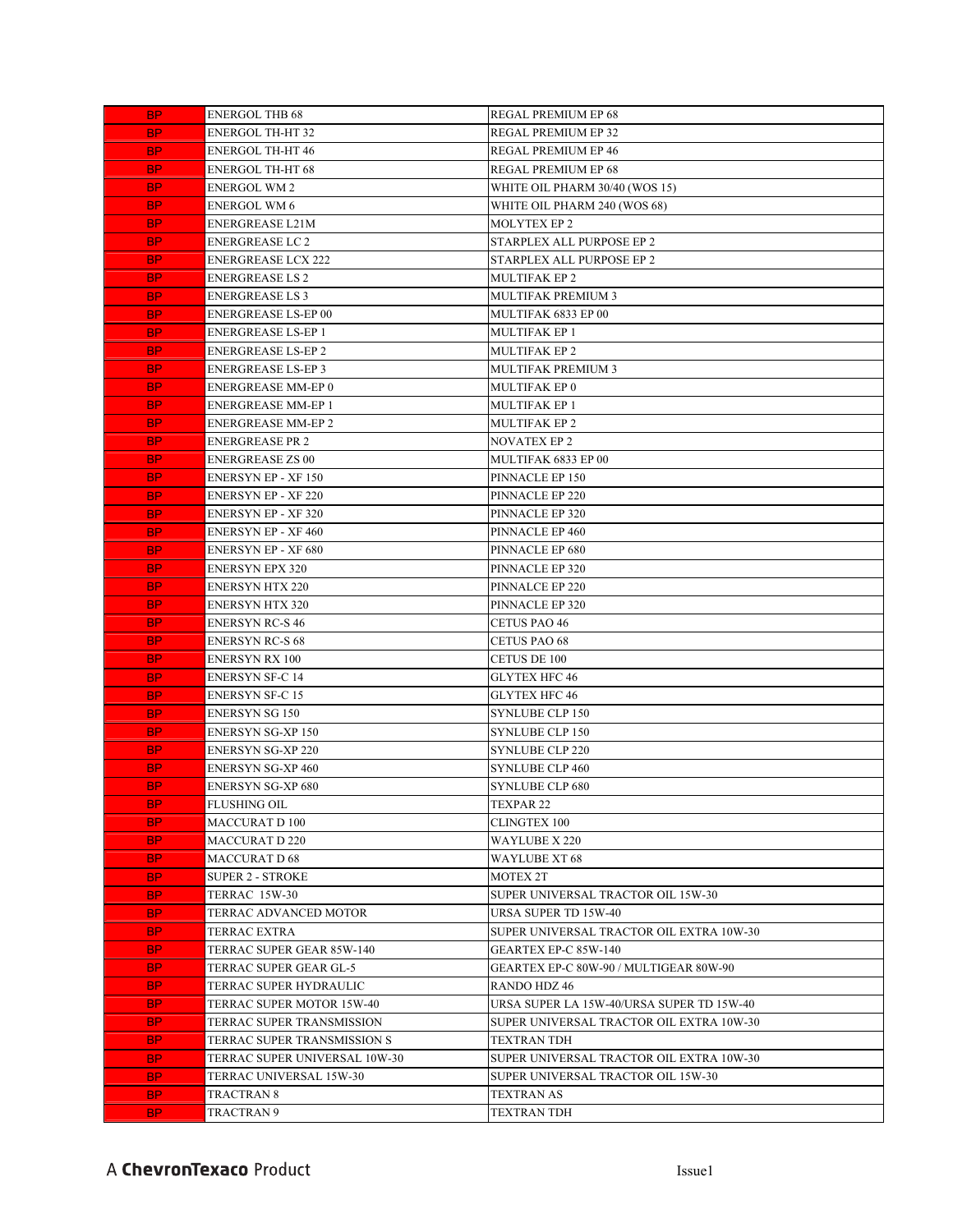| BP.                              | TRANSCAL N                   | REGAL PREMIUM EP 32                             |
|----------------------------------|------------------------------|-------------------------------------------------|
| <b>BP</b>                        | <b>TURBINOL 32</b>           | REGAL PREMIUM EP 32                             |
| BP.                              | <b>TURBINOL 46</b>           | <b>REGAL PREMIUM EP 46</b>                      |
| <b>BP</b>                        | <b>TURBINOL 68</b>           | REGAL PREMIUM EP 68                             |
| BP.                              | VANELLUS C3 20W              | URSA SUPER LA 20W-20                            |
| BP.                              | <b>VANELLUS C3 30</b>        | <b>URSA SUPER LA 30</b>                         |
| BP.                              | <b>VANELLUS C3 40</b>        | <b>URSA SUPER LA 40</b>                         |
| BP.                              | VANELLUS C4 GLOBAL           | URSA SUPER LA 15W-40                            |
| <b>BP</b>                        | VANELLUS C5 GLOBAL           | URSA SUPER LA 15W-40                            |
| BP.                              | <b>VANELLUS C6 GLOBAL</b>    | URSA SUPER TD 15W-40                            |
| BP.                              | VANELLUS C6 GLOBAL PLUS      | URSA SUPER TD 15W-40                            |
| BP.                              | VANELLUS C7 GLOBAL 15W-40    | URSA SUPER TD 15W-40                            |
| BP.                              | <b>VANELLUS DD40</b>         | URSA EXTRA DUTY 40                              |
| BP.                              | <b>VANELLUS E6</b>           | URSA SUPER TD 15W-40                            |
| BP.                              | VANELLUS E6 PLUS             | URSA SUPER TD 15W-40                            |
| BP.                              | VANELLUS E7 LE 10W-40        | <b>URSA TDX 10W-40</b>                          |
| BP.                              | VANELLUS E7 PLUS             | URSA TDX 10W-40                                 |
| <b>BP</b>                        | <b>VANELLUS ECO LOW SAPS</b> | URSA ULTRA 10W-40                               |
| BP.                              | VANELLUS M                   | <b>URSATEX 40</b>                               |
| BP.                              | VANNELUS C3 10W              | URSA SUPER LA 10W                               |
| BP.                              | <b>VISCO 2000</b>            | HAVOLINE EXTRA 10W-40 / HAVOLINE PREMIUM 15W-40 |
| BP.                              | VISCO 3000                   | HAVOLINE EXTRA 10W-40                           |
| BP.                              | VISCO 5000 5W-40             | HAVOLINE ULTRA 5W-40                            |
| BP.                              | VISCO 5000 FE                | <b>HAVOLINE ENERGY 5W-30</b>                    |
| BP.                              | VISCO 7000 0W-40             | HAVOLINE ULTRA S 5W-40                          |
| BP.                              | VISCO 7000 FE 0W-30          | HAVOLINE SYNTHETIC 0W-30                        |
| <b>BP</b>                        | VISCO 7000 LONGLIFE II       | HAVOLINE SYNTHETIC 506.01 0W-30                 |
| BP.                              | VISCO 7000 SPORT 5W-40       | HAVOLINE ULTRA 5W-40                            |
|                                  |                              |                                                 |
| <b>BP</b>                        | VISCO 7000 TURBO DIESEL      | HAVOLINE ULTRA 5W-40/HAVOLINE SYNTHETIC 5W-40   |
| BP.                              | VISCO DIESEL                 | URSA SUPER LA 15W-40/SUPERFLEET 15W-40          |
|                                  |                              |                                                 |
| <b>CASTROL</b>                   | 778                          | <b>REGAL PREMIUM EP 32</b>                      |
| <b>CASTROL</b>                   | <b>ACL 000 GREASE</b>        | MULTIFAK EP 000                                 |
| <b>CASTROL</b>                   | <b>AGRI GEAR PLUS GL-4</b>   | GEARTEX EP-A 85W-90                             |
| <b>CASTROL</b>                   | AGRI GEAR PLUS GL-5          | <b>GEARTEX EP-C 80W-90</b>                      |
| <b>CASTROL</b>                   | <b>AIRCOL MR 46</b>          | <b>COMPRESSOR OIL EP VDL 46</b>                 |
| <b>CASTROL</b>                   | AIRCOL PD 100                | COMPRESSOR OIL EP VDL 100                       |
| <b>CASTROL</b>                   | AIRCOL PD 150                | COMPRESSOR OIL EP VDL 150                       |
| CASTROL                          | AIRCOL PD 32                 | COMPRESSOR OIL EP VDL 32                        |
| <b>CASTROL</b>                   | AIRCOL PD 46                 | COMPRESSOR OIL EP VDL 46                        |
| <b>CASTROL</b>                   | AIRCOL PD 68                 | <b>COMPRESSOR OIL EP VDL 68</b>                 |
| <b>CASTROL</b>                   | AIRCOL SN 100                | CETUS DE 100                                    |
| CASTROL                          | ALPHA SP 100                 | <b>MEROPA 100</b>                               |
| <b>CASTROL</b>                   | ALPHA SP 1000                | MEROPA 1000                                     |
| <b>CASTROL</b>                   | ALPHA SP 150                 | MEROPA 150                                      |
| <b>CASTROL</b>                   | ALPHA SP 220                 | <b>MEROPA 220</b>                               |
| <b>CASTROL</b>                   | ALPHA SP 320                 | MEROPA 320                                      |
| <b>CASTROL</b>                   | ALPHA SP 460                 | <b>MEROPA 460</b>                               |
| <b>CASTROL</b>                   | ALPHA SP 68                  | <b>MEROPA 68</b>                                |
| <b>CASTROL</b>                   | ALPHA SP 680                 | MEROPA 680                                      |
| <b>CASTROL</b>                   | ALPHA ZN 100                 | <b>MEROPA 100</b>                               |
| <b>CASTROL</b>                   | ALPHA ZN 150                 | MEROPA 150                                      |
| CASTROL                          | ALPHA ZN 220                 | <b>MEROPA 220</b>                               |
| <b>CASTROL</b>                   | ALPHA ZN 320                 | MEROPA 320                                      |
| <b>CASTROL</b><br><b>CASTROL</b> | ALPHA ZN 460<br>ALPHA ZN 68  | <b>MEROPA 460</b><br>MEROPA 68                  |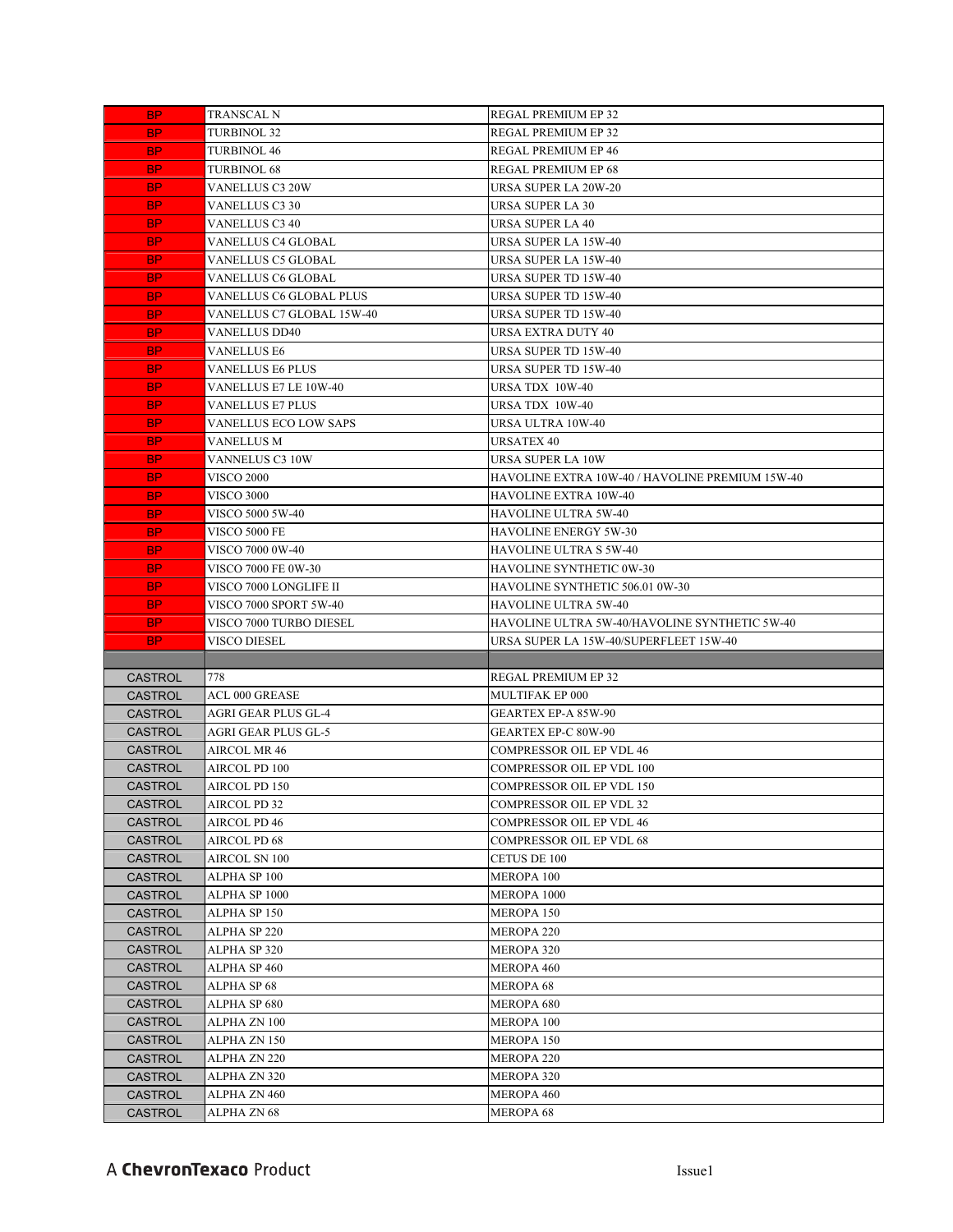| <b>CASTROL</b> | ALPHASYN EP 150                | PINNACLE EP 150                      |
|----------------|--------------------------------|--------------------------------------|
| <b>CASTROL</b> | <b>ALPHASYN EP 220</b>         | PINNACLE EP 220                      |
| <b>CASTROL</b> | <b>ALPHASYN EP 320</b>         | PINNACLE EP 320                      |
| <b>CASTROL</b> | <b>ALPHASYN PG 150</b>         | SYNLUBE 90 / SYNLUBE CLP 150         |
| <b>CASTROL</b> | ALPHASYN PG 220                | SYNLUBE CLP 220                      |
| <b>CASTROL</b> | <b>ALPHASYN PG 320</b>         | SYNLUBE CLP 320                      |
| <b>CASTROL</b> | ALPHASYN PG 460                | SYNLUBE CLP 460                      |
| <b>CASTROL</b> | ANVOL WG 46                    | <b>GLYTEX HF-C 46</b>                |
| <b>CASTROL</b> | <b>ASSURON MAX</b>             | URSA SUPER LA 15W-40                 |
| <b>CASTROL</b> | <b>ASSURON PLUS</b>            | SUPERFLEET 15W-40                    |
| <b>CASTROL</b> | <b>ASSURON T MAX</b>           | URSA SUPER LA 15W-40                 |
| <b>CASTROL</b> | <b>ASSURON T PLUS 10W</b>      | URSA SUPER LA 10                     |
| <b>CASTROL</b> | <b>ASSURON T PLUS 20W</b>      | URSA SUPER LA 20W-20                 |
| <b>CASTROL</b> | <b>ASSURON T PLUS 30</b>       | URSA SUPER LA 30                     |
| <b>CASTROL</b> | <b>ASSURON T PLUS 40</b>       | URSA SUPER LA 40                     |
| <b>CASTROL</b> | <b>CLS GREASE</b>              | MULTIFAK 6833 EP00                   |
| <b>CASTROL</b> | CRESTA DCX 150                 | PAPER MACHINE OIL PREMIUM 150        |
| <b>CASTROL</b> | <b>CRESTA DCX 220</b>          | PAPER MACHINE OIL PREMIUM 220        |
| <b>CASTROL</b> | <b>CRESTA DCX 320</b>          | PAPER MACHINE OIL PREMIUM 320        |
| <b>CASTROL</b> | CRESTA V                       | REGAL OIL 460                        |
| <b>CASTROL</b> | <b>CRX 10W-30</b>              | HAVOLINE 10W-30                      |
| <b>CASTROL</b> | DD 40                          | URSA EXTRA DUTY 40                   |
| <b>CASTROL</b> | DYNAMAX                        | URSA SUPER TDX 10W-40                |
| <b>CASTROL</b> | <b>EDGE 5W-30</b>              | HAVOLINE ULTRA V 5W-30               |
| <b>CASTROL</b> | EDGE TURBO DIESEL 5W-40        | HAVOLINE 505.01                      |
| <b>CASTROL</b> | <b>ENDURON 10W-40</b>          | URSA TDX 10W-40                      |
| <b>CASTROL</b> | <b>ENDURON EURO 4 10W-40</b>   | URSA TDX 10W-40                      |
| <b>CASTROL</b> | <b>ENDURON LOW SAPS 10W-40</b> | URSA ULTRA 10W-40                    |
| <b>CASTROL</b> | <b>ENDURON PLUS 5W-40</b>      | URSA SUPER TDX 10W-40                |
| <b>CASTROL</b> | <b>EP 90</b>                   | GEARTEX EP-A 85W-90                  |
| <b>CASTROL</b> | EP140                          | <b>GEARTEX EP-A 140</b>              |
| <b>CASTROL</b> | <b>EP80</b>                    | <b>GEARTEX EP-A 80W</b>              |
| <b>CASTROL</b> | <b>EPX 75W-80W</b>             | MULTIGEAR RN PREMIUM 75W-80          |
| <b>CASTROL</b> | <b>EPX 80W-90</b>              | GEARTEX EP-C 80W-90/MULTIGEAR 80W-90 |
| <b>CASTROL</b> | EPX 85W-140                    | GEARTEX EP-C 85W-140                 |
| CASTROL        | FMT MANUAL TRANS FLUID         | TEXAMATIC 7045E                      |
| <b>CASTROL</b> | GTD MAGNATEC 10W-40            | HAVOLINE EXTRA 10W-40                |
| <b>CASTROL</b> | GTD MAGNATEC 5W-40             | HAVOLINE ULTRA S 5W-40               |
| CASTROL        | GTX 5W-30                      | HAVOLINE ENERGY 5W-30                |
| CASTROL        | GTX 10W-40                     | HAVOLINE EXTRA 10W-40                |
| CASTROL        | GTX MAGNATEC 5W-40             | HAVOLINE ULTRA S 5W-40               |
| <b>CASTROL</b> | <b>HEAVY GREASE</b>            | NOVATEX EP 2                         |
| CASTROL        | <b>HYPOY LS</b>                | GEARTEX LS 85W-90                    |
| CASTROL        | HYSPIN AWH-M 100               | RANDO HDZ 100                        |
| CASTROL        | <b>HYSPIN AWH-M 15</b>         | <b>RANDO HDZ 15</b>                  |
| CASTROL        | <b>HYSPIN AWH-M32</b>          | RANDO HDZ 32                         |
| CASTROL        | <b>HYSPIN AWH-M46</b>          | RANDO HDZ 46                         |
| CASTROL        | <b>HYSPIN AWH-M68</b>          | <b>RANDO HDZ 68</b>                  |
| CASTROL        | <b>HYSPIN AWS 10</b>           | RANDO HD 10                          |
| CASTROL        | <b>HYSPIN AWS 100</b>          | <b>RANDO HD 100</b>                  |
| CASTROL        | <b>HYSPIN AWS 15</b>           | RANDO HDZ 15                         |
| CASTROL        | <b>HYSPIN AWS 150</b>          | RANDO HD 150                         |
| CASTROL        | <b>HYSPIN AWS 32</b>           | RANDO HD 32                          |
| CASTROL        | <b>HYSPIN AWS 46</b>           | RANDO HD 46                          |
| CASTROL        | HYSPIN AWS 68                  | RANDO HD 68                          |
| CASTROL        | HYSPIN VG 10                   | RANDO HD 10                          |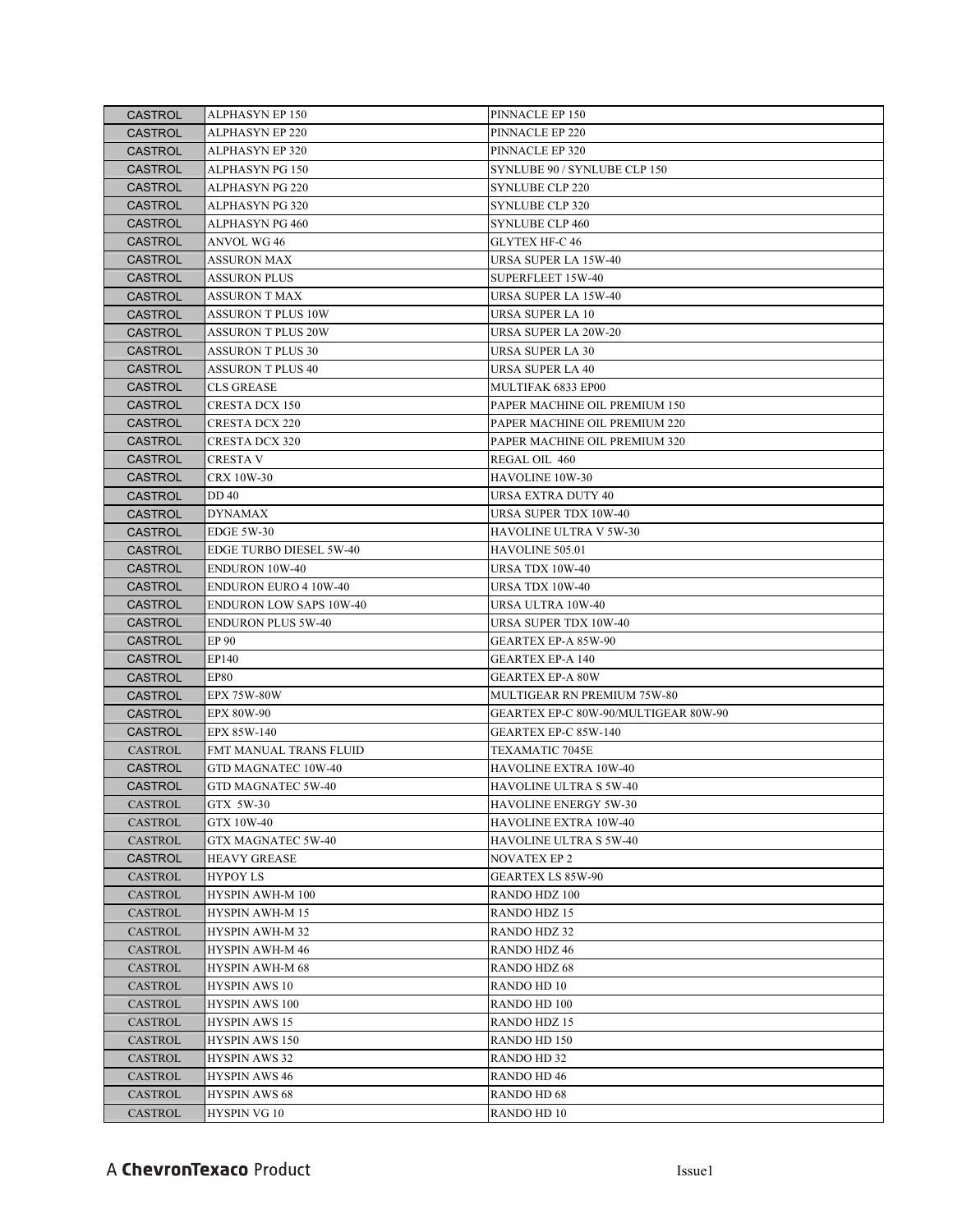| CASTROL        | HYSPIN VG 100                   | REGAL EP 100                             |
|----------------|---------------------------------|------------------------------------------|
| CASTROL        | <b>HYSPIN VG 150</b>            | REGAL EP 150                             |
| CASTROL        | <b>HYSPIN VG 32</b>             | REGAL PREMIUM EP 32                      |
| <b>CASTROL</b> | <b>HYSPIN VG 46</b>             | REGAL PREMIUM EP 46                      |
| CASTROL        | HYSPIN VG 68                    | REGAL PREMIUM EP 68                      |
| <b>CASTROL</b> | HYSPIN ZZ 32                    | RANDO ASHLESS EP 32                      |
| <b>CASTROL</b> | <b>HYSPIN ZZ 46</b>             | RANDO ASHLESS EP 46                      |
| <b>CASTROL</b> | <b>HYSPIN ZZ 68</b>             | RANDO ASHLESS EP 68                      |
| <b>CASTROL</b> | <b>ICEMATIC 266</b>             | <b>CAPELLA WF32</b>                      |
| CASTROL        | <b>ICEMATIC 66</b>              | <b>CAPELLA WF32</b>                      |
| <b>CASTROL</b> | <b>ICEMATIC 99</b>              | <b>CAPELLA WF 68</b>                     |
| <b>CASTROL</b> | <b>IMPERVIA GS</b>              | <b>NOVATEX EP2</b>                       |
| CASTROL        | <b>IMPERVIA MMO</b>             | MARFAK 00                                |
| CASTROL        | <b>INSULATING OIL CLASS 1</b>   | TRANSFORMER OIL                          |
| CASTROL        | LM GREASE                       | MULTIFAK EP2/STARPLEX ALL PURPOSE EP 2   |
| CASTROL        | <b>LMX GREASE</b>               | HYTEX EP 2 LF                            |
| CASTROL        | MAGNA BD 68                     | WAYLUBE XT68                             |
| CASTROL        | <b>MAGNA BDX 68</b>             | WAYLUBE XT68                             |
| CASTROL        | <b>MAGNA CF 220</b>             | WAYLUBE X220                             |
| <b>CASTROL</b> | <b>MAGNA CFX</b>                | WAYLUBE X220                             |
| CASTROL        | MAGNA LUBRICATING OIL 10        | RANDO HD 10                              |
| CASTROL        | MAGNA LUBRICATING OIL 100       | OMNIS 100                                |
| <b>CASTROL</b> | MAGNA LUBRICATING OIL 150       | OMNIS 150                                |
| <b>CASTROL</b> | <b>MAGNA LUBRICATING OIL 2</b>  | EDM FLUID H2                             |
| <b>CASTROL</b> | <b>MAGNA LUBRICATING OIL 22</b> | TEXPAR 22                                |
| <b>CASTROL</b> | MAGNA LUBRICATING OIL 220       | REGAL EP 220                             |
| CASTROL        | MAGNA LUBRICATING OIL 32        | <b>OMNIS 32</b>                          |
| CASTROL        | MAGNA LUBRICATING OIL 320       | REGAL EP 320                             |
| CASTROL        | <b>MAGNA LUBRICATING OIL 46</b> | <b>REGAL PREMIUM EP 46</b>               |
| CASTROL        | <b>MAGNA LUBRICATING OIL 68</b> | OMNIS <sub>68</sub>                      |
| CASTROL        | <b>MAGNA PM 100</b>             | CLINGTEX 100                             |
| CASTROL        | <b>MAGNAGLIDE D 220</b>         | WAY LUBRICANT X220                       |
| <b>CASTROL</b> | MAGNAGLIDE D 68                 | WAY LUBRICANT XT68                       |
| CASTROL        | <b>MAGNATEC 10W-40</b>          | HAVOLINE EXTRA 10W-40                    |
| <b>CASTROL</b> | <b>MEDIUM GREASE</b>            | MULTIFAK EP 0                            |
| CASTROL        | MG 15W-40                       | SUPERFLEET 15W-40/URSA SUPER LA 15W-40   |
| CASTROL        | <b>MG SUPER</b>                 | SUPERFLEET 15W-40                        |
| CASTROL        | <b>MOLY GREASE</b>              | MOLYTEX EP 2                             |
| CASTROL        | <b>MULTIPLANT</b>               | SUPER UNIVERSAL TRACTOR OIL EXTRA 10W-30 |
| <b>CASTROL</b> | PERFECTO AWT 32                 | REGAL PREMIUM EP 32                      |
| CASTROL        | PERFECTO AWT 46                 | REGAL PREMIUM EP 46                      |
| <b>CASTROL</b> | PERFECTO HPG 32                 | REGAL PREMIUM EP 32                      |
| CASTROL        | PERFECTO HPG 46                 | REGAL PREMIUM EP 46                      |
| CASTROL        | PERFECTO HPT 32                 | REGAL PREMIUM EP 32                      |
| CASTROL        | PERFECTO HPT 46                 | <b>REGAL PREMIUM EP 46</b>               |
| CASTROL        | PERFECTO LIGHT                  | REGAL PREMIUM EP 32                      |
| <b>CASTROL</b> | PERFORMANCE A1                  | HAVOLINE ENERGY 5W-30                    |
| <b>CASTROL</b> | PSG-E                           | TEXTRAN PSM                              |
| <b>CASTROL</b> | PUREMOR WOT 14                  | WHITE OIL PHARM 30/40 (WOS 15)           |
| <b>CASTROL</b> | <b>PUREMOR WOT 16</b>           | WHITE OIL PHARM 30/40 (WOS 15)           |
| <b>CASTROL</b> | PUREMOR WOT 65                  | WHITE OIL PHARM 240 (WOS 68)             |
| <b>CASTROL</b> | PYROPLEX RED                    | STARPLEX ALL PURPOSE EP 2                |
| CASTROL        | <b>RESPONSE DOT 4</b>           | BRAKE FLUID DOT 4                        |
| <b>CASTROL</b> | <b>RUS-X 40</b>                 | DEO 13MG                                 |
| CASTROL        | <b>RX</b> 10                    | <b>URSA SUPER LA 10</b>                  |
| <b>CASTROL</b> | RX 15W-40                       | URSA SUPER LA 15W-40                     |
|                |                                 |                                          |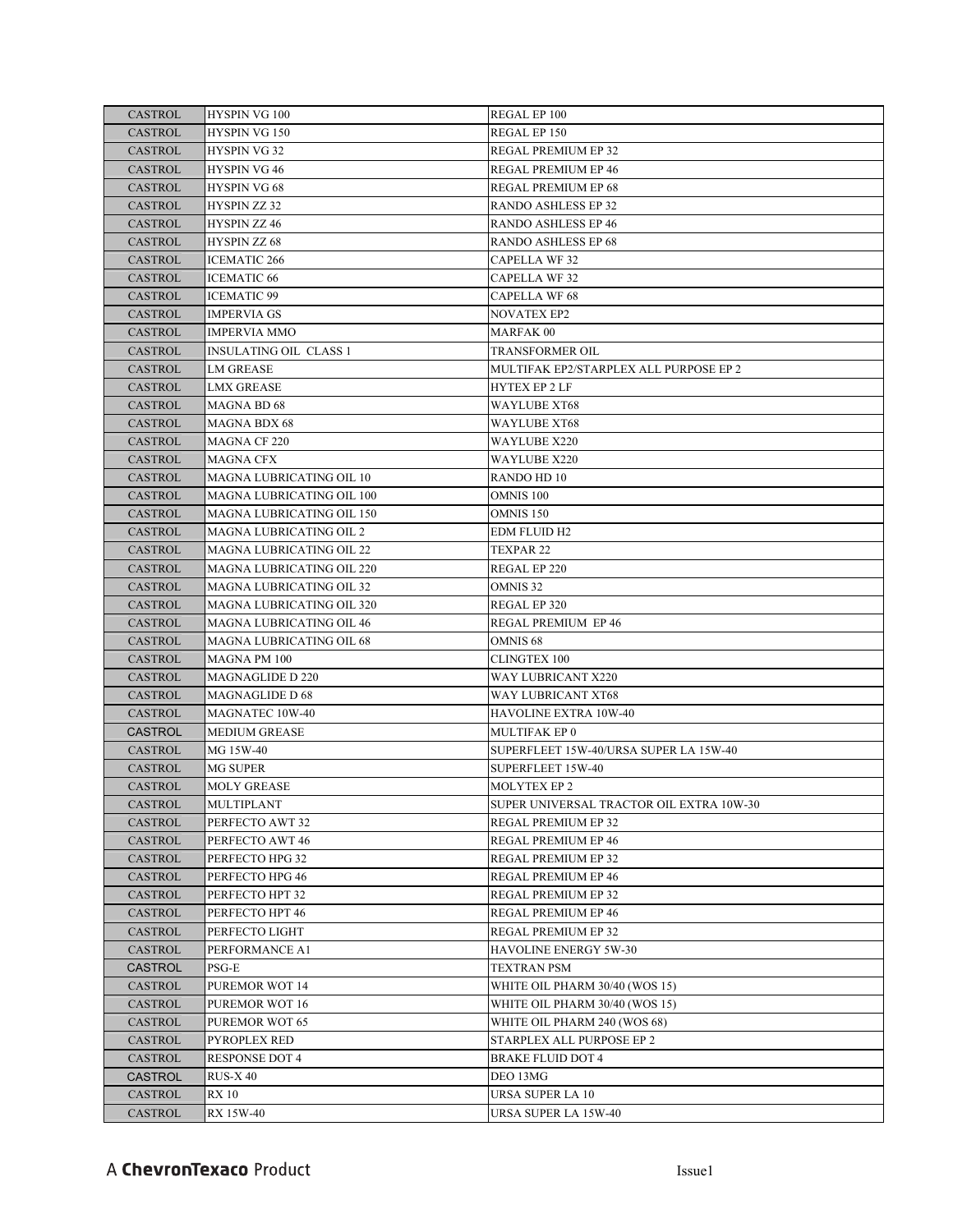| CASTROL        | <b>RX 20</b>                | URSA SUPER LA 20W-20                                 |
|----------------|-----------------------------|------------------------------------------------------|
| CASTROL        | <b>RX 30</b>                | URSA SUPER LA 30                                     |
| <b>CASTROL</b> | <b>RX 40</b>                | URSA SUPER LA 40                                     |
| CASTROL        | RX SUPER 15W-40             | URSA SUPER LA 15W-40                                 |
| <b>CASTROL</b> | <b>RX SUPER MAX</b>         | URSA SUPER LA 15W-40                                 |
| CASTROL        | <b>RX SUPER PLUS 15W-40</b> | URSA SUPER TD 15W-40                                 |
| <b>CASTROL</b> | SLX LONGLIFE III 5W-30      | HAVOLINE ULTRA V 5W-30                               |
| <b>CASTROL</b> | <b>SMX 80W-90</b>           | MULTIGEAR 75W-90R                                    |
| CASTROL        | <b>SMX 80W-90</b>           | GEARTEX S4 75W-90                                    |
| <b>CASTROL</b> | <b>SPHEEROL AP2</b>         | <b>MULTIFAK EP2</b>                                  |
| <b>CASTROL</b> | <b>SPHEEROL AP3</b>         | MULTIFAK PREMIUM 3                                   |
| <b>CASTROL</b> | <b>SPHEEROL APT2</b>        | <b>MULTIFAK EP2</b>                                  |
| <b>CASTROL</b> | <b>SPHEEROL EPL 0</b>       | MULTIFAK EP 0                                        |
| CASTROL        | SPHEEROL EPL 00             | MULTIFAK 6833 EP 00                                  |
| CASTROL        | <b>SPHEEROL EPL 1</b>       | MULTIFAK EP 1                                        |
| CASTROL        | SPHEEROL L-EP 2             | MULTIFAK EP 2                                        |
| CASTROL        | SPHEEROL LMM                | MOLYTEX EP2                                          |
| CASTROL        | <b>SPHEEROL M2</b>          | MOLYTEX EP2                                          |
| CASTROL        | <b>SPHEEROL MP2</b>         | MULTIFAK EP 2                                        |
| CASTROL        | <b>SPHEEROL MP3</b>         | <b>MULTIFAK PREMIUM 3</b>                            |
| CASTROL        | <b>SPHEEROL SX2</b>         | <b>TEXANDO FO20</b>                                  |
| <b>CASTROL</b> | ST 90                       | <b>GEARTEX RO 90</b>                                 |
| <b>CASTROL</b> | <b>SUPER TT</b>             | MOTEX 2T                                             |
| CASTROL        | <b>SYNTRAX UNIVERSAL</b>    | MULTIGEAR 75W-90 R                                   |
| CASTROL        | <b>SYNTRUCK 5W-40</b>       | URSA SUPER TDX 10W-40                                |
| <b>CASTROL</b> | TAF-X                       | GEARTEX S4 75W-90                                    |
| CASTROL        | TAF-X                       | GEARTEX S4 75W-90                                    |
| <b>CASTROL</b> | <b>TECTION 15W-40</b>       | URSA SUPER TD 15W-40                                 |
| CASTROL        | TECTION EURO 4 15W-40       | URSA SUPER TD 15W-40                                 |
| <b>CASTROL</b> | <b>TECTION T</b>            | URSA SUPER TD 15W-40                                 |
| CASTROL        | <b>TFC-4 10</b>             | TEXTRAN HD 10                                        |
| <b>CASTROL</b> | <b>TFC-430</b>              | TEXTRAN HD 30                                        |
| CASTROL        | <b>TFC-450</b>              | TEXTRAN HD 50                                        |
| <b>CASTROL</b> | TQ-D                        | TEXAMATIC 7045E                                      |
| <b>CASTROL</b> | TQF                         | TEXAMATIC 9330                                       |
| CASTROL        | TRANSMAX M                  | TEXAMATIC 7045E                                      |
| <b>CASTROL</b> | <b>TURBOMAX</b>             | URSA SUPER TD 15W-40                                 |
| CASTROL        | TURBOMAX 15W-40             | URSA SUPER TD 15W-40                                 |
| CASTROL        | TXT 505.01                  | HAVOLINE 505.01                                      |
| CASTROL        | <b>TXT LL 04 5W-30</b>      | HAVOLINE ULTRA S 5W-30                               |
| <b>CASTROL</b> | VACUUM PUMP OIL C           | OMNIS 68                                             |
| CASTROL        | VACUUM PUMP OIL H           | <b>OMNIS 100</b>                                     |
| CASTROL        | VETA BS 100                 | RANDO HD 100                                         |
| <b>CASTROL</b> | VETA BS 32                  | <b>SUPER AW 32</b>                                   |
| <b>CASTROL</b> | VETA BS 46                  | <b>SUPER AW 46</b>                                   |
| CASTROL        | VETA BS 68                  | <b>SUPER AW 68</b>                                   |
| <b>CASTROL</b> | <b>VITALUBE RA</b>          | WHITE OIL PHARM 30/40 (WOS 15)                       |
| <b>CASTROL</b> | WBL                         | SUPER UNIVERSAL TRACTOR OIL EXTRA 10W-30/TEXTRAN TDH |
|                |                             |                                                      |
| <b>ELF</b>     | 2 STROKE OIL                | MOTEX 2T                                             |
| <b>ELF</b>     | 310                         | <b>MARFAK0</b>                                       |
| ELF            | ALBELF C15                  | WHITE OIL PHARM 30/40 (WOS 15)                       |
| <b>ELF</b>     | ALBELF C68                  | WHITE OIL PHARM 240 (WOS 68)                         |
| <b>ELF</b>     | ALBELF EB 15                | WHITE OIL 30/40 (WOS 15)                             |
| <b>ELF</b>     | COMPETITION ST 10W-40       | HAVOLINE EXTRA 10W-40                                |
| <b>ELF</b>     | CYLELF 1000                 | 650T MINERAL CYLINDER OIL                            |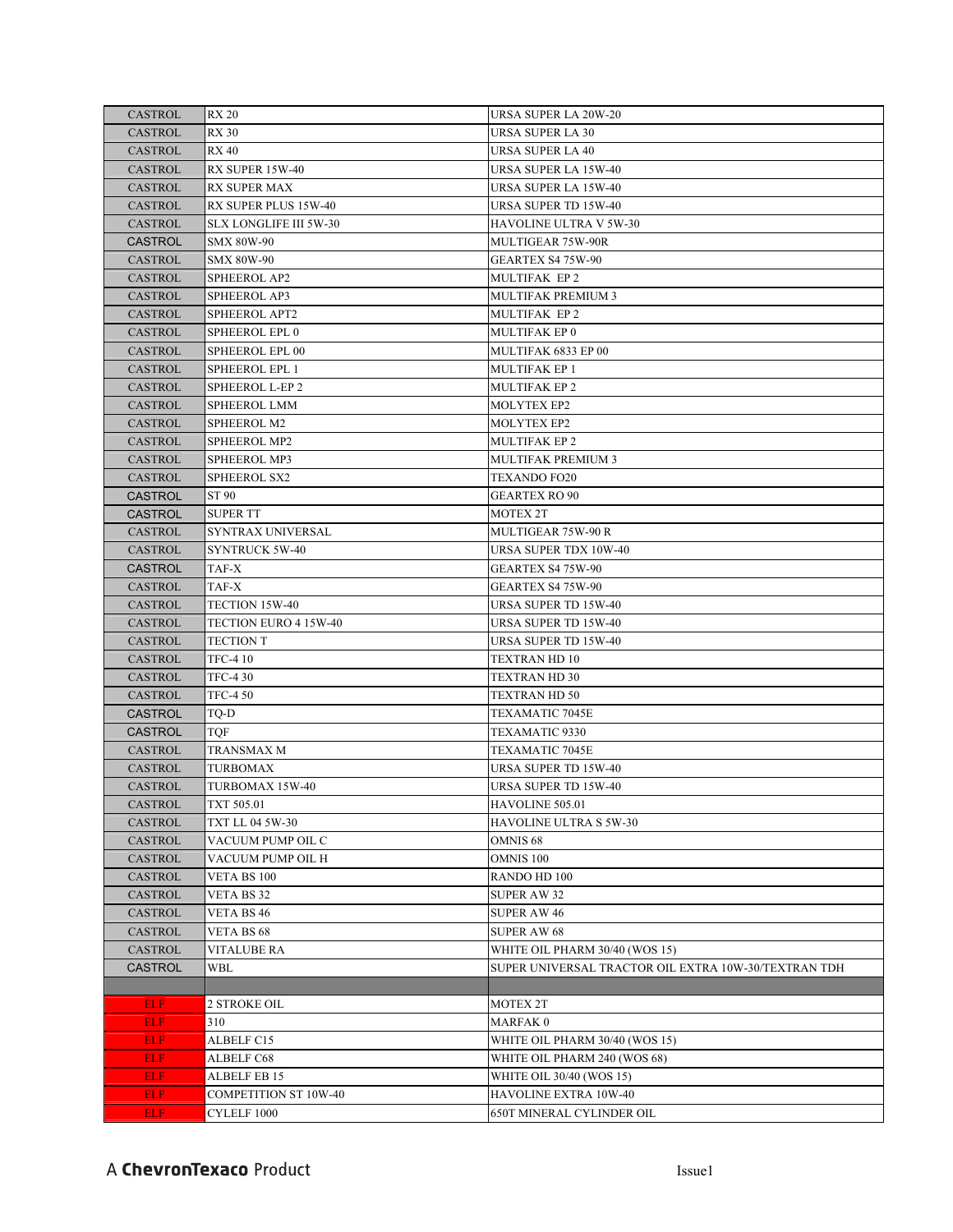| <b>ELF</b>               | DACNIS P 100                    | <b>COMPRESSOR OIL EP VDL 100</b>               |
|--------------------------|---------------------------------|------------------------------------------------|
| <b>ELF</b>               | DACNIS P 32                     | <b>COMPRESSOR OIL EP VDL 32</b>                |
| <b>ELF</b>               | <b>DACNIS P 46</b>              | <b>COMPRESSOR OIL EP VDL 46</b>                |
| ELF.                     | DACNIS P 68                     | <b>COMPRESSOR OIL EP VDL 68</b>                |
| <b>ELF</b>               | DISAL FLEET 15W-40              | SUPERFLEET 15W-40                              |
| <b>ELF</b>               | <b>DISAL SHPD</b>               | URSA SUPER LA 15W-40/URSA SUPER TD 15W-40      |
| ELF.                     | <b>ELFMATIC E</b>               | TEXAMATIC 4291                                 |
| ELF.                     | <b>ELFMATIC F</b>               | TEXAMATIC 9330                                 |
| ELF.                     | <b>ELFMATIC G3</b>              | <b>TEXAMATIC 7045E</b>                         |
| ELF.                     | ELFOLNA HM 10                   | RANDO HD 10                                    |
| ELF.                     | ELFONA HM 100                   | <b>RANDO HD 100</b>                            |
| ELF.                     | <b>ELFONA HM 15</b>             | <b>RANDO HDZ 15</b>                            |
| ELF.                     | ELFONA HM 150                   | RANDO HD 150                                   |
| <b>ELF</b>               | ELFONA HM 32                    | RANDO HD 32/SUPER AW 32                        |
| ELF.                     | ELFONA HM 46                    | RANDO HD 46/SUPER AW 46                        |
| ELF.                     | ELFONA HM 68                    | RANDO HD 68/SUPER AW 68                        |
| ELF.                     | ELFRIMA FR 68                   | <b>CAPELLA WF 68</b>                           |
| ELF.                     | <b>ELITE 20W-50</b>             | HAVOLINE MOTOR OIL 20W-50                      |
| ELF.                     | ELITE DIESEL TURBO 15W-40       | URSA SUPER LA 15W-40                           |
| ELF.                     | ELITE FC 5W-30                  | <b>HAVOLINE ENERGY 5W-30</b>                   |
| ELF.                     | ELITE PREMIER 10W-30            | HAVOLINE 10W-30                                |
| ELF.                     | ELITE PREMIER 10W-40            | <b>HAVOLINE EXTRA 10W-40</b>                   |
| <b>ELF</b>               | ELITE PREMIER 15W-40            | HAVOLINE PREMIUM 15W-40                        |
| <b>ELF</b>               | ELITE PREMIER PLUS 10W-40       | <b>HAVOLINE EXTRA 10W-40</b>                   |
| <b>ELF</b>               | EP GREASE 0                     | MULTIFAK EP 0                                  |
| <b>ELF</b>               | EP GREASE 00                    | MULTIFAK 6833 EP00                             |
| <b>ELF</b>               | EP GREASE 000                   | MULTIFAK EP 000                                |
| <b>ELF</b>               | EP GREASE 2                     | <b>MULTIFAK EP 2</b>                           |
| ELF.                     | <b>EVOLUTION CRV 0W-30</b>      | HAVOLINE SYNTHETIC 506.01 0W-30                |
| ELF.                     | EXCELLIUM DID 5W-40             | <b>HAVOLINE 505.01 5W-40</b>                   |
| ELF.                     | EXCELLIUM LDX 5W-40             | <b>HAVOLINE ULTRA 5W-40</b>                    |
| <b>ELF</b>               | EXCELLIUM NF 5W-40              | HAVOLINE ULTRA 5W-40                           |
| <b>ELF</b>               | EXCELLIUM XLL 5W-40             | HAVOLINE ULTRA BM 5W-30                        |
| ELF.                     | FORESTIERE                      | <b>WAYLUBRICANT X220</b>                       |
| ELF.                     | FRELUB 650                      | <b>BRAKE FLUID DOT 4</b>                       |
| ELF.                     | FRIGA 32                        | <b>CAPELLA WF 32</b>                           |
| ELF.                     | FRIGA 68                        | <b>CAPELLA WF 68</b>                           |
| <b>ELF</b>               | GIRELF 90                       | GEARTEX RO 90                                  |
| <b>ELF</b>               | HT III                          | <b>TEXTRAN TDH</b>                             |
| ELF.                     | <b>HYDRAULIC OIL 32</b>         | SUPER AW 32                                    |
| <b>ELF</b>               | <b>HYDRAULIC OIL 46</b>         | <b>SUPER AW 46</b>                             |
| <b>ELF</b>               | <b>HYDRAULIC OIL 68</b>         | <b>SUPER AW 68</b>                             |
| ELF.                     | <b>HYDRELF BIO 46</b>           | HYDRA 46                                       |
| <b>ELF</b>               | HYDRELF HV 32                   | <b>RANDO HDZ 32</b>                            |
| <b>ELF</b>               | <b>HYDRELF HV 46</b>            | <b>RANDO HDZ 46</b>                            |
| <b>ELF</b><br><b>ELF</b> | HYDRELF HV 68<br><b>HYGLISS</b> | <b>RANDO HDZ 68</b><br><b>CLEARTEX PLUS 32</b> |
| <b>ELF</b>               | INSULOL                         | TRANSFORMER OIL                                |
| ELF.                     | MILKING MACHINE OIL             | RANDO HD 32                                    |
| <b>ELF</b>               | MOGLIA 220                      | <b>WAY LUBRICANT X220</b>                      |
| <b>ELF</b>               | MOGLIA 68                       | WAY LUBRICANT XT68                             |
| ELF.                     | MOVIXA 100                      | OMNIS 100                                      |
| ELF.                     | MOVIXA 150                      | OMNIS 150                                      |
| ELF.                     | MOVIXA 22                       | TEXPAR 22                                      |
| <b>ELF</b>               | MOVIXA 3                        | TEXPAR 5                                       |
| <b>ELF</b>               | MOVIXA 68                       | OMNIS <sub>68</sub>                            |
|                          |                                 |                                                |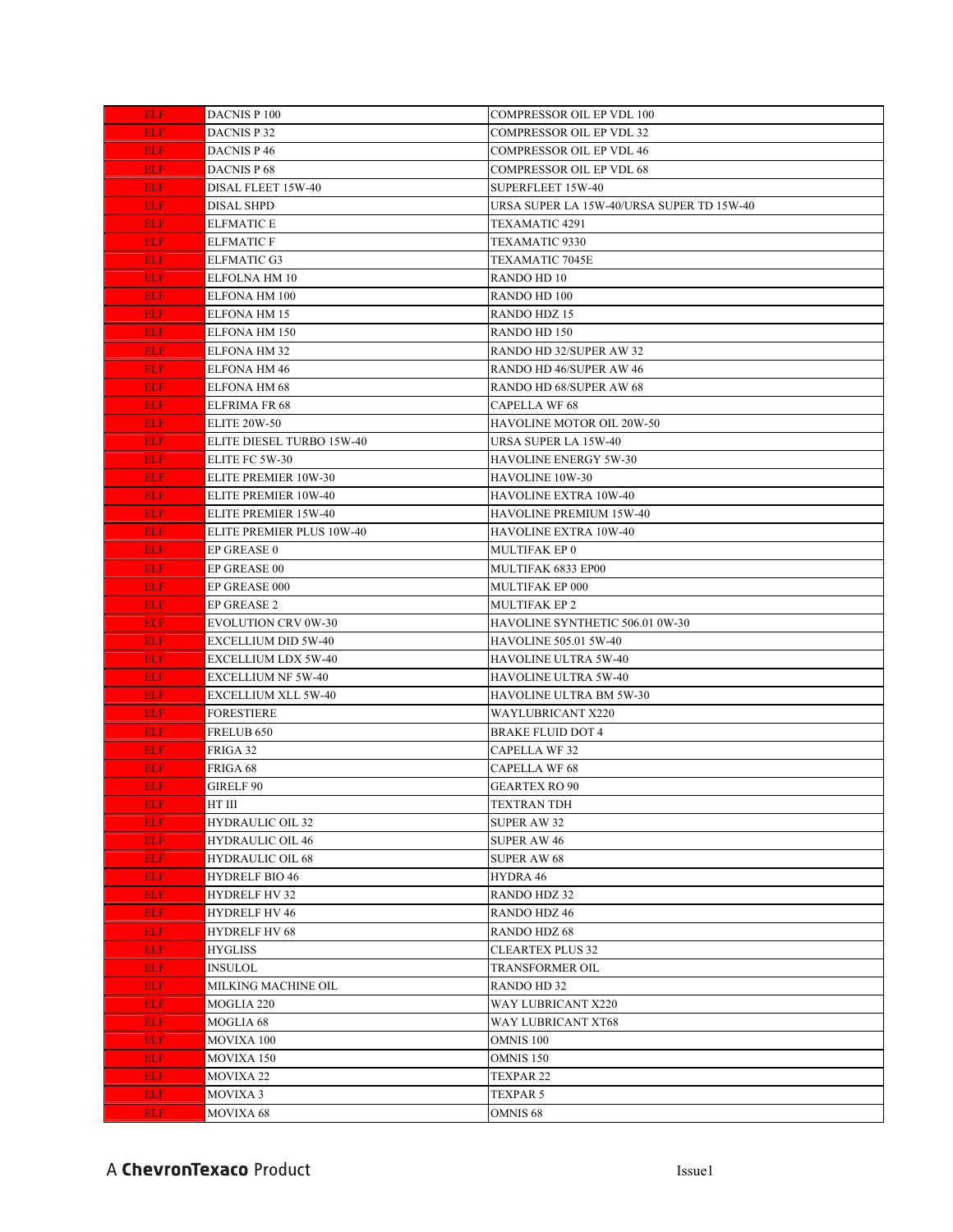| <b>ELF</b> | MULTIGRADE SPECIAL 15W-40    | SUPERFLEET 15W-40/URSA SUPER LA 15W-40                   |
|------------|------------------------------|----------------------------------------------------------|
| <b>ELF</b> | MULTIGREASE MULTI 1          | <b>MULTIFAK EP 1</b>                                     |
| <b>ELF</b> | MULTIGREASE MULTI 2          | <b>MULTIFAK EP 2</b>                                     |
| <b>ELF</b> | MULTIGREASE MULTI 3          | <b>MULTIFAK PREMIUM 3</b>                                |
| <b>ELF</b> | MULTIGREASE MULTI MOS2       | <b>MOLYTEX EP 2</b>                                      |
| <b>ELF</b> | <b>MULTIMOTIVE GB2</b>       | STARPLEX ALL PURPOSE EP 2                                |
| <b>ELF</b> | MULTIPLEX EP2                | STARPLEX ALL PURPOSE EP 2                                |
| <b>ELF</b> | PERFORMANCE EXPERTY 10W-40   | URSA TDX 10W-40                                          |
| <b>ELF</b> | PERFORMANCE EXPERTY LSX      | URSA ULTRA 10W-40                                        |
| <b>ELF</b> | PERFORMANCE SUPER D 15W-40   | <b>URSA SUPER LA 15W-40</b>                              |
| <b>ELF</b> | PERFORMANCE TROPHY DX 15W-40 | URSA SUPER TD 15W-40                                     |
| <b>ELF</b> | PERFORMANCE VICTORY 15W-40   | URSA SUPER TD 15W-40                                     |
| <b>ELF</b> | PF 46 HYDRAULIC FLUID        | RANDO HDZ 46                                             |
| <b>ELF</b> | PRESTIGE DIESEL T            | HAVOLINE PREMIUM 15W-40/HAVOLINE DIESEL 15W-40           |
| <b>ELF</b> | PRESTIGE R                   | HAVOLINE PREMIUM 15W-40                                  |
| <b>ELF</b> | PYRELF CM 46                 | <b>GLYTEX HFC 46</b>                                     |
| <b>ELF</b> | REDUCTELF SP 100             | MEROPA 100                                               |
| <b>ELF</b> | REDUCTELF SP 150             | MEROPA 150                                               |
| <b>ELF</b> | REDUCTELF SP 220             | MEROPA <sub>220</sub>                                    |
| <b>ELF</b> | REDUCTELF SP 320             | <b>MEROPA 320</b>                                        |
| ELF.       | <b>REDUCTELF SP 460</b>      | <b>MEROPA 460</b>                                        |
| <b>ELF</b> | REDUCTELF SP 68              | <b>MEROPA 68</b>                                         |
| <b>ELF</b> | REDUCTELF SP 680             | MEROPA 680                                               |
| <b>ELF</b> | SOLARIS LLX 5W-30            | HAVOLINE ULTRA V 5W-30                                   |
| <b>ELF</b> | SOLARIS LSX 5W-30            | <b>HAVOLINE ULTRA S 5W-30</b>                            |
| <b>ELF</b> | SOLARIS RNX 5W-30            | HAVOLINE ULTRA S 5W-30                                   |
| <b>ELF</b> | SPORTI TXI 15W-40            | HAVOLINE PREMIUM 15W-40                                  |
| <b>ELF</b> | SUPAGRADE 20W-50             | HAVOLINE MOTOR OIL 20W-50                                |
| <b>ELF</b> | SUPER DISAL 15W-40           | URSA SUPER LA 15W-40/SUPERFLEET 15W-40                   |
| ELF.       | TECNIC 3000 15W-40           | URSA SUPER LA 15W-40/URSA SUPER TD 15W-40                |
| <b>ELF</b> | TECNIC 3500 15W-40           | URSA SUPER LA 15W-40/URSA SUPER TD 15W-40                |
| <b>ELF</b> | <b>TECNIC 4000 15W-40</b>    | URSA SUPER TDX 10W-40                                    |
| ELF        | <b>TECNIC DD40</b>           | URSA EXTRA DUTY 40                                       |
| <b>ELF</b> | TECNIC RLD                   | URSA SUPER TD 15W-40/URSA SUPER LA 15W-40                |
| <b>ELF</b> | TECNIC SUPER 15W-40          | URSA SUPER LA 15W-40                                     |
| <b>ELF</b> | <b>TECNIC TIR 10W</b>        | URSA SUPER LA 10W                                        |
| <b>ELF</b> | TECNIC TIR 15W-40            | URSA SUPER LA 15W-40                                     |
| <b>ELF</b> | <b>TECNIC TIR 20W-20</b>     | URSA SUPER LA 20W-20                                     |
| <b>ELF</b> | <b>TECNIC TIR 30</b>         | URSA SUPER LA 30                                         |
| ELF.       | THERMELF 32HT                | REGAL PREMIUM EP 32                                      |
| <b>ELF</b> | THERMELF ETA 32              | REGAL PREMIUM EP 32                                      |
| <b>ELF</b> | TRACTELF BF80                | <b>TEXTRAN TDH</b>                                       |
| ELF.       | TRACTELF SF3                 | TEXTRAN TDH                                              |
| ELF.       | TRACTORELF 2000              | SUPER UNIVERSAL TRACTOR OIL EXTRA 10W-30                 |
| <b>ELF</b> | TRACTORELF MULTIGRADE 10W-30 | URSATEX 10W-30                                           |
| ELF.       | TRACTORELF MULTIGRADE 15W-40 | URSATEX 15W-40                                           |
| <b>ELF</b> | TRACTORELF STOU              | SUPER UNIVERSAL TRACTOR OIL 15W-30                       |
| <b>ELF</b> | TRANSELF 80W-90 LS           | GEARTEX LS 85W-90                                        |
| ELF.       | TRANSELF B 75W-90            | MULTIGEAR 75W-90R/MULTIGEAR S 75W-90/GEARTEX S5 75W-90   |
| ELF.       | TRANSELF B 80W               | <b>GEARTEX EP-B 80W</b>                                  |
| <b>ELF</b> | TRANSELF B 80W-90            | GEARTEX EP-B 85W90/GEARTEX EP-C 80W-90/MULTIGEAR 80W-90  |
| ELF.       | TRANSELF B 85W-140           | GEARTEX EP-C 85W-140                                     |
| ELF.       | TRANSELF B 90                | GEARTEX EP-B 85W-90/GEARTEX EP-C 80W-90/MULTIGEAR 80W-90 |
| ELF.       | TRANSELF EP 75W-90           | MULTIGEAR 75W-90R                                        |
| <b>ELF</b> | TRANSELF EP 80W              | <b>GEARTEX EP-A 80W</b>                                  |
| <b>ELF</b> | TRANSELF EP 80W-90           | GEARTEX EP-A 85W-90/MULTIGEAR 80W-90                     |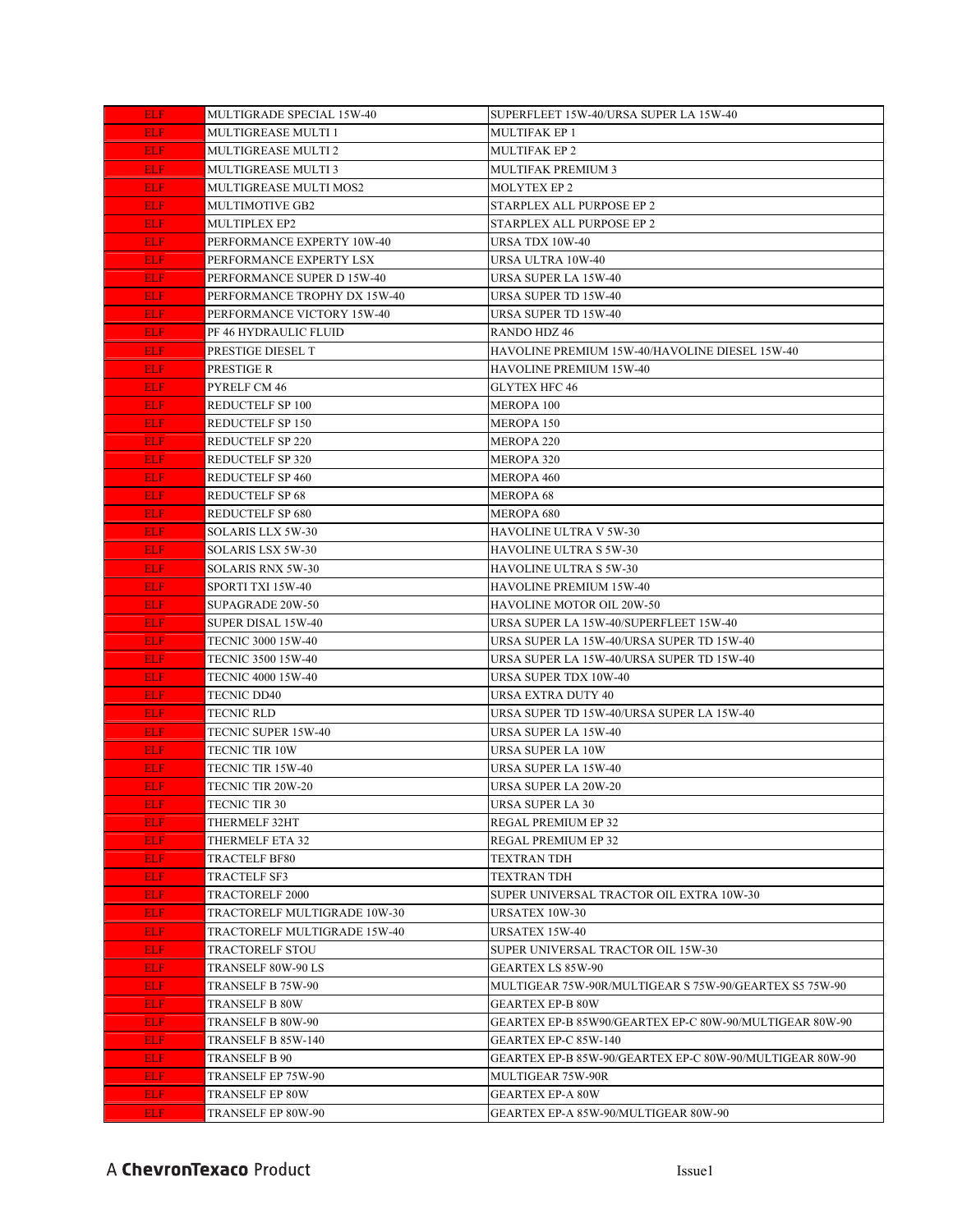| ELF.        | TRANSELF KTR4 30                | TEXTRAN HD 30                          |
|-------------|---------------------------------|----------------------------------------|
| <b>ELF</b>  | TRANSELF KTR4 50                | <b>TEXTRAN HD 50</b>                   |
| <b>ELF</b>  | TRANSELF SYNTHESE FE 75W-90     | <b>MULTIGEAR S 75W-90</b>              |
| ELF.        | TRANSELF TRP 75W-80W            | MULTIGEAR RN PREMIUM 75W-80W           |
| ELF.        | TRANSELF TRX 75W-80W            | MULTIGEAR RN PREMIUM 75W-80W           |
| <b>ELF</b>  | TRANSELF TRX 80W                | <b>GEARTEX EP-B 80W</b>                |
| <b>ELF</b>  | <b>TRANS-O-MATIC</b>            | TEXAMATIC 1585                         |
| <b>ELF</b>  | <b>TURBELF SA 32</b>            | REGAL PREMIUM EP 32                    |
| ELF.        | <b>TURBELF SA 46</b>            | REGAL PREMIUM EP 46                    |
| ELF.        | <b>TURBELF SA 68</b>            | <b>REGAL PREMIUM EP 68</b>             |
| <b>ELF</b>  | TURBO DIESEL 10W-40             | HAVOLINE DIESEL 10W-40                 |
| ELF.        | <b>ULTIMATE 5W-40</b>           | HAVOLINE SYNTHETIC 5W-40               |
| <b>ELF</b>  | UNIVERSAL ANTIFREEZE            | BS AFNOR                               |
|             |                                 |                                        |
| <b>ESSO</b> | 4T SYNTHETIC 10W-40             | HAVOLINE SYNTHETIC 5W-40               |
| <b>ESSO</b> | AROX EP 100                     | ARIES 100                              |
| <b>ESSO</b> | ATF D 2                         | TEXAMATIC 9226/TEXAMATIC 4291          |
| <b>ESSO</b> | ATF D 3                         | TEXAMATIC 7045E                        |
| <b>ESSO</b> | ATF DEXRON II QUALIFIED         | TEXAMATIC 9226/TEXAMATIC 4291          |
| <b>ESSO</b> | ATF F 30320                     | TEXAMATIC 7045E                        |
| <b>ESSO</b> | ATF TYPE G                      | TEXAMATIC 9330                         |
| <b>ESSO</b> | <b>BEACON 2</b>                 | <b>MULTIFAK EP 2</b>                   |
| <b>ESSO</b> | BEACON 3                        | <b>MULTIFAK PREMIUM 3</b>              |
| <b>ESSO</b> | <b>BEACON EP 0</b>              | MULTIFAK EP 0                          |
| <b>ESSO</b> | <b>BEACON EP1</b>               | <b>MULTIFAK EP 1</b>                   |
| <b>ESSO</b> | <b>BEACON EP 2</b>              | <b>MULTIFAK EP 2</b>                   |
| <b>ESSO</b> | <b>CANTHUS 1000</b>             | 650T MINERAL CYLINDER OIL 1000         |
| <b>ESSO</b> | CAZAR K 2                       | <b>NOVATEX EP 2</b>                    |
| <b>ESSO</b> | <b>DIOL 13 RD 40</b>            | DEO 13 MG 20W-40                       |
| <b>ESSO</b> | <b>ENMIST EP 100</b>            | REGAL EP 100                           |
| <b>ESSO</b> | <b>ENMIST EP 150</b>            | REGAL EP 150                           |
| <b>ESSO</b> | <b>ENMIST EP 220</b>            | REGAL EP 220                           |
| <b>ESSO</b> | <b>ENMIST EP 320</b>            | REGAL EP 320                           |
| <b>ESSO</b> | <b>ESSOLUBE HDX 20W</b>         | <b>URSATEX 20W-20</b>                  |
| <b>ESSO</b> | <b>ESSOLUBE HDX 40</b>          | URSATEX 40                             |
| <b>ESSO</b> | <b>ESSOLUBE HDX PLUS 20W</b>    | URSA SUPER LA 20W-20                   |
| <b>ESSO</b> | <b>ESSOLUBE HDX PLUS 20W-50</b> | HAVOLINE 20W-50                        |
| <b>ESSO</b> | <b>ESSOLUBE HDX PLUS 30</b>     | URSA SUPER LA 30                       |
| <b>ESSO</b> | ESSOLUBE HYDRAULIC 10W          | RANDO HD 10W                           |
| <b>ESSO</b> | <b>ESSOLUBE MHX 15W-40</b>      | URSA SUPER LA 15W-40                   |
| <b>ESSO</b> | ESSOLUBE X 201 10W              | URSA SUPER LA 10W                      |
| <b>ESSO</b> | ESSOLUBE X 201 20W              | URSA SUPER LA 20W-20                   |
| <b>ESSO</b> | ESSOLUBE X 201 30               | URSA SUPER LA 30                       |
| <b>ESSO</b> | ESSOLUBE X 201 40               | URSA SUPER LA 40                       |
| <b>ESSO</b> | ESSOLUBE X 202 40               | URSA EXTRA DUTY 40                     |
| <b>ESSO</b> | ESSOLUBE X 301 10W              | URSA SUPER LA 10W                      |
| <b>ESSO</b> | ESSOLUBE X 301 20W              | URSA SUPER LA 20W-20                   |
| <b>ESSO</b> | ESSOLUBE X 301 30               | URSA SUPER LA 30                       |
| <b>ESSO</b> | ESSOLUBE X 301 40               | URSA SUPER LA 40                       |
| <b>ESSO</b> | ESSOLUBE XD-3 10W               | URSA SUPER LA 10W                      |
| <b>ESSO</b> | ESSOLUBE XD-3 20W               | URSA SUPER LA 20W-20                   |
| <b>ESSO</b> | ESSOLUBE XD-3 30                | URSA SUPER LA 30                       |
| <b>ESSO</b> | ESSOLUBE XD-3 40                | URSA SUPER LA 40                       |
| <b>ESSO</b> | ESSOLUBE XT 2 15W-40            | URSA SUPER TD 15W-40                   |
| <b>ESSO</b> | ESSOLUBE XT 201 15W-40          | SUPERFLEET 15W-40/URSA SUPER LA 15W-40 |
| <b>ESSO</b> | ESSOLUBE XT 301 15W-40          | URSA SUPER LA 15W-40                   |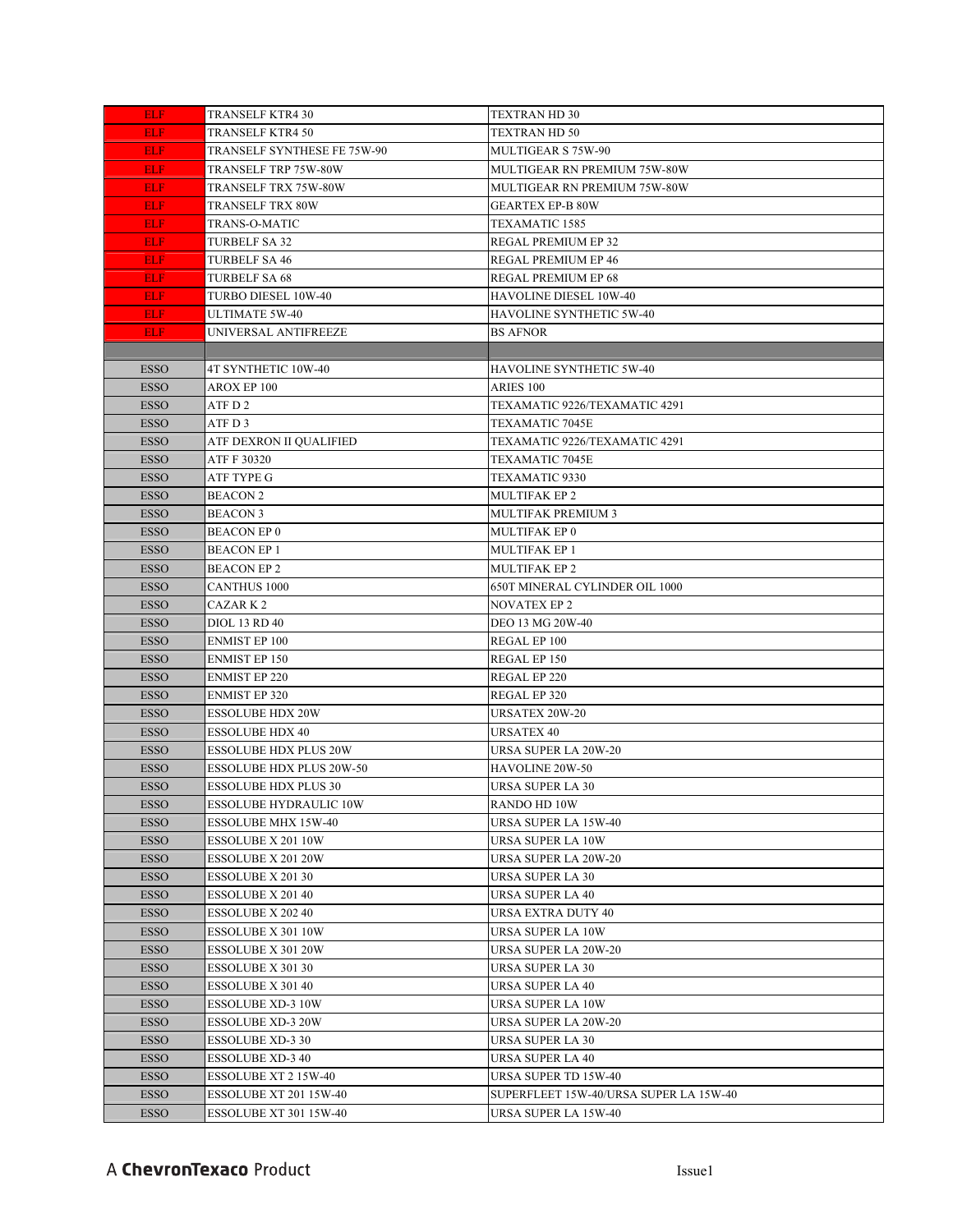| <b>ESSO</b> | ESSOLUBE XT 401 15W-40              | <b>URSA SUPER TD 15W-40</b>                              |
|-------------|-------------------------------------|----------------------------------------------------------|
| <b>ESSO</b> | ESSOLUBE XTS 501 10W-40             | URSA SUPER TDX 10W-40                                    |
| <b>ESSO</b> | <b>ESSOTHERM 300</b>                | <b>TEXATHERM HT 22</b>                                   |
| <b>ESSO</b> | <b>ESSOTHERM 500</b>                | REGAL PREMIUM EP 32                                      |
| <b>ESSO</b> | <b>EXXCOLUB 100</b>                 | <b>COMPRESSOR OIL EP VDL 100</b>                         |
| <b>ESSO</b> | EXXCOLUB 32                         | <b>COMPRESSOR OIL EP VDL 32</b>                          |
| <b>ESSO</b> | <b>EXXCOLUB 46</b>                  | <b>COMPRESSOR OIL EP VDL 46</b>                          |
| <b>ESSO</b> | <b>EXXCOLUB 68</b>                  | COMPRESSOR OIL EP VDL 68                                 |
| <b>ESSO</b> | FEBIS K 220                         | WAY LUBRICANT X 220                                      |
| <b>ESSO</b> | FEBIS K 68                          | WAY LUBRICANT XT 68                                      |
| <b>ESSO</b> | <b>FIREXX HF-C</b>                  | <b>GLYTEX HF-C 46</b>                                    |
| <b>ESSO</b> | <b>GEAR OIL GP 80W</b>              | <b>GEARTEX EP-A 80W</b>                                  |
| <b>ESSO</b> | GEAR OIL GP 80W-90                  | GEARTEX EP-A 85W-90/MULTIGEAR 80W-90                     |
| <b>ESSO</b> | <b>GEAR OIL GP D 80W</b>            | <b>GEARTEX EP-A 80W</b>                                  |
| <b>ESSO</b> | GEAR OIL GP D 85W-90                | GEARTEX EP-A 85W-90/MULTIGEAR 80W-90                     |
| <b>ESSO</b> | GEAR OIL GX 80W-90                  | GEARTEX EP-C 80W-90/MULTIGEAR 80W-90                     |
| <b>ESSO</b> | GEAR OIL GX 85W-140                 | GEARTEX EP-C 85W-140                                     |
| <b>ESSO</b> | GEAR OIL GX 85W-90                  | GEARTEX EP-B 85W-90/GEARTEX EP-C 80W-90/MULTIGEAR 80W-90 |
| <b>ESSO</b> | GEAR OIL GX D 85W-140               | GEARTEX EP-C 85W-140                                     |
| <b>ESSO</b> | GEAR OIL GX D 85W-90                | GEARTEX EP-B 85W-90                                      |
| <b>ESSO</b> | <b>GEAR OIL GX SYNTHETIC 75W-90</b> | GEARTEX S5 75W-90/MULTIGEAR S 75W-90                     |
| <b>ESSO</b> | GEAR OIL LSA 85W-90                 | <b>GEARTEX LS 85W-90</b>                                 |
| <b>ESSO</b> | <b>GEAR OIL RX 85W-90</b>           | GEARTEX EP-B 85W-90/GEARTEX EP-C 80W-90/MULTIGEAR 80W-90 |
| <b>ESSO</b> | GEAR OIL ST 90                      | <b>GEARTEX RO 90</b>                                     |
| <b>ESSO</b> | GEAR OIL TDL 75W-90                 | MULTIGEAR S 75W-90                                       |
| <b>ESSO</b> | GEAR OIL TDL 80W-90                 | MULTIGEAR 80W-90                                         |
| <b>ESSO</b> | <b>GREASE TCL 435</b>               | MULTIFAK 6833 EP 00                                      |
| <b>ESSO</b> | HIGH SPEED COUPLING GREASE          | <b>COUPLING GREASE</b>                                   |
| <b>ESSO</b> | LIDOK EP 0                          | MULTIFAK EP 0                                            |
| <b>ESSO</b> | LIDOK EP 2                          | MULTIFAK EP 2                                            |
| <b>ESSO</b> | LIDOK EP 000                        | MULTIFAK EP 000                                          |
| <b>ESSO</b> | LIDOK EP 1                          | <b>MULTIFAK EP 1</b>                                     |
| <b>ESSO</b> | LIDOK EP 2 MOLY                     | <b>MOLYTEX EP 2</b>                                      |
| <b>ESSO</b> | NEBULA EP 2                         | NOVATEX EP 2                                             |
| <b>ESSO</b> | NURAY 100                           | OMNIS 100                                                |
| <b>ESSO</b> | <b>NURAY 150</b>                    | OMNIS 150                                                |
| <b>ESSO</b> | <b>NURAY 220</b>                    | REGAL EP 220                                             |
| <b>ESSO</b> | NURAY 320                           | REGAL EP 320                                             |
| <b>ESSO</b> | <b>NURAY 460</b>                    | REGAL OIL 460                                            |
| <b>ESSO</b> | NURAY 68                            | OMNIS <sub>68</sub>                                      |
| <b>ESSO</b> | <b>NUTO 100</b>                     | <b>OMNIS 100</b>                                         |
| <b>ESSO</b> | NUTO 68                             | OMNIS <sub>68</sub>                                      |
| <b>ESSO</b> | NUTO H 10                           | <b>RANDO HD 10</b>                                       |
| <b>ESSO</b> | NUTO H 100                          | RANDO HD 100                                             |
| <b>ESSO</b> | NUTO H 15                           | RANDO HDZ 15                                             |
| <b>ESSO</b> | <b>NUTO H150</b>                    | RANDO HD 150                                             |
| <b>ESSO</b> | NUTO H 32                           | <b>RANDO HD 32</b>                                       |
| <b>ESSO</b> | NUTO H 46                           | RANDO HD 46                                              |
| <b>ESSO</b> | NUTO H 68                           | RANDO HD 68                                              |
| <b>ESSO</b> | NUTO HP 32                          | <b>RANDO EP ASHLESS 32</b>                               |
| <b>ESSO</b> | NUTO HP 46                          | <b>RANDO EP ASHLESS 46</b>                               |
| <b>ESSO</b> | NUTO HP 68                          | RANDO EP ASHLESS 68                                      |
| <b>ESSO</b> | RONEX EXTRA DUTY 1                  | STARPLEX PREMIUM 1                                       |
| <b>ESSO</b> | <b>ROXTONE VK 220</b>               | WAY LUBRICANT X220                                       |
| <b>ESSO</b> | SPARTAN EP 100                      | MEROPA 100                                               |
| <b>ESSO</b> | SPARTAN EP 150                      | MEROPA 150                                               |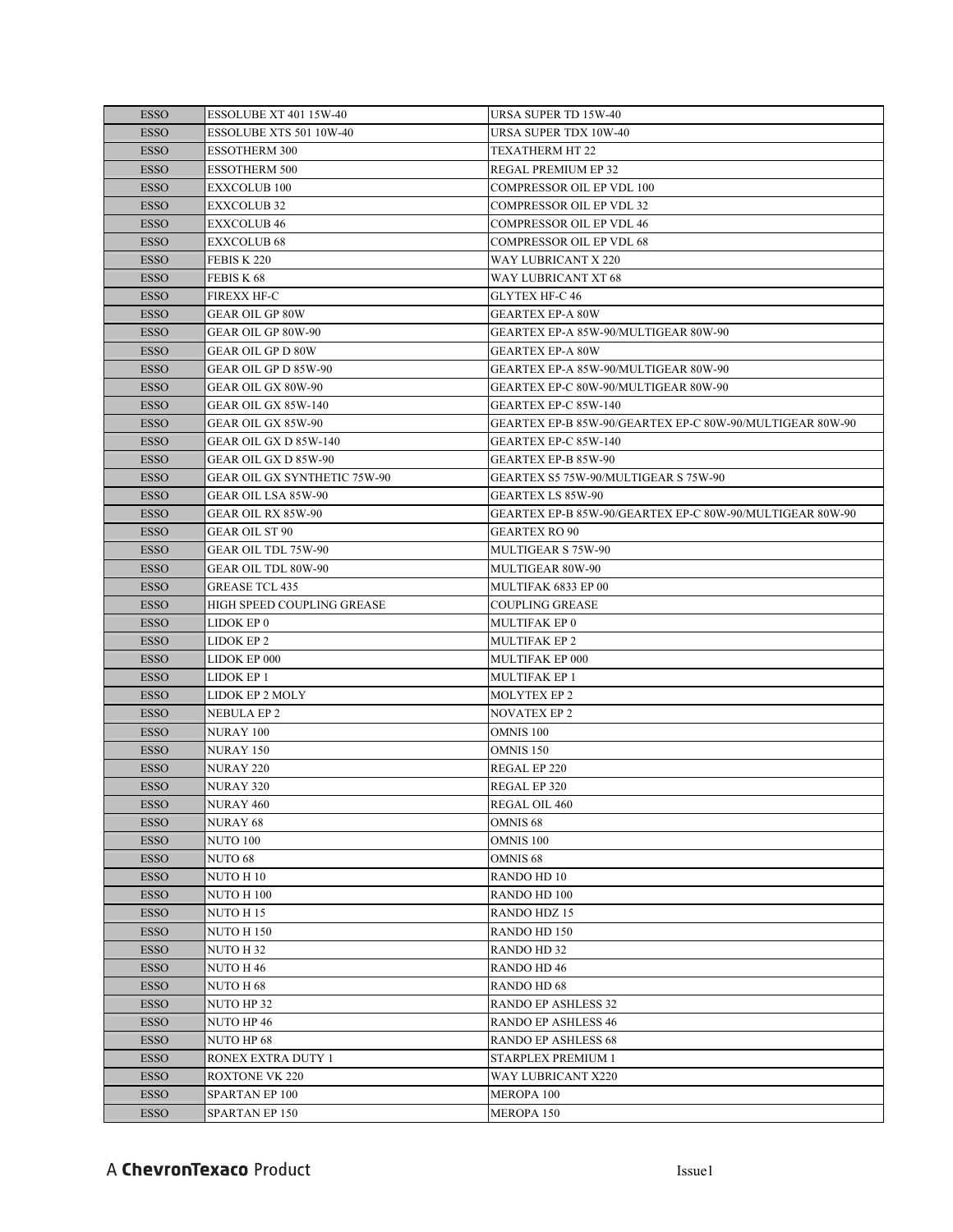| <b>ESSO</b>  | <b>SPARTAN EP 220</b>            | MEROPA <sub>220</sub>                                    |
|--------------|----------------------------------|----------------------------------------------------------|
| <b>ESSO</b>  | <b>SPARTAN EP 320</b>            | <b>MEROPA 320</b>                                        |
| <b>ESSO</b>  | SPARTAN EP 460                   | MEROPA 460                                               |
| <b>ESSO</b>  | <b>SPARTAN EP 68</b>             | <b>MEROPA 68</b>                                         |
| <b>ESSO</b>  | <b>SPARTAN EP 680</b>            | MEROPA 680                                               |
| <b>ESSO</b>  | SUPERFLOW 10W-40                 | HAVOLINE EXTRA 10W-40                                    |
| <b>ESSO</b>  | <b>SUPERFLOW 5W-30</b>           | <b>HAVOLINE ENERGY 5W-30</b>                             |
| <b>ESSO</b>  | SYNESSTIC 100                    | <b>CETUS DE 100</b>                                      |
| <b>ESSO</b>  | TERESSO 100                      | REGAL EP 100                                             |
| <b>ESSO</b>  | TERESSO 150                      | REGAL EP 150                                             |
| <b>ESSO</b>  | TERESSO 220                      | REGAL EP 220                                             |
| <b>ESSO</b>  | TERESSO 32                       | REGAL PREMIUM EP 32                                      |
| <b>ESSO</b>  | TERESSO 320                      | REGAL EP 320                                             |
| <b>ESSO</b>  | TERESSO 46                       | REGAL PREMIUM EP 46                                      |
| <b>ESSO</b>  | TERESSO 68                       | REGAL PREMIUM EP 68                                      |
| <b>ESSO</b>  | <b>TERESSTIC 32</b>              | REGAL PREMIUM EP 32                                      |
| ESSO         | <b>TERESSTIC 46</b>              | REGAL PREMIUM EP 46                                      |
| <b>ESSO</b>  | <b>TERESSTIC 68</b>              | REGAL PREMIUM EP 68                                      |
| <b>ESSO</b>  | TERESSTIC T 32                   | REGAL PREMIUM EP 32                                      |
| <b>ESSO</b>  | TERESSTIC T 46                   | REGAL PREMIUM EP 46                                      |
| <b>ESSO</b>  | TERESSTIC T 68                   | REGAL PREMIUM EP 68                                      |
| <b>ESSO</b>  | <b>TOROUE FLUID 10</b>           | <b>TEXTRAN HD 10</b>                                     |
| <b>ESSO</b>  | <b>TOROUE FLUID 30</b>           | TEXTRAN HD 30                                            |
| <b>ESSO</b>  | <b>TOROUE FLUID 50</b>           | TEXTRAN HD 50                                            |
| <b>ESSO</b>  | <b>TORQUE FLUID 56</b>           | TEXTRAN TDH                                              |
| <b>ESSO</b>  | TORQUE FLUID 62                  | TEXTRAN TDH                                              |
| <b>ESSO</b>  | <b>ULTRA 10W-40</b>              | HAVOLINE EXTRA 10W-40                                    |
| <b>ESSO</b>  | ULTRA 5W-30                      | <b>HAVOLINE ENERGY 5W-30</b>                             |
| <b>ESSO</b>  | ULTRA DIESEL 10W-40              | HAVOLINE EXTRA 10W-40                                    |
| <b>ESSO</b>  | <b>ULTRON 5W-40</b>              | <b>HAVOLINE ULTRA 5W-40</b>                              |
| <b>ESSO</b>  | UNIFARM 10W-30                   | SUPER UNIVERSAL TRACTOR OIL EXTRA 10W-30                 |
| <b>ESSO</b>  | <b>UNIFLO 10W-40</b>             | HAVOLINE EXTRA 10W-40                                    |
| <b>ESSO</b>  | <b>UNIFLO 15W-40</b>             | HAVOLINE PREMIUM 15W-40                                  |
| <b>ESSO</b>  | UNIFLO DIESEL 15W-40             | <b>HAVOLINE DIESEL 15W-40</b>                            |
| <b>ESSO</b>  | UNIREX EP 1                      | STARPLEX PREMIUM 1                                       |
| <b>ESSO</b>  | UNIREX EP 2                      | HYTEX EP 2/STARPLEX ALL PURPOSE EP 2                     |
| <b>ESSO</b>  | UNIVERSAL LD 0W-30               | HAVOLINE SYNTHETIC 506.01 0W-30                          |
| <b>ESSO</b>  | UNIVIS HEES 46 SYNTHETIC         | HYDRA 46                                                 |
| <b>ESSO</b>  | UNIVIS HVI                       | HYDRAULIC OIL 5606H                                      |
| ESSO         | UNIVIS N 100                     | RANDO HDZ 100                                            |
| <b>ESSO</b>  | UNIVIS N 15                      | RANDO HDZ 15                                             |
| <b>ESSO</b>  | UNIVIS N 32                      | <b>RANDO HDZ 32</b>                                      |
| <b>ESSO</b>  | UNIVIS N 46                      | <b>RANDO HDZ 46</b>                                      |
| <b>ESSO</b>  | UNIVIS N 68                      | RANDO HDZ 68                                             |
| <b>ESSO</b>  | <b>ZERICE 68</b>                 | <b>CAPELLA WF 68</b>                                     |
|              |                                  |                                                          |
| <b>FUCHS</b> | AGRIFARM 10W-40 ENGINE OIL       | HAVOLINE EXTRA 10W-40                                    |
| <b>FUCHS</b> | AGRIFARM 4 STROKE 30 ENGINE OIL  | URSA SUPER LA 30                                         |
| <b>FUCHS</b> | AGRIFARM CHAINSAW OIL LIGHT      | <b>CLINGTEX 100</b>                                      |
| <b>FUCHS</b> | AGRIFARM CHAINSAW OIL MEDIUM     | WAY LUBRICANT X 220                                      |
| <b>FUCHS</b> | AGRIFARM MILKING MACHINE OIL     | MILKING MACHINE OIL/OMNIS 68                             |
| <b>FUCHS</b> | AGRIFARM MP GEAR OIL 80W-90      | GEARTEX EP-B 85W-90/GEARTEX EP-C 80W-90/MULTIGEAR 80W-90 |
| <b>FUCHS</b> | AGRIFARM SUPER TRACTOR OIL       | SUPER UNIVERSAL TRACTOR OIL 15W-30                       |
| <b>FUCHS</b> | AGRIFARM SUPER TRACTOR OIL PLUS  | SUPER UNIVERSAL TRACTOR OIL EXTRA 10W-30                 |
| <b>FUCHS</b> | AGRIFARM UNIVERSAL HYDRAULIC OIL | RANDO HDZ 46                                             |
| <b>FUCHS</b> | AGRIFARM WET BRAKE OIL           | TEXTRAN TDH                                              |
|              |                                  |                                                          |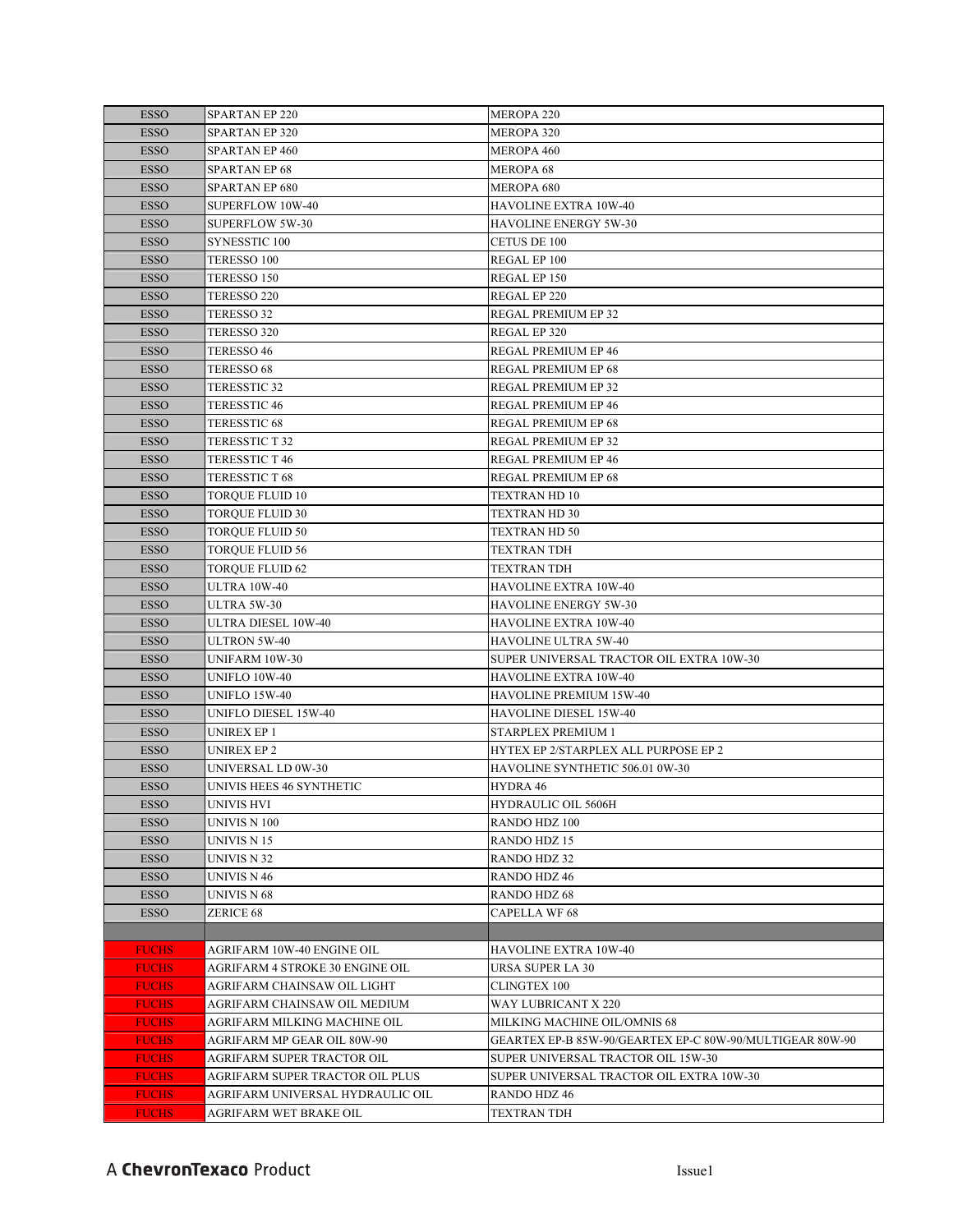| <b>FUCHS</b> | AQUACENT LIGHT                        | <b>SAFETY FLUID HF-B 68</b>                              |
|--------------|---------------------------------------|----------------------------------------------------------|
| <b>FUCHS</b> | <b>AQUACENT LT 68</b>                 | <b>SAFETY FLUID HF-B 68</b>                              |
| <b>FUCHS</b> | BOA 80W                               | <b>GEARTEX EP-B 80W</b>                                  |
| <b>FUCHS</b> | <b>BOA 80W-90</b>                     | GEARTEX EP-B 85W-90/GEARTEX EP-C 80W-90/MULTIGEAR 80W-90 |
| <b>FUCHS</b> | BOA 90 EP                             | GEARTEX EP-B 85W-90/GEARTEX EP-C 80W-90/MULTIGEAR 80W-90 |
| <b>FUCHS</b> | <b>BOA SAE 80W</b>                    | <b>GEARTEX EP-B 80W</b>                                  |
| <b>FUCHS</b> | <b>BOA SAE 90 LS</b>                  | <b>GEARTEX LS 85W-90</b>                                 |
| <b>FUCHS</b> | <b>CENSO 0 GREASE</b>                 | MARFAK EP 0                                              |
| <b>FUCHS</b> | <b>GEARTRAN 80W</b>                   | <b>GEARTEX EP-A 80W</b>                                  |
| <b>FUCHS</b> | <b>GLYCENT 346</b>                    | <b>GLYTEC HFC 46</b>                                     |
| <b>FUCHS</b> | <b>HYDRAULIC OIL SAE 10W-20</b>       | RANDO HDZ 46                                             |
| <b>FUCHS</b> | <b>LUPUS COMPLEX GREASE</b>           | STARPLEX ALL PURPOSE EP 2                                |
| <b>FUCHS</b> | LUPUS COMPLEX SP                      | STARPLEX ALL PURPOSE EP 2                                |
| <b>FUCHS</b> | P198                                  | RANDO HDZ 15                                             |
| <b>FUCHS</b> | P79A                                  | RANDO HD 10                                              |
| <b>FUCHS</b> | PLANTOFLUX 46 AT S                    | <b>SYNSTAR HFDU</b>                                      |
| <b>FUCHS</b> | PLANTOSYN 46 HVI                      | HYDRA 46                                                 |
| <b>FUCHS</b> | PWLD                                  | <b>RANDO HD 68</b>                                       |
| <b>FUCHS</b> | PWLL                                  | <b>RANDO HD 100</b>                                      |
| <b>FUCHS</b> | PWLM                                  | RANDO HD 150                                             |
| <b>FUCHS</b> | RENEP C 100                           | <b>CLINGTEX 100</b>                                      |
| <b>FUCHS</b> | RENEP C 220                           | WAY LUBRICANT X220                                       |
| <b>FUCHS</b> | RENEP C 68                            | <b>WAY LUBRICANT XT 68</b>                               |
| <b>FUCHS</b> | RENISO REFRIGERATION COMPRESSOR RB 32 | <b>CAPELLA WF32</b>                                      |
| <b>FUCHS</b> | RENISO REFRIGERATION COMPRESSOR RB 68 | <b>CAPELLA WF 68</b>                                     |
| <b>FUCHS</b> | RENISO SP 32                          | <b>CAPELLA WF 32</b>                                     |
| <b>FUCHS</b> | <b>RENISO SP 68</b>                   | <b>CAPELLA WF 68</b>                                     |
| <b>FUCHS</b> | <b>RENOFLUID TF 1500</b>              | <b>TEXTRAN V32</b>                                       |
| <b>FUCHS</b> | <b>RENOGEAR PG 150</b>                | <b>SYNLUBE CLP 150</b>                                   |
| <b>FUCHS</b> | <b>RENOGEAR PG 220</b>                | <b>SYNLUBE CLP 220</b>                                   |
| <b>FUCHS</b> | <b>RENOGEAR PG 320</b>                | <b>SYNLUBE CLP 320</b>                                   |
| <b>FUCHS</b> | RENOGEAR PG 460                       | SYNLUBE CLP 460                                          |
| <b>FUCHS</b> | RENOGEAR PGW 120                      | SYNLUBE 90 / SYNLUBE CLP 150                             |
| <b>FUCHS</b> | RENOGEAR SG 150                       | PINNACLE EP 150                                          |
| <b>FUCHS</b> | RENOGEAR SG 220                       | PINNACLE EP 220                                          |
| <b>FUCHS</b> | RENOGEAR SG 320                       | PINNACLE EP 320                                          |
| <b>FUCHS</b> | RENOGEAR V 100 EP                     | MEROPA 100                                               |
| <b>FUCHS</b> | RENOGEAR V 150 EP                     | MEROPA 150                                               |
| <b>FUCHS</b> | RENOGEAR V 220 EP                     | MEROPA 220                                               |
| <b>FUCHS</b> | RENOGEAR V 320 EP                     | MEROPA 320                                               |
| <b>FUCHS</b> | RENOGEAR V 460 EP                     | <b>MEROPA 460</b>                                        |
| <b>FUCHS</b> | <b>RENOGEAR V 68 EP</b>               | <b>MEROPA 68</b>                                         |
| <b>FUCHS</b> | RENOGEAR V 680 EP                     | MEROPA 680                                               |
| <b>FUCHS</b> | RENOLIN UNISYN CLP 680                | PINNACLE EP 680                                          |
| <b>FUCHS</b> | RENOLIN AC 100                        | COMPRESSOR OIL EP VDL 100                                |
| <b>FUCHS</b> | RENOLIN AC 150                        | COMPRESSOR OIL EP VDL 150                                |
| <b>FUCHS</b> | <b>RENOLIN AC 32</b>                  | COMPRESSOR OIL EP VDL 32                                 |
| <b>FUCHS</b> | <b>RENOLIN AC 46</b>                  | COMPRESSOR OIL EP VDL 46                                 |
| <b>FUCHS</b> | RENOLIN AC 68                         | <b>COMPRESSOR OIL EP VDL 68</b>                          |
| <b>FUCHS</b> | RENOLIN AF 32                         | RANDO EP ASHLESS 32                                      |
| <b>FUCHS</b> | RENOLIN AF 46                         | RANDO EP ASHLESS 46                                      |
| <b>FUCHS</b> | RENOLIN AF 68                         | RANDO EP ASHLESS 68                                      |
| <b>FUCHS</b> | RENOLIN B 10                          | RANDO HD 32                                              |
| <b>FUCHS</b> | RENOLIN B 15                          | <b>RANDO HD 46</b>                                       |
| <b>FUCHS</b> | RENOLIN B 20                          | RANDO HD 68                                              |
| <b>FUCHS</b> | <b>RENOLIN B 3</b>                    | RANDO HD 10                                              |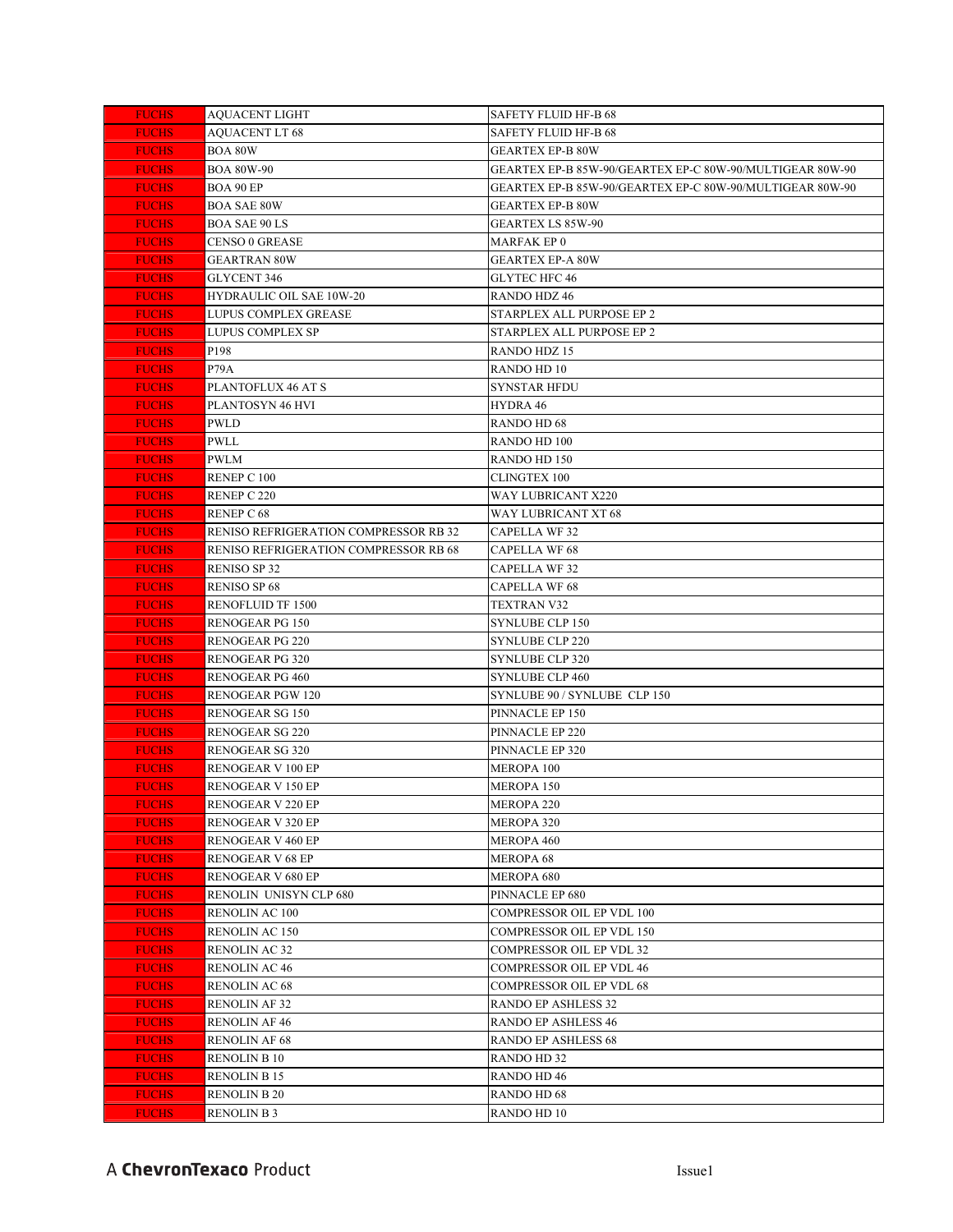| <b>FUCHS</b>                 | <b>RENOLIN B 30</b>                              | RANDO HD 100                                      |
|------------------------------|--------------------------------------------------|---------------------------------------------------|
| <b>FUCHS</b>                 | <b>RENOLIN B 4</b>                               | RANDO HDZ 15                                      |
| <b>FUCHS</b>                 | <b>RENOLIN B 40</b>                              | RANDO HD 150                                      |
| <b>FUCHS</b>                 | RENOLIN CL 10                                    | RANDO HD 10                                       |
| <b>FUCHS</b>                 | RENOLIN CL 100                                   | RANDO HD 100                                      |
| <b>FUCHS</b>                 | RENOLIN CL 15                                    | RANDO HDZ 15                                      |
| <b>FUCHS</b>                 | RENOLIN CL 150                                   | RANDO HD 150                                      |
| <b>FUCHS</b>                 | <b>RENOLIN CL 220</b>                            | RANDO HD 220                                      |
| <b>FUCHS</b>                 | <b>RENOLIN CL 32</b>                             | <b>RANDO HD 32</b>                                |
| <b>FUCHS</b>                 | <b>RENOLIN CL 46</b>                             | RANDO HD 46                                       |
| <b>FUCHS</b>                 | <b>RENOLIN CL 68</b>                             | <b>RANDO HD 68</b>                                |
| <b>FUCHS</b>                 | <b>RENOLIN ELTEC</b>                             | <b>TRANSFORMER OIL</b>                            |
| <b>FUCHS</b>                 | <b>RENOLIN GP 100</b>                            | <b>OMNIS 100</b>                                  |
| <b>FUCHS</b>                 | <b>RENOLIN GP 150</b>                            | OMNIS 150                                         |
| <b>FUCHS</b>                 | RENOLIN GP 22                                    | TEXPAR 22                                         |
| <b>FUCHS</b>                 | RENOLIN GP 320                                   | REGAL EP 320                                      |
| <b>FUCHS</b>                 | RENOLIN GP 46                                    | REGAL PREMIUM EP 46                               |
| <b>FUCHS</b>                 | RENOLIN GP 460                                   | REGAL OIL 460                                     |
| <b>FUCHS</b>                 | <b>RENOLIN GP 68</b>                             | OMNIS <sub>68</sub>                               |
| <b>FUCHS</b>                 | <b>RENOLIN HV 15</b>                             | RANDO HDZ 15                                      |
| <b>FUCHS</b>                 | <b>RENOLIN HV 32</b>                             | RANDO HDZ 32                                      |
| <b>FUCHS</b>                 | <b>RENOLIN HV 46</b>                             | <b>RANDO HDZ 46</b>                               |
| <b>FUCHS</b>                 | <b>RENOLIN HV 68</b>                             | <b>RANDO HDZ 68</b>                               |
| <b>FUCHS</b>                 | <b>RENOLIN HVZ 15</b>                            | <b>RANDO HDZ 15</b>                               |
| <b>FUCHS</b>                 | <b>RENOLIN HVZ 32</b>                            | <b>RANDO HDZ 32</b>                               |
| <b>FUCHS</b>                 | <b>RENOLIN HVZ 46</b>                            | RANDO HDZ 46                                      |
| <b>FUCHS</b>                 | RENOLIN HVZ 68                                   | <b>RANDO HDZ 68</b>                               |
| <b>FUCHS</b>                 | RENOLIN MR 310                                   | AIRCRAFT HYDRAULIC OIL 5606H                      |
| <b>FUCHS</b>                 | RENOLIN PG 150                                   | <b>SYNLUBE CLP 150</b>                            |
| <b>FUCHS</b>                 | <b>RENOLIN PG 220</b>                            | <b>SYNLUBE CLP 220</b>                            |
| <b>FUCHS</b>                 | <b>RENOLIN PG 320</b>                            | <b>SYNLUBE CLP 320</b>                            |
| <b>FUCHS</b>                 | <b>RENOLIN PG 460</b>                            | <b>SYNLUBE CLP 460</b>                            |
| <b>FUCHS</b>                 | RENOLIN PG 680                                   | SYNLUBE CLP 680                                   |
| <b>FUCHS</b>                 | RENOLIN PW 32                                    | <b>RANDO HD 32</b>                                |
| <b>FUCHS</b>                 | RENOLIN PW 46                                    | RANDO HD 46                                       |
| <b>FUCHS</b>                 | <b>RENOLIN PW 68</b>                             | <b>RANDO HD 68</b>                                |
| <b>FUCHS</b>                 | <b>RENOLIN SG 220</b>                            | PINNACLE EP 220                                   |
| <b>FUCHS</b>                 | <b>RENOLIN TL 100</b>                            | REGAL EP 100                                      |
| <b>FUCHS</b>                 | RENOLIN TL 32                                    | REGAL PREMIUM EP 32                               |
| <b>FUCHS</b>                 | <b>RENOLIN TL 46</b>                             | REGAL PREMIUM EP 46                               |
| <b>FUCHS</b>                 | <b>RENOLIN TL 68</b>                             | REGAL PREMIUM EP 68                               |
| <b>FUCHS</b>                 | RENOLIN UNISYN CLP 150                           | PINNACLE EP 150                                   |
| <b>FUCHS</b>                 | RENOLIN UNISYN CLP 220                           | PINNACLE EP 220                                   |
| <b>FUCHS</b><br><b>FUCHS</b> | RENOLIN UNISYN CLP 320                           | PINNACLE EP 320                                   |
| <b>FUCHS</b>                 | <b>RENOLIN ZAF 32B</b><br><b>RENOLIN ZAF 46B</b> | RANDO EP ASHLESS 32<br><b>RANDO EP ASHLESS 46</b> |
| <b>FUCHS</b>                 | RENOLIN ZAF 68B                                  | <b>RANDO EP ASHLESS 68</b>                        |
| <b>FUCHS</b>                 | <b>RENOLIT AQUA 2</b>                            | <b>NOVATEX EP 2</b>                               |
| <b>FUCHS</b>                 | RENOLIT CXI                                      | NOVATEX EP 2/TEXANDO FO20                         |
| <b>FUCHS</b>                 | <b>RENOLIT CXI 2</b>                             | <b>NOVATEX EP 2</b>                               |
|                              | RENOLIT DURAPLEX EP 00                           | MULTIFAK 6833 EP 00                               |
| <b>FUCHS</b>                 | RENOLIT EP 0                                     | MULTIFAK EP 0                                     |
| <b>FUCHS</b>                 | RENOLIT EP 00                                    | MULTIFAK 6833 EP 00                               |
| <b>FUCHS</b><br><b>FUCHS</b> | RENOLIT EP 000                                   | MULTIFAK EP 000                                   |
|                              |                                                  |                                                   |
|                              |                                                  |                                                   |
| <b>FUCHS</b><br><b>FUCHS</b> | RENOLIT EP 1<br>RENOLIT EP 2                     | <b>MULTIFAK EP1</b><br><b>MULTIFAK EP 2</b>       |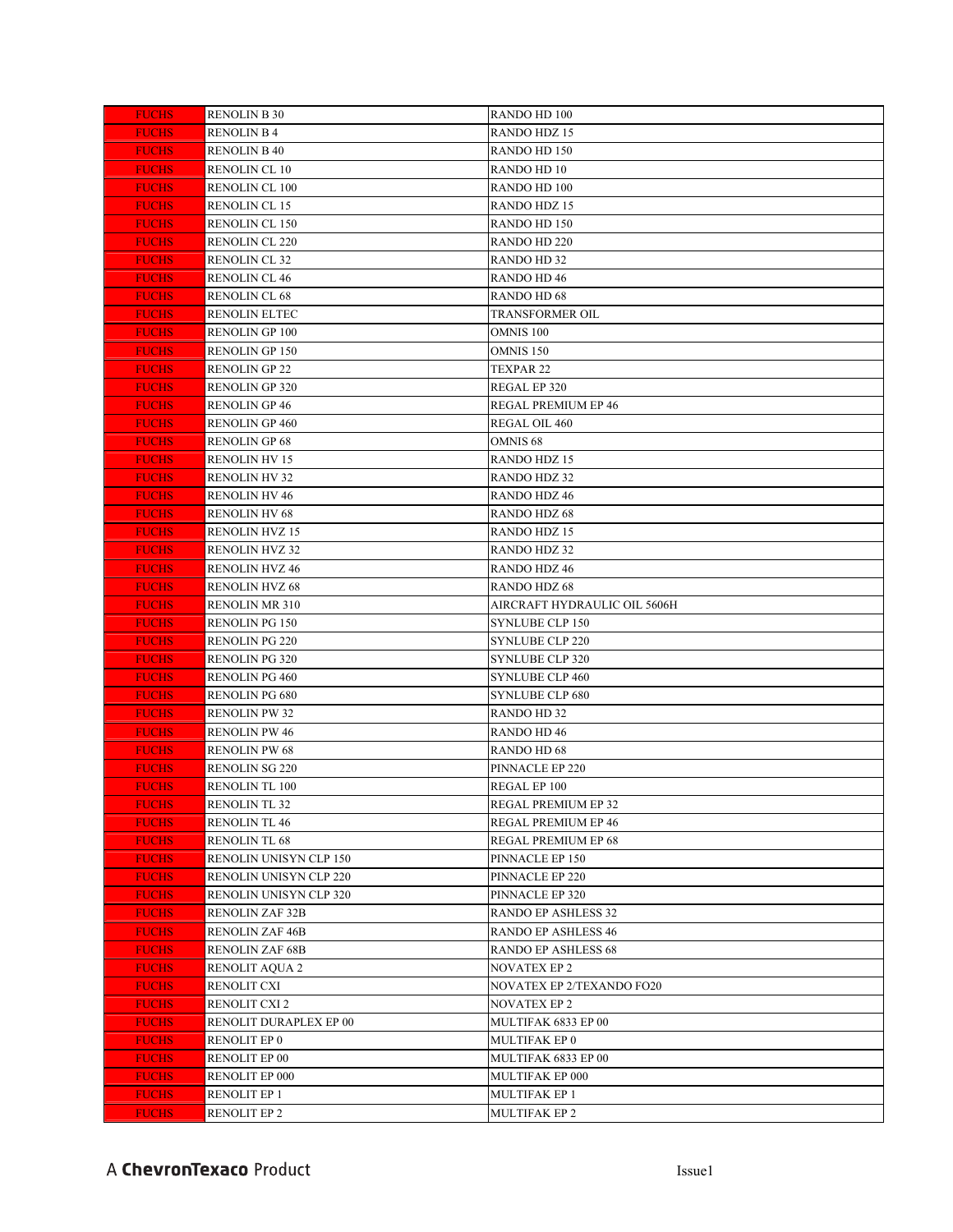| RENOLIT EP LITH 00<br>MULTIFAK 6833 EP 00<br><b>FUCHS</b>                                                                                                       |  |
|-----------------------------------------------------------------------------------------------------------------------------------------------------------------|--|
| <b>FUCHS</b><br>RENOLIT EXTREME LOAD 2<br><b>TEXCLAD 2</b>                                                                                                      |  |
| <b>RENOLIT LEP 2</b><br>STARPLEX ALL PURPOSE EP 2<br><b>FUCHS</b>                                                                                               |  |
| <b>FUCHS</b><br>RENOLIT LITMOL 2<br><b>MOLYTEX EP 2</b>                                                                                                         |  |
| <b>FUCHS</b><br>RENOLIT LX-EP2<br>STARPLEX ALL PURPOSE EP 2                                                                                                     |  |
| MULTIFAK EP 000/MULTIFAK 6833 EP 00<br><b>FUCHS</b><br>RENOLIT LZR 000                                                                                          |  |
| <b>RENOLIT MO 2</b><br><b>FUCHS</b><br><b>MOLYTEX EP 2</b>                                                                                                      |  |
| <b>FUCHS</b><br><b>RENOLIT MP 2</b><br><b>MULTIFAK EP 2</b>                                                                                                     |  |
| <b>FUCHS</b><br><b>RENOLIT MP 3</b><br>MULTIFAK PREMIUM 3                                                                                                       |  |
| <b>FUCHS</b><br><b>RENOLIT SO-GF0</b><br><b>MARFAK0</b>                                                                                                         |  |
| <b>FUCHS</b><br>RENOLIT SO-GF 00<br><b>MARFAK 00</b>                                                                                                            |  |
| <b>FUCHS</b><br>RENOSAFE HFD-U 2368<br><b>SYNSTAR HFDU</b>                                                                                                      |  |
| <b>FUCHS</b><br>S500<br>OMNIS 100                                                                                                                               |  |
| <b>FUCHS</b><br>SILKOCHAIN CHAIN SAW LUBRICANT<br><b>CLINGTEX 100</b>                                                                                           |  |
| SILKOLENE ARCTIC HIGH PERFORMANCE DE<br><b>FUCHS</b><br>WINDSCREEN DE-ICER<br>ICER                                                                              |  |
| SILKOLENE ASHFORD 15W-40<br>SUPERFLEET 15W-40<br><b>FUCHS</b>                                                                                                   |  |
| <b>URSA EXTRA DUTY 40</b><br><b>FUCHS</b><br>SILKOLENE ASHFORD 40                                                                                               |  |
| <b>FUCHS</b><br>SILKOLENE ASHFORD TXE 15W-40<br>URSA SUPER LA 15W-40                                                                                            |  |
| <b>FUCHS</b><br>SILKOLENE ASHFORD TXE 20W-40<br>URSA SUPER LA 15W40                                                                                             |  |
| <b>FUCHS</b><br>SILKOLENE BOA 80W-140<br>GEARTEX EP-C 85W-140                                                                                                   |  |
| SILKOLENE BOA 80W-90<br>GEARTEX EP-B 85W-90/GEARTEX EP-C 80W-90/MULTIGEAR 80W-90<br><b>FUCHS</b>                                                                |  |
| SILKOLENE BOA 85W-140<br>GEARTEX EP-C 85W-140<br><b>FUCHS</b>                                                                                                   |  |
| <b>FUCHS</b><br>SILKOLENE BOA 85W-90<br>GEARTEX EP-B 85W-90/GEARTEX EP-C 80W-90/MULTIGEAR 80W-90                                                                |  |
| <b>FUCHS</b><br><b>SILKOLENE BOA 90 EP</b><br>GEARTEX EP-B 85W-90/GEARTEX EP-C 80W-90/MULTIGEAR 80W-90                                                          |  |
| SILKOLENE BOA 90 LS<br><b>FUCHS</b><br><b>GEARTEX LS 85W-90</b>                                                                                                 |  |
| SILKOLENE BOA SAE 80W<br><b>FUCHS</b><br><b>GEARTEX EP-B 80W</b>                                                                                                |  |
| <b>FUCHS</b><br>SILKOLENE GEARTRAN EP GEAR OIL 80W<br><b>GEARTEX EP-A 80W</b>                                                                                   |  |
| GEARTEX EP-A 85W-90/MULTIGEAR 80W-90<br><b>FUCHS</b><br>SILKOLENE GEARTRAN EP GEAR OIL 80W-90                                                                   |  |
| <b>FUCHS</b><br>SILKOLENE GEARTRAN EP GEAR OIL 90<br>GEARTEX EP-A 85W-90/MULTIGEAR 80W-90                                                                       |  |
| <b>FUCHS</b><br>SILKOLENE GEARTRAN MD 80W-90<br>MULTIGEAR S 75W-90                                                                                              |  |
| <b>URSA SUPER LA 10</b><br><b>FUCHS</b><br>SILKOLENE HARDWICK 10                                                                                                |  |
| <b>FUCHS</b><br>SILKOLENE HARDWICK 20<br>URSA SUPER LA 20W-20                                                                                                   |  |
| <b>FUCHS</b><br>SILKOLENE HARDWICK 30<br><b>URSA SUPER LA 30</b>                                                                                                |  |
| <b>SILKOLENE HARDWICK 40</b><br>URSA SUPER LA 40<br><b>FUCHS</b>                                                                                                |  |
| <b>FUCHS</b><br>SILKOLENE HARDWICK EXTRA 10W-30 STOU<br>SUPER UNIVERSAL TRACTOR OIL EXTRA 10W-30<br>SILKOLENE HARDWICK UNIVERSAL SUPER                          |  |
| <b>FUCHS</b><br>SUPER UNIVERSAL TRACTOR OIL 15W-30<br>TRACTOR OIL                                                                                               |  |
| <b>FUCHS</b><br>SILKOLENE HARTINGTON ENGINE OIL 20<br><b>URSATEX 20W-20</b>                                                                                     |  |
| SILKOLENE HARTINGTON ENGINE OIL 30<br><b>URSATEX 30</b><br><b>FUCHS</b>                                                                                         |  |
| <b>FUCHS</b><br>SILKOLENE JD 303<br>SUPER UNIVERSAL TRACTOR OIL EXTRA 10W-30                                                                                    |  |
| <b>FUCHS</b><br>SILKOLENE MP-ATF<br>TEXAMATIC 7045E                                                                                                             |  |
| <b>SILKOLENE OSMASTON 90</b><br><b>FUCHS</b><br><b>GEARTEX RO 90</b>                                                                                            |  |
| <b>FUCHS</b><br>SILKOLENE PERMAVISCO 10W-40<br>HAVOLINE EXTRA 10W-40                                                                                            |  |
| <b>FUCHS</b><br>SILKOLENE PERMAVISCO 20W-50<br>HAVOLINE 20W-50                                                                                                  |  |
| <b>FUCHS</b><br>SILKOLENE SCREENWASH<br>TEXACO ALL SEASONS SCREENWASH                                                                                           |  |
| <b>FUCHS</b><br>SILKOLENE SILKOLUBE SAE 20W-50<br><b>HAVOLINE 20W-50</b>                                                                                        |  |
| <b>FUCHS</b><br>SILKOLENE TRANSMISSION FLUID E-85 GREEN<br>TEXTRAN PSM                                                                                          |  |
| <b>FUCHS</b><br>SILKOLENE TURBOLENE D 15W-40<br>URSA SUPER LA 15W-40<br><b>FUCHS</b><br>SILKOLENE TURBOLENE D PLUS<br>URSA SUPER TD 15W-40/URSA SUPER LA 15W-40 |  |
| SILKOLENE UNIVERSAL BRAKE / CLUTCH FLUID<br><b>FUCHS</b><br><b>BRAKE FLUID DOT 4</b>                                                                            |  |
| <b>FUCHS</b><br>SILKTRAN HD 10<br>TEXTRAN HD 10                                                                                                                 |  |
| <b>FUCHS</b><br>SILKTRAN HD 30<br>TEXTRAN HD 30                                                                                                                 |  |
|                                                                                                                                                                 |  |
|                                                                                                                                                                 |  |
| <b>FUCHS</b><br>SILKTRAN HD 50<br>TEXTRAN HD 50                                                                                                                 |  |
| <b>FUCHS</b><br>SILKTRAN MP-ATF<br>TEXAMATIC 7045E<br><b>FUCHS</b><br>SILKTRAN PSV ATF<br>TEXTRAN PSM                                                           |  |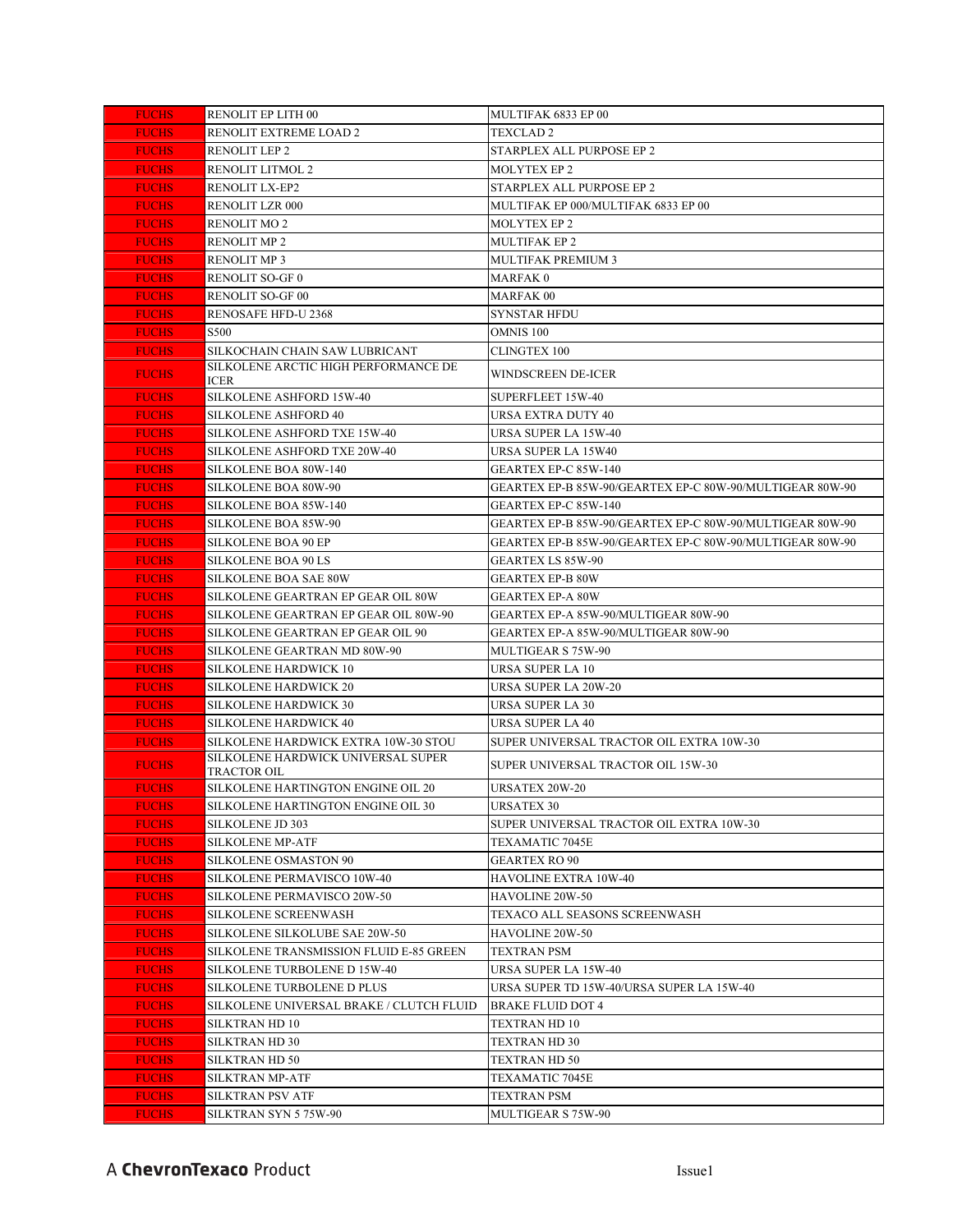| <b>FUCHS</b>                 | TITAN ATF 3000                              | TEXAMATIC 4291                                           |
|------------------------------|---------------------------------------------|----------------------------------------------------------|
| <b>FUCHS</b>                 | TITAN ATF 4000                              | TEXAMATIC 7045E                                          |
| <b>FUCHS</b>                 | TITAN CARGO MAXX 10W-40                     | URSA ULTRA 10W-40                                        |
| <b>FUCHS</b>                 | TITAN CARGO MC 10W-40                       | URSA SUPER TDX 10W-40                                    |
| <b>FUCHS</b>                 | TITAN CG4                                   | URSA SUPER TD 15W-40                                     |
| <b>FUCHS</b>                 | TITAN CYTRAC HSY 75W-90                     | MULTIGEAR S 75W-90                                       |
| <b>FUCHS</b>                 | TITAN CYTRAC LD 75W-80                      | MULTIGEAR MTF 75W-80                                     |
| <b>FUCHS</b>                 | TITAN CYTRAC MB SYNTH                       | MULTIGEAR MTF HD                                         |
| <b>FUCHS</b>                 | TITAN GEAR HYP 80W-90                       | <b>GEARTEX EP-C 80W-90</b>                               |
| <b>FUCHS</b>                 | TITAN GEAR HYP 85W-140                      | GEARTEX EP-C 85W-140                                     |
| <b>FUCHS</b>                 | TITAN GEAR LS 90                            | <b>GEARTEX LS 85W-90</b>                                 |
| <b>FUCHS</b>                 | TITAN GEAR MP 80                            | <b>GEARTEX EP-A 80W</b>                                  |
| <b>FUCHS</b>                 | TITAN GT 1 5W-30                            | <b>HAVOLINE ULTRA S 5W-30</b>                            |
| <b>FUCHS</b>                 | TITAN HD 10                                 | <b>TEXTRAN HD 10</b>                                     |
| <b>FUCHS</b>                 | TITAN HD 30                                 | TEXTRAN HD 30                                            |
| <b>FUCHS</b>                 | TITAN HD 50                                 | TEXTRAN HD 50                                            |
| <b>FUCHS</b>                 | TITAN HPE 15W-40                            | URSA SUPER TD 15W-40                                     |
| <b>FUCHS</b>                 | TITAN MARINE 30                             | URSA SUPER LA 30                                         |
| <b>FUCHS</b>                 | TITAN SHD 15W-40                            | URSA SUPER LA 15W-40                                     |
| <b>FUCHS</b>                 | TITAN SUPER GEAR 80W-90                     | MULTIGEAR 80W-90                                         |
| <b>FUCHS</b>                 | TITAN SUPER GEAR MC 80W-90                  | MULTIGEAR S 75W-90                                       |
| <b>FUCHS</b>                 | TITAN SUPERSYN SL 0W-30                     | HAVOLINE SYNTHETIC 506.01 0W-30                          |
| <b>FUCHS</b>                 | TITAN SUPERSYN SL 5W-40                     | <b>HAVOLINE SYNTHETIC 5W-40</b>                          |
| <b>FUCHS</b>                 | TITAN SUPERSYN SL LL 5W-30                  | HAVOLINE ULTRA BM 5W-30                                  |
| <b>FUCHS</b>                 | TITAN SUPERSYN SL OW-40                     | HAVOLINE SYNTHETIC 5W-40/HAVOLINE ULTRA 5W-40            |
| <b>FUCHS</b>                 | TITAN TO-4 30                               | TEXTRAN HD 30                                            |
| <b>FUCHS</b>                 | TITAN TO-4 50                               | TEXTRAN HD 50                                            |
| <b>FUCHS</b>                 | TITAN TRUCK 15W-40                          | URSA SUPER TD 15W-40                                     |
| <b>FUCHS</b>                 | TITAN TRUCK PLUS 15W-40                     | URSA SUPER TD 15W-40                                     |
| <b>FUCHS</b>                 | TITAN TXE 15W-40                            | URSA SUPER LA 15W-40/SUPERFLEET 15W-40                   |
| <b>FUCHS</b>                 | TITAN TXE MONO 10W                          | URSA SUPER LA 10W                                        |
| <b>FUCHS</b>                 | TITAN TXE MONO 30                           | URSA SUPER LA 30                                         |
| <b>FUCHS</b>                 | TITAN UNIC ULTRA MC 10W-40                  | URSA SUPER TD 15W-40/URSA TDX 10W-40                     |
| <b>FUCHS</b>                 | TITAN UNIVERSAL HD 1540                     | URSA SUPER LA 15W-40                                     |
| <b>FUCHS</b>                 | TITAN UTTO ZF                               | TEXTRAN TDH PREMIUM                                      |
| <b>FUCHS</b>                 | TITAN XPD 15W-40                            | URSA SUPER LA 15W-40                                     |
| <b>FUCHS</b>                 | TITAN XPD PLUS                              | URSA SUPER TD 15W-40/URSA SUPER LA 15W-40                |
| <b>FUCHS</b>                 | TITAN XTR 10W-40                            | HAVOLINE EXTRA 10W-40                                    |
| <b>FUCHS</b>                 | TITAN XTR 5W-30                             | HAVOLINE ENERGY 5W-30                                    |
| <b>FUCHS</b>                 | TRANSFLUID ATF G                            | TEXAMTIC 9330                                            |
| <b>FUCHS</b>                 | TRANSFORMER AND SWITCH OIL BS 148           | <b>TRANSFORMER OIL</b>                                   |
| <b>FUCHS</b>                 | TRANSFORMER OIL                             | <b>TRANSFORMER OIL</b>                                   |
| <b>FUCHS</b>                 | TRANSGEAR SS                                | MULTIGEAR 75W-90R                                        |
| <b>FUCHS</b>                 | TURBINE MARINE HYDRAULIC 32                 | RANDO HDZ 32                                             |
| <b>FUCHS</b>                 | TURBINE MARINE HYDRAULIC 46                 | RANDO HDZ 46                                             |
| <b>FUCHS</b><br><b>FUCHS</b> | TURBINE MARINE HYDRAULIC 68<br>TURBOLENE DX | <b>RANDO HDZ 68</b><br>URSA SUPER TD 15W-40              |
| <b>FUCHS</b>                 | TURBOLENE HPE 15W-40                        | URSA SUPER TD 15W-40                                     |
| <b>FUCHS</b>                 | TURBOLENE XTR 2                             | HAVOLINE EXTRA 10W-40                                    |
| <b>FUCHS</b>                 | UNIVERSAL 2 STROKE OIL                      | MOTEX 2T                                                 |
|                              |                                             |                                                          |
| <b>MILLERS</b>               | <b>CFS 5W-40</b>                            | HAVOLINE SYNTHETIC 5W-40                                 |
| <b>MILLERS</b>               | <b>CLASSIC DIFFERENTIAL OIL SAE 90</b>      | GEARTEX EP-C 80W-90/MULTIGEAR 80W-90/GEARTEX EP-B 85W-90 |
| <b>MILLERS</b>               | <b>CLASSIC GEARBOX OIL EP 80W-90</b>        | GEARTEX EP-A 85W-90/MULTIGEAR 80W-90                     |
| <b>MILLERS</b>               | CLASSIC RUNNING IN OIL 30                   | <b>URSATEX 30</b>                                        |
| <b>MILLERS</b>               | CLASSIC SPORT TRANSMISSION OIL 80W-90       | MULTIGEAR 75W-90R                                        |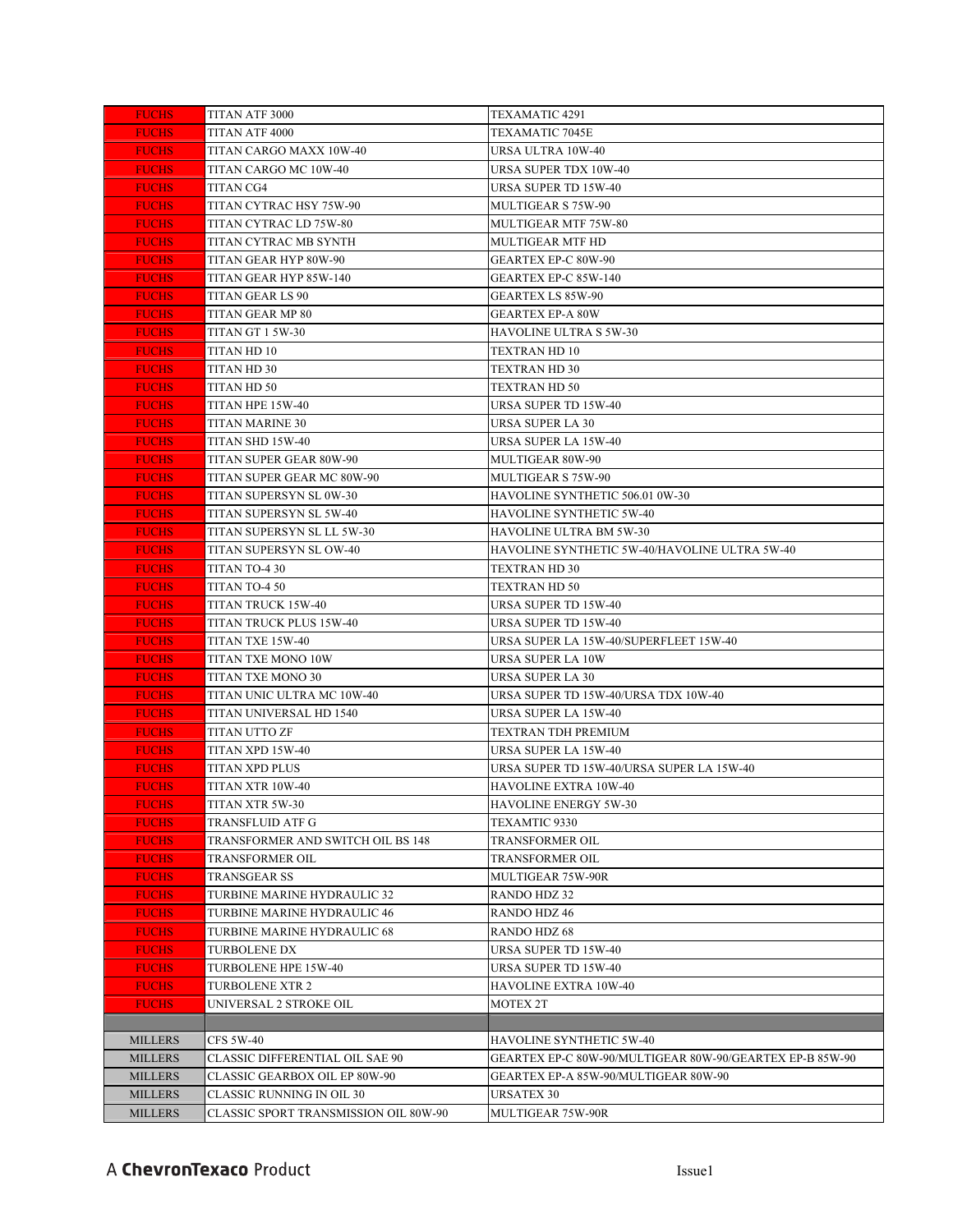| <b>MILLERS</b> | <b>CRX 80W-90</b>        | MULTIGEAR 75W-90R                         |
|----------------|--------------------------|-------------------------------------------|
| <b>MILLERS</b> | <b>CRX LS 80W-90</b>     | <b>GEARTEX LS 85W-90</b>                  |
| <b>MILLERS</b> | CRX SYNTH 75W-90         | MULTIGEAR S 75W-90                        |
| <b>MILLERS</b> | <b>CSS 10W-40</b>        | HAVOLINE EXTRA 10W-40                     |
| <b>MILLERS</b> | DELTA 00 EP              | MULTIFAK 6833 EP 00                       |
| <b>MILLERS</b> | DELTA 000 EP             | MULTIFAK EP 000                           |
| <b>MILLERS</b> | DELTA GBO                | MULTIFAK EP 0                             |
| <b>MILLERS</b> | DELTA MP 1               | <b>MULTIFAK EP 1</b>                      |
| <b>MILLERS</b> | DELTA MP <sub>2</sub>    | <b>MULTIFAK EP 2</b>                      |
| <b>MILLERS</b> | DELTAPLEX EP 2           | STARPLEX ALL PURPOSE EP 2                 |
| <b>MILLERS</b> | EP 80W-90                | GEARTEX EP-A 85W-90/MULTIGEAR 80W-90      |
| <b>MILLERS</b> | <b>GREEN GEAR OIL 90</b> | <b>GEARTEX RO 90</b>                      |
| <b>MILLERS</b> | <b>GUARDEINE SAE 30</b>  | URSATEX 30                                |
| <b>MILLERS</b> | MILLERMATIC UN           | TEXAMATIC 4291                            |
| <b>MILLERS</b> | MILLGEAR 10.5 EP         | MEROPA 100                                |
| <b>MILLERS</b> | MILLGEAR 11 EP           | MEROPA 150                                |
| <b>MILLERS</b> | MILLGEAR 12 EP           | MEROPA 220                                |
| MILLERS        | MILLGEAR 13 EP           | MEROPA 320                                |
| <b>MILLERS</b> | MILLGEAR 14 EP           | MEROPA 460                                |
| <b>MILLERS</b> | MILLGEAR 15 EP           | MEROPA 680                                |
| <b>MILLERS</b> | MILLGEAR 16 EP           | MEROPA 1000                               |
| <b>MILLERS</b> | MILLGEAR 9 EP            | <b>MEROPA 68</b>                          |
| <b>MILLERS</b> | MILLMAX 7 HV             | RANDO HDZ 32                              |
| <b>MILLERS</b> | MILLMAX 8.5 HV           | <b>RANDO HDZ 46</b>                       |
| <b>MILLERS</b> | <b>MILLMAX 9 HV</b>      | RANDO HDZ 68                              |
| <b>MILLERS</b> | MILLWAY 4                | WAY LUBRICANT XT 68                       |
| <b>MILLERS</b> | MILLWAY 8                | WAY LUBRICANT X220                        |
| <b>MILLERS</b> | TRX 75W-90               | MULTIGEAR 75W-90 R                        |
| <b>MILLERS</b> | TRX SYNTH 75W-90         | MULTIGEAR S 75W-90                        |
| <b>MILLERS</b> | XF LONG LIFE 0W-30       | HAVOLINE SYNTHETIC 506.01 0W-30           |
| <b>MILLERS</b> | XF LONG LIFE 5W-30       | HAVOLINE ULTRA V 5W-30                    |
| <b>MILLERS</b> | XFE-PD                   | HAVOLINE 505.01                           |
| <b>MILLERS</b> | <b>XFS 5W-40</b>         | HAVOLINE ULTRA 5W-40                      |
| MILLERS        | XMD 15W-40               | URSA SUPER TD 15W-40/URSA SUPER LA 15W-40 |
| <b>MILLERS</b> | XML 10W-40               | HAVOLINE EXTRA 10W-40                     |
| <b>MILLERS</b> | <b>XSS 10W-40</b>        | HAVOLINE EXTRA 10W-40                     |
| <b>MILLERS</b> | XSS 5W-30                | HAVOLINE ENERGY 5W-30                     |
|                |                          |                                           |
| <b>MOBIL</b>   | 1 5W-40                  | HAVOLINE SYNTHETIC 5W-40                  |
| <b>MOBIL</b>   | 1 DIESEL 5W-40           | HAVOLINE SYNTHETIC 5W-40                  |
| <b>MOBIL</b>   | AGRI FLUID 424           | TEXTRAN TDH                               |
| <b>MOBIL</b>   | AGRI GREASE EXTRA        | STARPLEX ALL PURPOSE EP 2                 |
| <b>MOBIL</b>   | AGRI SUPER SERIES        | SUPER UNIVERSAL TRACTOR OIL EXTRA 10W-30  |
| <b>MOBIL</b>   | ALMO 527                 | ARIES 100                                 |
| <b>MOBIL</b>   | ATF                      | TEXAMATIC 7045E                           |
| <b>MOBIL</b>   | ATF 210                  | TEXAMATIC 9330                            |
| <b>MOBIL</b>   | <b>ATF 220</b>           | TEXAMATIC 7045E                           |
| <b>MOBIL</b>   | DELVAC 1 SHC             | URSA SUPER TDX 10W-40                     |
| <b>MOBIL</b>   | DELVAC 1110              | <b>URSATEX 10W</b>                        |
| <b>MOBIL</b>   | DELVAC 1120              | URSATEX 20W-20                            |
| <b>MOBIL</b>   | DELVAC 1130              | URSATEX 30                                |
| <b>MOBIL</b>   | DELVAC 1140              | URSATEX 40                                |
| <b>MOBIL</b>   | DELVAC 1210              | URSA SUPER LA 10W                         |
| <b>MOBIL</b>   | DELVAC 1220              | URSA SUPER LA 20W-20                      |
| <b>MOBIL</b>   | DELVAC 1230              | URSA SUPER LA 30                          |
| <b>MOBIL</b>   | DELVAC 1240              | URSA SUPER LA 40                          |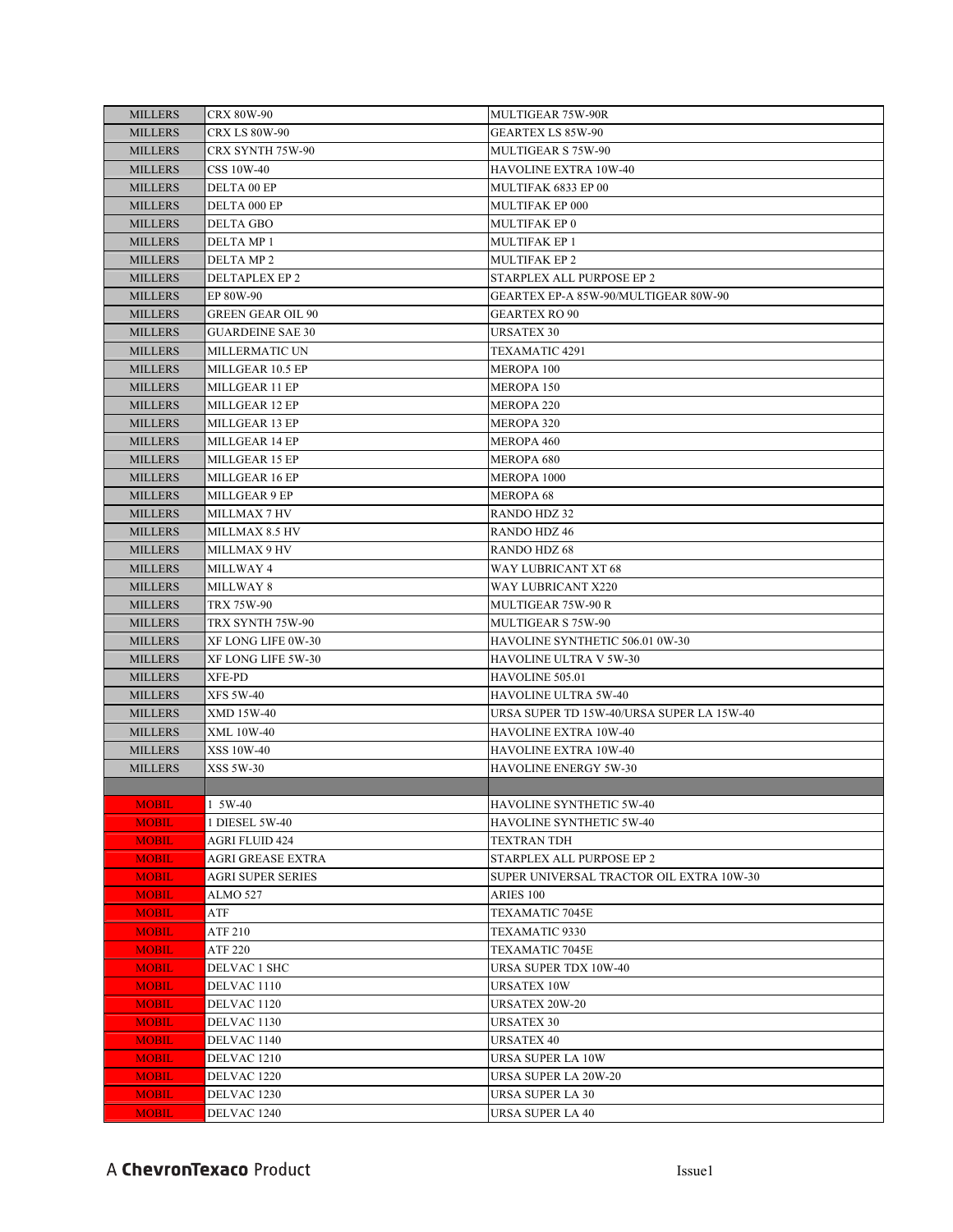| <b>MOBIL</b> | DELVAC 1240D                   | URSA EXTRA DUTY 40                      |
|--------------|--------------------------------|-----------------------------------------|
| <b>MOBIL</b> | DELVAC 1300 SUPER 15W-40       | URSA SUPER LA 15W-40/ SUPERFLEET 15W-40 |
| <b>MOBIL</b> | DELVAC <sub>1310</sub>         | URSA SUPER LA 10W                       |
| <b>MOBIL</b> | DELVAC 1320                    | URSA SUPER LA 20W-20                    |
| <b>MOBIL</b> | DELVAC 1330                    | <b>URSA SUPER LA 30</b>                 |
| <b>MOBIL</b> | DELVAC 1340                    | <b>URSA SUPER LA 40</b>                 |
| <b>MOBIL</b> | DELVAC 1400 SUPER 15W-40       | URSA SUPER LA 15W-40                    |
| <b>MOBIL</b> | DELVAC 1410                    | URSA SUPER LA 10W                       |
| <b>MOBIL</b> | DELVAC 1420                    | <b>URSA SUPER LA 20W-20</b>             |
| <b>MOBIL</b> | DELVAC 1430                    | URSA SUPER LA 30                        |
| <b>MOBIL</b> | DELVAC 1440                    | URSA SUPER LA 40                        |
| <b>MOBIL</b> | DELVAC SPECIAL 10W-30          | URSATEX 10W-30                          |
| <b>MOBIL</b> | DELVAC SPECIAL 15W-40          | <b>URSATEX 15W-40</b>                   |
| <b>MOBIL</b> | DELVAC SPECIAL 20W-40          | URSATEX 15W-40                          |
| <b>MOBIL</b> | DELVAC SUPER 15W-40            | URSA SUPER LA 15W-40                    |
| <b>MOBIL</b> | DELVAC XHP 30                  | URSA SUPER LA 30                        |
| <b>MOBIL</b> | DELVAC XHP 40                  | URSA SUPER LA 40                        |
| <b>MOBIL</b> | DELVAC XHP LE 10W-40           | URSA ULTRA 10W-40                       |
| <b>MOBIL</b> | <b>DTE 10</b>                  | RANDO HD 10                             |
| <b>MOBIL</b> | DTE 100                        | RANDO HD 100                            |
| <b>MOBIL</b> | <b>DTE 11</b>                  | <b>RANDO HDZ 15</b>                     |
| <b>MOBIL</b> | DTE 11M                        | RANDO HDZ 15                            |
| <b>MOBIL</b> | <b>DTE 13</b>                  | <b>RANDO HDZ 32</b>                     |
| <b>MOBIL</b> | DTE 13M                        | <b>RANDO HDZ 32</b>                     |
| <b>MOBIL</b> | <b>DTE 15</b>                  | <b>RANDO HDZ 46</b>                     |
| <b>MOBIL</b> | DTE 15M                        | <b>RANDO HDZ 46</b>                     |
| <b>MOBIL</b> | <b>DTE 16</b>                  | RANDO HDZ 68                            |
| <b>MOBIL</b> | DTE 16M                        | <b>RANDO HDZ 68</b>                     |
| <b>MOBIL</b> | <b>DTE 18</b>                  | RANDO HDZ 100                           |
| <b>MOBIL</b> | DTE 18M                        | RANDO HDZ 100                           |
| <b>MOBIL</b> | DTE 32                         | RANDO HD 32/SUPER AW 32                 |
| <b>MOBIL</b> | DTE 46                         | RANDO HD 46/SUPER AW 46                 |
| <b>MOBIL</b> | <b>DTE 68</b>                  | RANDO HD 68/SUPER AW 68                 |
| <b>MOBIL</b> | DTE 724 SERIES                 | REGAL PREMIUM EP 32                     |
| <b>MOBIL</b> | <b>DTE 797</b>                 | REGAL PREMIUM EP 32                     |
| <b>MOBIL</b> | <b>DTE 798</b>                 | REGAL PREMIUM EP 46                     |
| <b>MOBIL</b> | <b>DTE 799</b>                 | REGAL PREMIUM EP 68                     |
| <b>MOBIL</b> | DTE 832                        | REGAL PREMIUM EP 32                     |
| <b>MOBIL</b> | <b>DTE 846</b>                 | REGAL PREMIUM EP 46                     |
| <b>MOBIL</b> | DTE EXCEL 32                   | <b>RANDO EP ASHLESS 32</b>              |
| <b>MOBIL</b> | DTE EXCEL 46                   | <b>RANDO EP ASHLESS 46</b>              |
| <b>MOBIL</b> | DTE EXCEL 68                   | <b>RANDO EP ASHLESS 68</b>              |
| <b>MOBIL</b> | <b>DTE FM 460</b>              | CYGNUS GEAR OIL 460                     |
| <b>MOBIL</b> | DTE OIL AA                     | REGAL EP 320                            |
| <b>MOBIL</b> | DTE OIL BB                     | REGAL EP 220                            |
| <b>MOBIL</b> | DTE OIL EXTRA HEAVY            | REGAL EP 150                            |
| <b>MOBIL</b> | DTE OIL HEAVY                  | REGAL EP 100                            |
| <b>MOBIL</b> | DTE OIL HEAVY MEDIUM           | REGAL PREMIUM EP 68                     |
| <b>MOBIL</b> | DTE OIL HH                     | REGAL OIL 460                           |
| <b>MOBIL</b> | DTE OIL LIGHT                  | REGAL PREMIUM EP 32                     |
| <b>MOBIL</b> | DTE OIL MEDIUM                 | REGAL PREMIUM EP 46                     |
| <b>MOBIL</b> | EXTRA HECLA SUPER CYLINDER OIL | 650T MINERAL CYLINDER OIL               |
| <u>MOBIL</u> | <b>GARGOYLE ARCTIC 155</b>     | <b>CAPELLA WF32</b>                     |
| <u>MOBIL</u> | <b>GARGOYLE ARCTIC 300</b>     | <b>CAPELLA WF 68</b>                    |
| <b>MOBIL</b> | GLYGOYLE 30                    | <b>SYNLUBE CLP 220</b>                  |
| <b>MOBIL</b> | GLYGOYLE HE 220                | <b>SYNLUBE CLP 220</b>                  |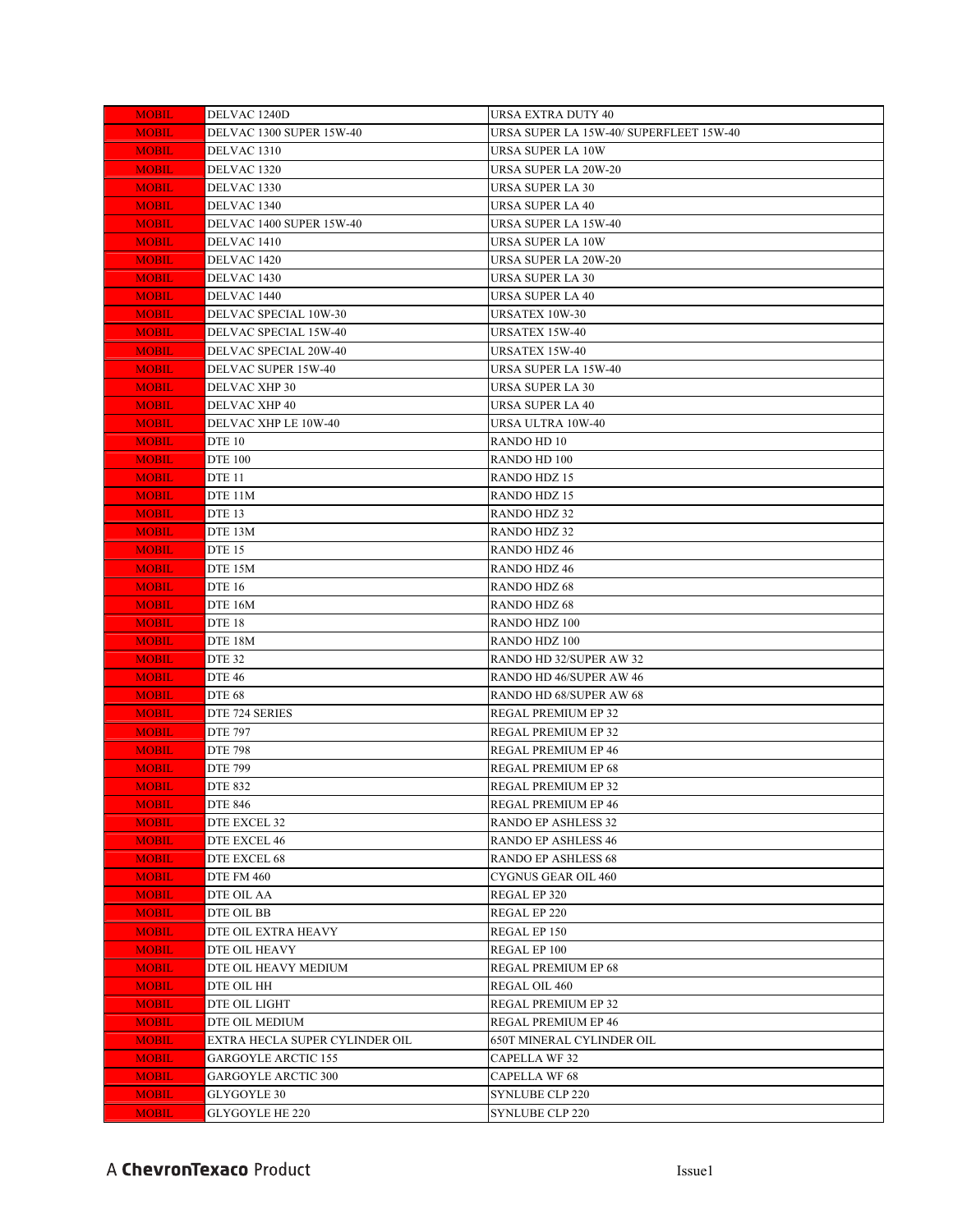| <b>MOBIL</b> | GLYGOYLE HE 320                 | <b>SYNLUBE CLP 320</b>                                   |
|--------------|---------------------------------|----------------------------------------------------------|
| <b>MOBIL</b> | <b>GLYGOYLE HE 460</b>          | <b>SYNLUBE CLP 460</b>                                   |
| <b>MOBIL</b> | GLYGOYLE HE 680                 | <b>SYNLUBE CLP 680</b>                                   |
| <b>MOBIL</b> | <b>HD 10W</b>                   | URSA SUPER LA 10W                                        |
| <b>MOBIL</b> | HD 20W-20                       | URSA SUPER LA 20W-20                                     |
| <b>MOBIL</b> | HD 30                           | <b>URSA SUPER LA 30</b>                                  |
| <b>MOBIL</b> | HD 40                           | URSA SUPER LA 40                                         |
| <b>MOBIL</b> | HD 50                           | <b>URSA SUPER LA 50</b>                                  |
| <b>MOBIL</b> | HYDRAULIC OIL EXTRA HEAVY       | RANDO HD 150                                             |
| <b>MOBIL</b> | HYDRAULIC OIL HEAVY             | RANDO HD 100                                             |
| <b>MOBIL</b> | HYDRAULIC OIL HEAVY MEDIUM      | RANDO HD 68/SUPER AW 68                                  |
| <b>MOBIL</b> | HYDRAULIC OIL LIGHT             | RANDO HD 32/SUPER AW 32                                  |
| <b>MOBIL</b> | HYDRAULIC OIL MEDIUM            | RANDO HD 46/SUPER AW 46                                  |
| <b>MOBIL</b> | <b>HYDROFLUID HFC 46</b>        | GLYTEX HFC 46                                            |
| <b>MOBIL</b> | MOBILAND SUPER UNIVERSAL 10W-30 | SUPER UNIVERSAL TRACTOR OIL EXTRA 10W-30                 |
| <b>MOBIL</b> | MOBILAND SUPER UNIVERSAL 15W-30 | SUPER UNIVERSAL TRACTOR OIL 15W-30                       |
| <b>MOBIL</b> | MOBILFLUID 422                  | <b>TEXTRAN TDH</b>                                       |
| <b>MOBIL</b> | MOBILFLUID 423                  | <b>TEXTRAN TDH</b>                                       |
| <b>MOBIL</b> | MOBILFLUID 424                  | TEXTRAN TDH                                              |
| <b>MOBIL</b> | MOBILGEAR 626                   | <b>MEROPA 68</b>                                         |
| <b>MOBIL</b> | MOBILGEAR 627                   | <b>MEROPA 100</b>                                        |
| <b>MOBIL</b> | MOBILGEAR 629                   | MEROPA 150                                               |
| <b>MOBIL</b> | MOBILGEAR 630                   | <b>MEROPA 220</b>                                        |
| <b>MOBIL</b> | MOBILGEAR 632                   | <b>MEROPA 320</b>                                        |
| <b>MOBIL</b> | MOBILGEAR 634                   | MEROPA 460                                               |
| <b>MOBIL</b> | MOBILGEAR 636                   | MEROPA 680                                               |
| <b>MOBIL</b> | MOBILGEAR SHC 220               | PINNACLE EP 220                                          |
| <b>MOBIL</b> | MOBILGEAR SHC 320               | PINNACLE EP 320                                          |
| <b>MOBIL</b> | MOBILGEAR SHC 680               | PINNACLE EP 680                                          |
| <b>MOBIL</b> | MOBILGREASE 322                 | STARPLEX ALL PURPOSE EP 2                                |
| <b>MOBIL</b> | MOBILGREASE 77                  | <b>MULTIFAK EP 2</b>                                     |
| <b>MOBIL</b> | MOBILGREASE HP 152              | STARPLEX ALL PURPOSE EP 2                                |
| <b>MOBIL</b> | MOBILGREASE HP 222              | STARPLEX ALL PURPOSE EP 2                                |
| <b>MOBIL</b> | MOBILGREASE MP                  | MULTIFAK EP 2                                            |
| <b>MOBIL</b> | MOBILGREASE SPECIAL             | <b>MOLYTEX EP 2</b>                                      |
| <b>MOBIL</b> | MOBILITH SHC PM                 | POLYSTAR SYNTHETIC 4602                                  |
| <b>MOBIL</b> | MOBILPLEX 47                    | <b>TEXANDO FO20</b>                                      |
| <b>MOBIL</b> | MOBILTAC <sub>81</sub>          | <b>TEXCLAD 2</b>                                         |
| <b>MOBIL</b> | MOBILTHERM 603                  | TEXPAR 22                                                |
| <b>MOBIL</b> | MOBILTHERM 605                  | REGAL PREMIUM EP 32                                      |
| <b>MOBIL</b> | MOBILTRANS HD                   | TEXTRAN HD 50                                            |
| <b>MOBIL</b> | MOBILTRANS HD                   | <b>TEXTRAN HD 30</b>                                     |
| <b>MOBIL</b> | MOBILTRANS HD 10                | TEXTRAN HD 10                                            |
| <b>MOBIL</b> | MOBILUBE 1 SHC                  | MULTIGEAR S 75W-90                                       |
| <b>MOBIL</b> | MOBILUBE C 90                   | <b>GEARTEX RO 90</b>                                     |
| <b>MOBIL</b> | MOBILUBE GX 80                  | <b>GEARTEX EP-A 80W</b>                                  |
| <b>MOBIL</b> | MOBILUBE GX 80W-90              | GEARTEX EP-A 85W-90/MULTIGEAR 80W-90                     |
| <b>MOBIL</b> | MOBILUBE GX 90                  | <b>GEARTEX EP-A 85W-90</b>                               |
| <b>MOBIL</b> | MOBILUBE GX-A 80W               | <b>GEARTEX EP-A 80W</b>                                  |
| <b>MOBIL</b> | MOBILUBE GX-A 85W-90            | GEARTEX EP-A 85W-90/MULTIGEAR 80W-90                     |
| <b>MOBIL</b> | MOBILUBE HD 80W                 | GEARTEX EP-B 80W                                         |
| <b>MOBIL</b> | MOBILUBE HD MULTIGRADE 80W-90   | GEARTEX EP-B 85W90                                       |
| <b>MOBIL</b> | MOBILUBE HD MULTIGRADE 85W-140  | <b>GEARTEX EP-C 85W-140</b>                              |
| <b>MOBIL</b> | MOBILUBE HD-A 80W               | <b>GEARTEX EP-B 80W</b>                                  |
| <b>MOBIL</b> | MOBILUBE HD-A 80W-90-A          | GEARTEX EP-B 85W-90/GEARTEX EP-C 80W-90/MULTIGEAR 80W-90 |
| <b>MOBIL</b> | MOBILUBE HD-A 90-A              | GEARTEX EP-C 80W-90/GEARTEX EP-B 85W-90/MULTIGEAR 80W-90 |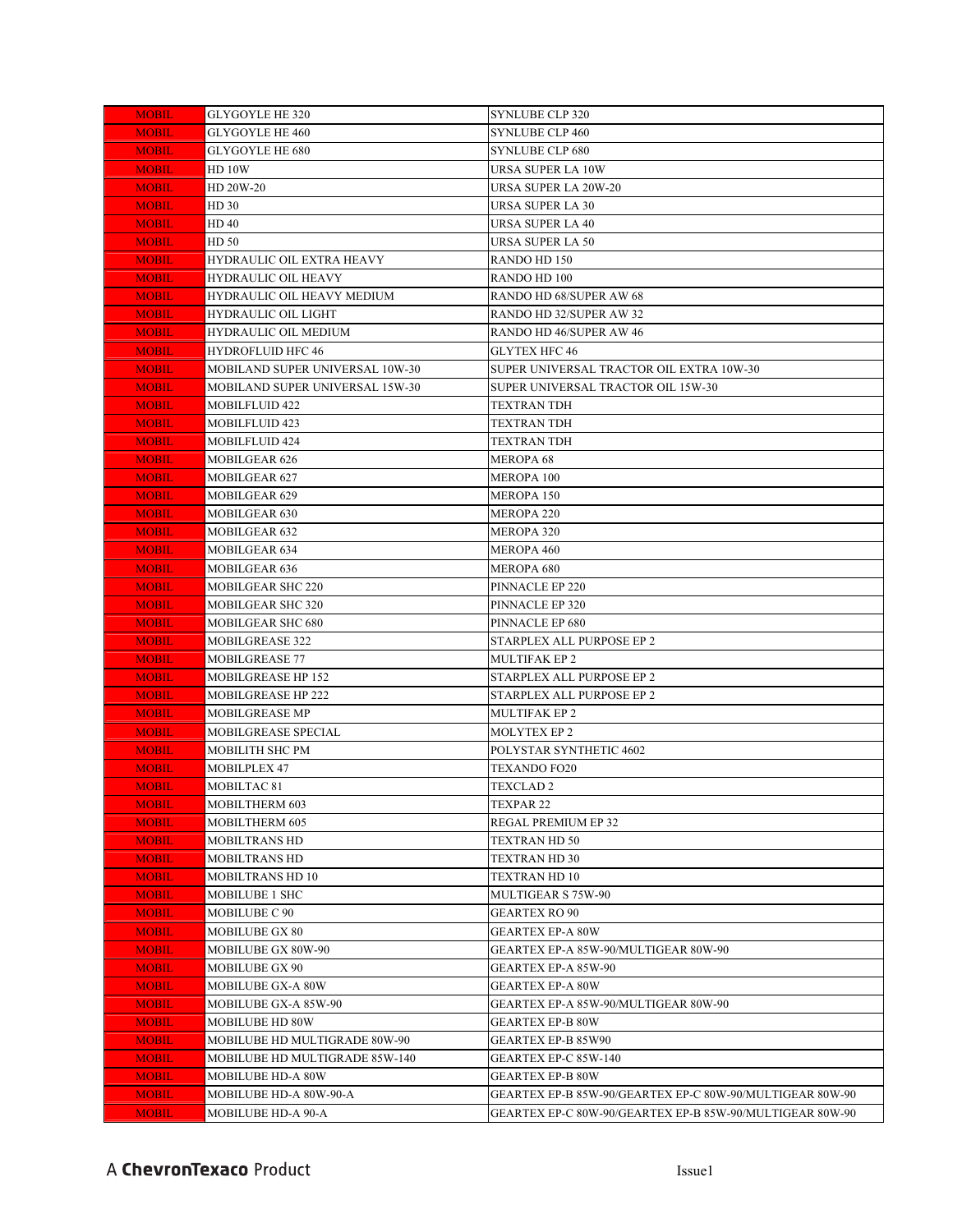| <b>MOBIL</b> | MOBILUBE XHP 75W-80W      | MULTIGEAR MTF 75W-80W              |
|--------------|---------------------------|------------------------------------|
| <b>MOBIL</b> | MOBILUBE XHP 75W-90       | GEARTEX S 75W-90/MULTIGEAR 75W-90R |
| <b>MOBIL</b> | MOBILUX 2                 | <b>MULTIFAK EP 2</b>               |
| <b>MOBIL</b> | <b>MOBILUX 3</b>          | <b>MULTIFAK PREMIUM 3</b>          |
| <b>MOBIL</b> | <b>MOBILUX EP 0</b>       | <b>MULTIFAK EP 0</b>               |
| <b>MOBIL</b> | <b>MOBILUX EP 004</b>     | MULTIFAK 6833 EP00                 |
| <b>MOBIL</b> | <b>MOBILUX EP 023</b>     | MULTIFAK EP 000                    |
| <b>MOBIL</b> | <b>MOBILUX EP 1</b>       | <b>MULTIFAK EP 1</b>               |
| <b>MOBIL</b> | <b>MOBILUX EP 2</b>       | <b>MULTIFAK EP 2</b>               |
| <b>MOBIL</b> | <b>MOBILUX EP3</b>        | <b>MULTIFAK PREMIUM 3</b>          |
| <b>MOBIL</b> | NYVAC <sub>20</sub>       | <b>GLYTEX HFC 46</b>               |
| <b>MOBIL</b> | NYVAC FR 200D             | <b>GLYTEX HFC 46</b>               |
| <b>MOBIL</b> | RARUS 424                 | COMPRESSOR OIL EP VDL 32           |
| <b>MOBIL</b> | RARUS 425                 | COMPRESSOR OIL EP VDL 46           |
| <b>MOBIL</b> | RARUS 426                 | COMPRESSOR OIL EP VDL 68           |
| <b>MOBIL</b> | RARUS 427                 | COMPRESSOR OIL EP VDL 100          |
| <b>MOBIL</b> | RARUS 429                 | COMPRESSOR OIL EP VDL 150          |
| <b>MOBIL</b> | <b>RARUS SHC 1025</b>     | <b>CETUS PAO 46</b>                |
| <b>MOBIL</b> | <b>RARUS SHC 1026</b>     | <b>CETUS PAO 68</b>                |
| <b>MOBIL</b> | <b>SHC 629</b>            | PINNACLE EP 150                    |
| <b>MOBIL</b> | <b>SHC 630</b>            | PINNACLE EP 220                    |
| <b>MOBIL</b> | SHC 632                   | PINNACLE EP 320                    |
| <b>MOBIL</b> | <b>SHC 634</b>            | PINNACLE EP 460                    |
| <b>MOBIL</b> | <b>SHC 636</b>            | PINNACLE EP 680                    |
| <b>MOBIL</b> | <b>SHC 824</b>            | REGAL PREMIUM EP 32                |
| <b>MOBIL</b> | <b>SHC 825</b>            | REGAL PREMIUM EP 46                |
| <b>MOBIL</b> | <b>SUPER 10W-40</b>       | HAVOLINE EXTRA 10W-40              |
| <b>MOBIL</b> | <b>SUPER 15W-40</b>       | HAVOLINE PREMIUM 15W-40            |
| <b>MOBIL</b> | <b>SUPER 2T</b>           | <b>MOTEX 2T</b>                    |
| <b>MOBIL</b> | <b>SUPER 4T</b>           | HAVOLINE PREMIUM 15W-40            |
| <b>MOBIL</b> | SUPER DIESEL 10W-40       | HAVOLINE EXTRA 10W-40              |
| <b>MOBIL</b> | SUPER DIESEL 15W-40       | HAVOLINE PRIEMIUM 15W-40           |
| <b>MOBIL</b> | <b>SUPER S 10W-40</b>     | HAVOLINE EXTRA 10W-40              |
| <b>MOBIL</b> | <b>SUPER S 5W-40</b>      | HAVOLINE SYNTHETIC 5W-40           |
| <b>MOBIL</b> | SUPER S DIESEL 10W-40     | <b>HAVOLINE EXTRA 10W-40</b>       |
| <b>MOBIL</b> | SUPER XHP 10W-40          | HAVOLINE EXTRA 10W-40              |
| <b>MOBIL</b> | SUPER XHP 15W-40          | HAVOLINE PREMIUM 15W-40            |
| <b>MOBIL</b> | <b>TRACK GREASE</b>       | 904 GREASE                         |
| <b>MOBIL</b> | TURBINE OIL 32            | REGAL PREMIUM EP 32                |
| <b>MOBIL</b> | TURBINE OIL 46            | REGAL PREMIUM EP 46                |
| <b>MOBIL</b> | TURBINE OIL HEAVY MEDIUM  | REGAL PREMIUM EP 68                |
| <b>MOBIL</b> | TURBINE OIL LIGHT         | REGAL PREMIUM EP 32                |
| <b>MOBIL</b> | TURBINE OIL MEDIUM        | REGAL PREMIUM EP 46                |
| <b>MOBIL</b> | VACTRA OIL AA             | REGAL EP 320                       |
| <b>MOBIL</b> | VACTRA OIL BB             | REGAL EP 220                       |
| <b>MOBIL</b> | VACTRA OIL EXTRA          | <b>OMNIS 150</b>                   |
| <b>MOBIL</b> | VACTRA OIL HEAVY          | <b>OMNIS 100</b>                   |
| <b>MOBIL</b> | VACTRA OIL HEAVY MEDIUM   | OMNIS <sub>68</sub>                |
| <b>MOBIL</b> | VACTRA OIL HH             | REGAL OIL 460                      |
| <b>MOBIL</b> | VACTRA OIL MEDIUM         | REGAL PREMIUM EP 46                |
| <b>MOBIL</b> | VACTRA OIL NO.2           | WAYLUBRICANT XT68                  |
| <b>MOBIL</b> | VACTRA OIL NO.4           | WAY LUBRICANT X220                 |
| <b>MOBIL</b> | VACTRA OIL SLC 220        | WAY LUBRICATN X 220                |
| <b>MOBIL</b> | VACTRA OIL SLC 68         | WAY LUBRICANT XT 68                |
|              |                           |                                    |
| <b>MOBIL</b> | <b>VACUOLINE OIL 1409</b> | <b>WAYLUBRICANT XT68</b>           |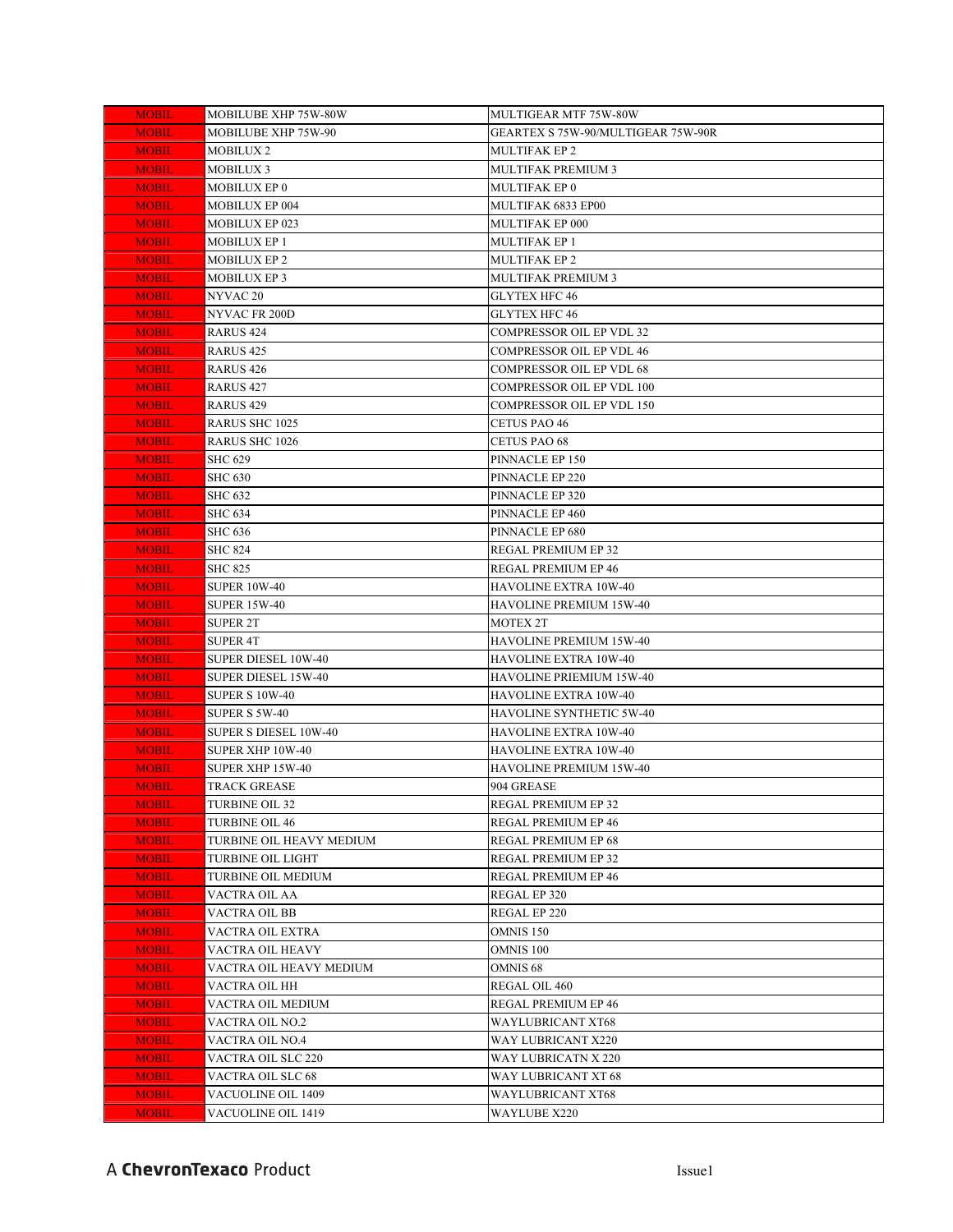| <b>MOBIL</b>                   | VACUUM PUMP OIL                  | <b>OMNIS 68</b>                                          |
|--------------------------------|----------------------------------|----------------------------------------------------------|
| <b>MOBIL</b>                   | VACUUM PUMP OIL HEAVY            | OMNIS 100                                                |
| <b>MOBIL</b>                   | VELOCITE OIL NO.3                | <b>EDM FLUID H2</b>                                      |
| <b>MOBIL</b>                   | VELOCITE OIL NO.4                | TEXPAR 5                                                 |
| <b>MOBIL</b>                   | VELOCITE OIL NO.6                | RANDO HD 10                                              |
| <b>MOBIL</b>                   | VELOCITE OIL NO.8                | <b>RANDO HDZ 15</b>                                      |
| <b>MOBIL</b>                   | VISCOLITE OIL BB                 | WAY LUBRICANT X 220                                      |
| <b>MOBIL</b>                   | VISCOLITE OIL EXTRA HEAVY        | CLINGTEX 100                                             |
|                                |                                  |                                                          |
| <b>MORRIS</b>                  | 2T                               | <b>MOTEX 2T</b>                                          |
| <b>MORRIS</b>                  | AG 90                            | <b>GEARTEX RO 90</b>                                     |
| <b>MORRIS</b>                  | <b>AIR FORCE 4000 100</b>        | COMPRESSOR OIL EP VDL 100                                |
| <b>MORRIS</b>                  | <b>AIR FORCE 4000 32</b>         | COMPRESSOR OIL EP VDL 32                                 |
| <b>MORRIS</b>                  | AIR FORCE 4000 46                | COMPRESSOR OIL EP VDL 46                                 |
| <b>MORRIS</b>                  | <b>AIR FORCE 4000 68</b>         | COMPRESSOR OIL EP VDL 68                                 |
| <b>MORRIS</b>                  | <b>ALTO 1000</b>                 | 650T MINERAL CYLINDER OIL 1000                           |
| <b>MORRIS</b>                  | AMBESTA 265                      | URSATEX 30                                               |
| <b>MORRIS</b>                  | ARCATO R32                       | CAPELLA WF 32                                            |
| <b>MORRIS</b>                  | ARCATO R68                       | <b>CAPELLA WF 68</b>                                     |
| <b>MORRIS</b>                  | ARIA EP 100                      | <b>ARIES 100</b>                                         |
| <b>MORRIS</b>                  | <b>ASTRA SLDEWAY 220</b>         | <b>WAY LUBRICANT X220</b>                                |
| <b>MORRIS</b>                  | <b>ASTRA SLIDEWAY 68</b>         | WAY LUBRICANT XT 68                                      |
| <b>MORRIS</b>                  | ATV SEMI SYNTHETIC 10W-40        | HAVOLINE EXTRA 10W-40                                    |
| <b>MORRIS</b>                  | <b>CRYSTAL WHITE OIL 15</b>      | WHITE OIL PHARM 30/40 (WOS 15)                           |
| <b>MORRIS</b>                  | <b>CRYSTAL WHITE OIL 68</b>      | WHITE OIL PHARM 240 (WOS 68)                             |
| <b>MORRIS</b>                  | DRIVE LIGHT GEAR OIL             | MULTIGEAR 75W-90R                                        |
| <b>MORRIS</b>                  | DRIVE MEDIUM GEAR OIL            | MULTIGEAR 75W-90R                                        |
| <b>MORRIS</b>                  | <b>DUPLEX CDX 15W-40</b>         | URSA SUPER LA 15W-40                                     |
| <b>MORRIS</b>                  | ELITE 30                         | <b>URSATEX 30</b>                                        |
| <b>MORRIS</b>                  | ELITE <sub>40</sub>              | <b>URSATEX 40</b>                                        |
| <b>MORRIS</b>                  | EP 75W-80W                       | MULTIGEAR MTF 75W-80W                                    |
| <b>MORRIS</b>                  | EP 80W-90                        | GEARTEX EP-B 85W-90/GEARTEX EP-C 80W-90/MULTIGEAR 80W-90 |
|                                |                                  |                                                          |
| <b>MORRIS</b>                  | EP 85W-140                       | GEARTEX EP-C 85W-140                                     |
| <b>MORRIS</b>                  | EP 90                            | GEARTEX EP-B 85W-90/GEARTEX EP-C 80W-90/MULTIGEAR 80W-90 |
| <b>MORRIS</b>                  | EP HYPOID 75W-90                 |                                                          |
| <b>MORRIS</b>                  | EP HYPOID 80W-90                 | GEARTEX EP-C 80W-90/GEARTEX EP-B 85W-90/MULTIGEAR 80W-90 |
| <b>MORRIS</b>                  | EP HYPOID 90                     | GEARTEX EP-C 80W-90/GEARTEX EP-B 85W-90/MULTIGEAR 80W-90 |
| <b>MORRIS</b>                  | <b>GROUND FORCE SAE 10W-40</b>   | HAVOLINE EXTRA 10W-40                                    |
| <b>MORRIS</b>                  | <b>GROUND FORCE SAE 30</b>       | <b>URSATEX 30</b>                                        |
| <b>MORRIS</b>                  | K16                              | CRATER 2                                                 |
| <b>MORRIS</b>                  | K2 EP                            | STARPLEX ALL PURPOSE EP 2                                |
| <b>MORRIS</b>                  | K <sub>25</sub>                  | <b>TEXCLAD 2</b>                                         |
| <b>MORRIS</b>                  | K3 CALCIUM EP GREASE             | NOVATEX EP 2                                             |
| <b>MORRIS</b>                  | K40                              | MULTIFAK EP 0                                            |
| <b>MORRIS</b>                  | K400                             | MULTIFAK 6833 EP 00                                      |
| <b>MORRIS</b>                  | K4000                            | MULTIFAK EP 000                                          |
| <b>MORRIS</b>                  | K41EP                            | <b>MULTIFAK EP 1</b>                                     |
| <b>MORRIS</b>                  | K42EP                            | <b>MULTIFAK EP 2</b>                                     |
| <b>MORRIS</b>                  | K43EP                            | MULTIFAK PREMIUM 3                                       |
| <b>MORRIS</b>                  | K48                              | <b>MOLYTEX EP 2</b>                                      |
| <b>MORRIS</b>                  | K99                              | TEXANDO FO20                                             |
| <b>MORRIS</b>                  | LIQUIMATIC 33G                   | TEXAMATIC 9330                                           |
| <b>MORRIS</b>                  | LIQUIMATIC 4                     | RANDO EP ASHLESS 32                                      |
| <b>MORRIS</b>                  | LIQUIMATIC 5                     | <b>RANDO EP ASHLESS 46</b>                               |
| <b>MORRIS</b><br><b>MORRIS</b> | LIQUIMATIC 6<br>LIQUIMATIC CT 10 | RANDO EP ASHLESS 68<br>TEXTRAN HD 10                     |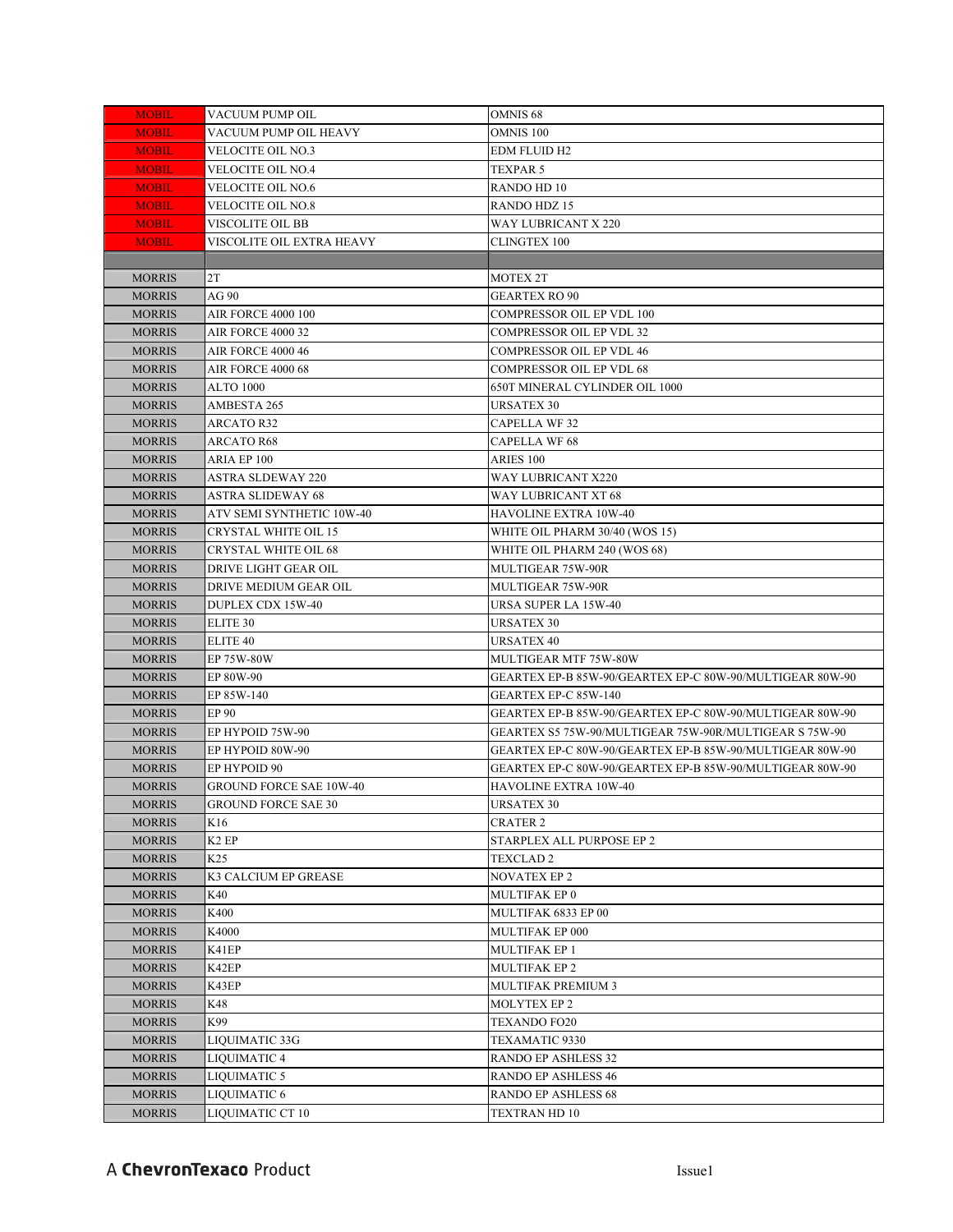| <b>MORRIS</b> | LIQUIMATIC CT 30                   | TEXTRAN HD 30                                            |
|---------------|------------------------------------|----------------------------------------------------------|
| <b>MORRIS</b> | LIQUIMATIC CT 50                   | TEXTRAN HD 50                                            |
| <b>MORRIS</b> | LIQUIMATIC DII                     | TEXAMATIC 7045E                                          |
| <b>MORRIS</b> | LIQUIMATIC HV 10                   | <b>RANDO HDZ 15</b>                                      |
| <b>MORRIS</b> | LIQUIMATIC HV 32                   | RANDO HDZ 32                                             |
| <b>MORRIS</b> | <b>LIQUIMATIC HV 46</b>            | <b>RANDO HDZ 46</b>                                      |
| <b>MORRIS</b> | LIQUIMATIC HV 68                   | RANDO HDZ 68                                             |
| <b>MORRIS</b> | <b>LIQUIMATIC HY</b>               | TEXTRAN TDH                                              |
| <b>MORRIS</b> | <b>LIQUIMATIC JDF</b>              | <b>TEXTRAN TDH</b>                                       |
| <b>MORRIS</b> | <b>LIQUIMATIC SB 46</b>            | HYDRA 46                                                 |
| <b>MORRIS</b> | <b>LIQUIMATIC SUPER ATF</b>        | <b>TEXAMATIC 7045E</b>                                   |
| <b>MORRIS</b> | <b>LIQUISAFE 46</b>                | <b>GLYTEX HFC 46</b>                                     |
| <b>MORRIS</b> | LODEXOL 100                        | <b>MEROPA 100</b>                                        |
| <b>MORRIS</b> | LODEXOL 1000                       | MEROPA 1000                                              |
| <b>MORRIS</b> | LODEXOL 150                        | MEROPA 150                                               |
| <b>MORRIS</b> | LODEXOL 220                        | <b>MEROPA 220</b>                                        |
| <b>MORRIS</b> | LODEXOL 320                        | MEROPA 320                                               |
| <b>MORRIS</b> | LODEXOL 460                        | MEROPA 460                                               |
| <b>MORRIS</b> | LODEXOL 68                         | <b>MEROPA 68</b>                                         |
| <b>MORRIS</b> | LODEXOL 680                        | MEROPA 680                                               |
| <b>MORRIS</b> | LODEXOL 80W-90                     | GEARTEX EP-A 85W-90/MULTIGEAR 80W-90                     |
| <b>MORRIS</b> | <b>LODEXOL FS 150</b>              | PINNACLE EP 150                                          |
| <b>MORRIS</b> | <b>LODEXOL FS 220</b>              | PINNACLE EP 220                                          |
| <b>MORRIS</b> | <b>LODEXOL FS 320</b>              | PINNACLE EP 320                                          |
| <b>MORRIS</b> | LODEXOL FS 460                     | PINNACLE EP 460                                          |
| <b>MORRIS</b> | LODEXOL FS 75W-90                  | GEARTEX S5 75W-90/MULTIGEAR S 75W-90                     |
| <b>MORRIS</b> | LODEXOL MT 75                      | TEXAMATIC 7045E                                          |
| <b>MORRIS</b> | LODEXOL MTF                        | <b>MTF 94</b>                                            |
| <b>MORRIS</b> | <b>LODEXOL PG 150</b>              | <b>SYNLUBE CLP 150</b>                                   |
| <b>MORRIS</b> | LODEXOL PG 220                     | <b>SYNLUBE CLP 220</b>                                   |
| <b>MORRIS</b> | <b>LODEXOL PG 320</b>              | <b>SYNLUBE CLP 320</b>                                   |
| <b>MORRIS</b> | LODEXOL PG 460                     | SYNLUBE CLP 460                                          |
| <b>MORRIS</b> | LODEXOL SS 43                      | GEARTEX S4 75W-90/MULTIGEAR 75W-90R                      |
| <b>MORRIS</b> | LODEXOL SS 75W-90                  | MULTIGEAR 75W-90R/MULTIGEAR S 75W-90                     |
| <b>MORRIS</b> | MAGNOL DIESEL ENGINE OIL 15W-40    | HAVOLINE PREMIUM 15W-40/HAVOLINE DIESEL 15W-40           |
| <b>MORRIS</b> | MAGNOL MOTOR OIL 20W-50            | HAVOLINE 20W-50                                          |
| <b>MORRIS</b> | <b>MAGNOL STOU 15W-30</b>          | SUPER UNIVERSAL TRACTOR OIL 15W-30                       |
| <b>MORRIS</b> | MILKING MACHINE OIL                | OMNIS 68/MILKING MACHINE OIL                             |
| <b>MORRIS</b> | MLR AG 90                          | <b>GEARTEX RO 90</b>                                     |
| <b>MORRIS</b> | <b>MLR EP 80W-90</b>               | GEARTEX EP-B 85W-90/GEARTEX EP-C 80W-90/MULTIGEAR 80W-90 |
| <b>MORRIS</b> | MLR EP 90                          | GEARTEX EP-B 85W-90/GEARTEX EP-C 80W-90/MULTIGEAR 80W-90 |
| <b>MORRIS</b> | MULTILIFE 5W-30                    | HAVOLINE ENERGY 5W-30                                    |
| <b>MORRIS</b> | MULTILIFE 5W-40                    | HAVOLINE SYNTHETIC 5W-40                                 |
| <b>MORRIS</b> | MULTILIFE SYNTHETIC 0W-30          | HAVOLINE SYNTHETIC 506.01 0W-30                          |
| <b>MORRIS</b> | MULTILIFE SYNTHETIC 5W-30          | HAVOLINE ULTRA S 5W-30                                   |
| <b>MORRIS</b> | <b>MULTITRANS BC</b>               | <b>TEXTRAN PSM</b>                                       |
| <b>MORRIS</b> | MULTIVIS 10W-40                    | HAVOLINE EXTRA 10W-40                                    |
| <b>MORRIS</b> | <b>RACE 4 5W-40</b>                | HAVOLINE SYNTHETIC 5W-40                                 |
| <b>MORRIS</b> | <b>RING FREE DD40</b>              | URSA EXTRA DUTY 40                                       |
| <b>MORRIS</b> | RING FREE EURO 3 PLUS 15W-40       | URSA SUPER TD 15W-40                                     |
| <b>MORRIS</b> | RING FREE ULTRA 10W-40 (SYNTHETIC) | URSA ULTRA 10W-40                                        |
| <b>MORRIS</b> | RING FREE V.S. PLUS 15W-40         | URSA SUPER TD 15W-40                                     |
| <b>MORRIS</b> | RING FREE XC 15W-40                | URSA SUPER LA 15W-40                                     |
| <b>MORRIS</b> | RING FREE XHD 10W                  | URSA SUPER LA 10W                                        |
| <b>MORRIS</b> | RING FREE XHD 10W-40               | URSA TDX 10W-40                                          |
| <b>MORRIS</b> | RING FREE XHD 15W-40               | URSA SUPER LA 15W-40/URSA SUPER TD 15W-40                |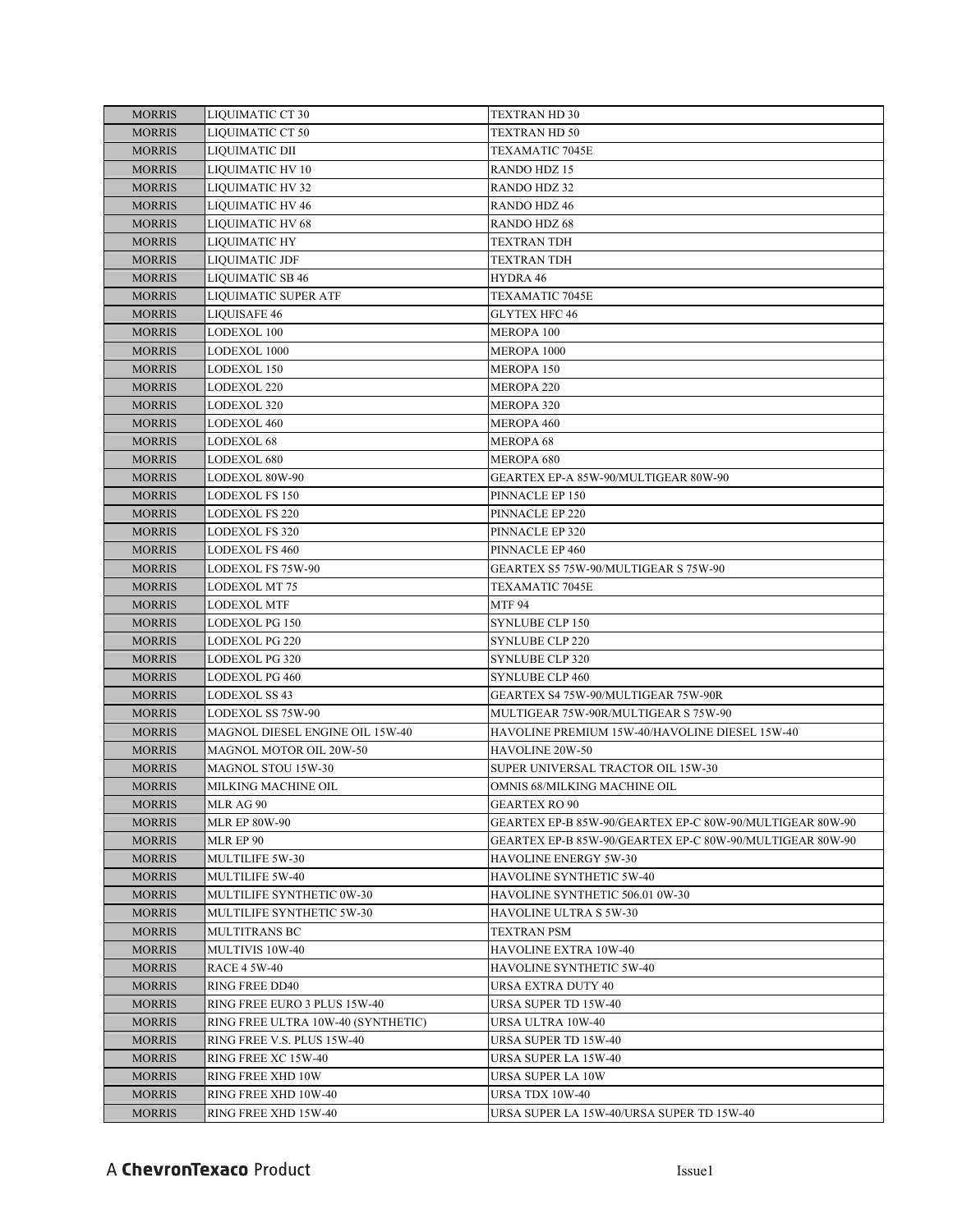| <b>MORRIS</b>  | <b>RING FREE XHD 20W</b>                          | URSA SUPER LA 20W                         |
|----------------|---------------------------------------------------|-------------------------------------------|
| <b>MORRIS</b>  | RING FREE XHD 30                                  | <b>URSA SUPER LA 30</b>                   |
| <b>MORRIS</b>  | RING FREE XHD PLUS 15W-40                         | URSA SUPER LA 15W-40/URSA SUPER TD 15W-40 |
| <b>MORRIS</b>  | SERVOL 10W-40                                     | <b>HAVOLINE EXTRA 10W-40</b>              |
| <b>MORRIS</b>  | SERVOL 15W-40 PERFORMANCE MOTOR OIL               | URSA SUPER LA 15W-40                      |
| <b>MORRIS</b>  | <b>SERVOL DIESEL PLUS</b>                         | URSA SUPER LA 15W-40/SUPERFLEET 15W-40    |
| <b>MORRIS</b>  | SERVOL EP 80W-90                                  | GEARTEX EP-A 85W-90/MULTIGEAR 80W-90      |
| <b>MORRIS</b>  | SUPER FARM UNIVERSAL 10W-30                       | SUPER UNIVERSAL TRACTOR OIL EXTRA 10W-30  |
| <b>MORRIS</b>  | SUPER SPORT 4 10W-40                              | HAVOLINE EXTRA 10W-40                     |
| <b>MORRIS</b>  | <b>SUPER VERSITRAC 10W-30</b>                     | SUPER UNIVERSAL TRACTOR OIL EXTRA 10W-30  |
| <b>MORRIS</b>  | TEMPO 100                                         | COMPRESSOR OIL EP VDL 100                 |
| <b>MORRIS</b>  | TEMPO 32                                          | COMPRESSOR OIL EP VDL 32                  |
| <b>MORRIS</b>  | TEMPO 46                                          | COMPRESSOR OIL EP VDL 46                  |
| <b>MORRIS</b>  | TEMPO 68                                          | COMPRESSOR OIL EP VDL 68                  |
| <b>MORRIS</b>  | TEMPO S 100                                       | CETUS DE 100                              |
| <b>MORRIS</b>  | TRIAD 32                                          | RANDO HD 32/SUPER AW 32                   |
| <b>MORRIS</b>  | TRIAD 46                                          | RANDO HD 46/SUPER AW 46                   |
| <b>MORRIS</b>  | TRIAD 68                                          | RANDO HD 68/SUPER AW 68                   |
| <b>MORRIS</b>  | UNIVERSAL BRAKE AND CLUTCH FLUID                  | <b>BRAKE FLUID DOT 4</b>                  |
| <b>MORRIS</b>  | <b>XEP 90</b>                                     | GEARTEX LS 85W-90                         |
|                |                                                   |                                           |
| <b>OVOLINE</b> | 2000 RANGE COMPRESSOR OIL - PART NO. 2032         | <b>COMPRESSOR OIL EP VDL 32</b>           |
| <b>OVOLINE</b> | 2000 RANGE COMPRESSOR OIL - PART NO. 2046         | <b>COMPRESSOR OIL EP VDL 46</b>           |
| <b>OVOLINE</b> | 2000 RANGE COMPRESSOR OIL - PART NO. 2068         | COMPRESSOR OIL EP VDL 68                  |
| <b>OVOLINE</b> | 2000 RANGE COMPRESSOR OIL - PART NO. 2100         | <b>COMPRESSOR OIL EP VDL 100</b>          |
| <b>OVOLINE</b> | 2000 RANGE COMPRESSOR OIL - PART NO. 2150         | <b>COMPRESSOR OIL EP VDL 150</b>          |
| <b>OVOLINE</b> | 5000 RANGE IGO - PART NO. 5150                    | MEROPA 150                                |
| <b>OVOLINE</b> | 5000 RANGE IGO - PART NO. 5220                    | <b>MEROPA 220</b>                         |
| <b>OVOLINE</b> | 5000 RANGE IGO - PART NO. 5320                    | MEROPA 320                                |
| <b>OVOLINE</b> | 5000 RANGE IGO - PART NO. 5460                    | MEROPA 460                                |
| <b>OVOLINE</b> | 5000 RANGE IGO - PART NO. 5680                    | MEROPA 680                                |
| <b>OVOLINE</b> | 6000 RANGE IGO - PART NO. 6220                    | PINNACLE EP 220                           |
| <b>OVOLINE</b> | 6000 RANGE IGO - PART NO. 6320                    | PINNACLE EP 320                           |
| <b>OVOLINE</b> | 8000 RANGE HYDRAULIC OIL - PART NO. 8010          | RANDO HD 10                               |
| <b>OVOLINE</b> | 8000 RANGE HYDRAULIC OIL - PART NO. 8015          | RANDO HDZ 15                              |
| <b>OVOLINE</b> | 8000 RANGE HYDRAULIC OIL - PART NO. 8032          | RANDO HD 32                               |
| <b>OVOLINE</b> | 8000 RANGE HYDRAULIC OIL - PART NO. 8046          | RANDO HD 46                               |
| <b>OVOLINE</b> | 8000 RANGE HYDRAULIC OIL - PART NO. 8068          | RANDO HD 68                               |
| <b>OVOLINE</b> | 8000 RANGE HYDRAULIC OIL - PART NO. 8100          | RANDO HD 100                              |
| <b>OVOLINE</b> | 8000 RANGE HYDRAULIC OIL - PART NO. 8150          | RANDO HD 150                              |
| <b>OVOLINE</b> | 9000 + TAC LUBRICATING OIL - PART NO.<br>9068+TAC | WAY LUBRICANT XT 68                       |
| <b>OVOLINE</b> | 9000 + TAC LUBRICATING OIL - PART NO.<br>9100+TAC | CLINGTEX 100                              |
| <b>OVOLINE</b> | 9000 + TAC LUBRICATING OIL - PART NO.<br>9220+TAC | WAY LUBRICANT X 220                       |
| <b>OVOLINE</b> | 9000 RANGE LUBRICATING OIL - PART NO. 9032        | REGAL PREMIUM EP 32                       |
| <b>OVOLINE</b> | 9000 RANGE LUBRICATING OIL - PART NO. 9046        | REGAL PREMIUM EP 46                       |
| <b>OVOLINE</b> | 9000 RANGE LUBRICATING OIL - PART NO. 9068        | REGAL PREMIUM EP 68                       |
| <b>OVOLINE</b> | 9000 RANGE LUBRICATING OIL - PART NO. 9100        | REGAL EP 100                              |
| <b>OVOLINE</b> | 9000 RANGE LUBRICATING OIL - PART NO. 9150        | REGAL EP 150                              |
| <b>OVOLINE</b> | 9000 RANGE LUBRICATING OIL - PART NO. 9220        | REGAL EP 220                              |
| <b>OVOLINE</b> | 9000 RANGE LUBRICATING OIL - PART NO. 9320        | REGAL EP 320                              |
| <b>OVOLINE</b> | AGRIFLEET - PART NO. 595A                         | SUPERFLEET 15W-40/URSA SUPER LA 15W-40    |
| <b>OVOLINE</b> | ANTIFREEZE - PART NO. MEG                         | ANTIFREEZE COOLANT BS AFNOR               |
| <b>OVOLINE</b> | ATF DII - PART NO. 564                            | TEXAMATIC 9226/TEXAMATIC 4291             |
| <b>OVOLINE</b> | ATF DIII - PART NO. 563                           | TEXAMATIC 7045E                           |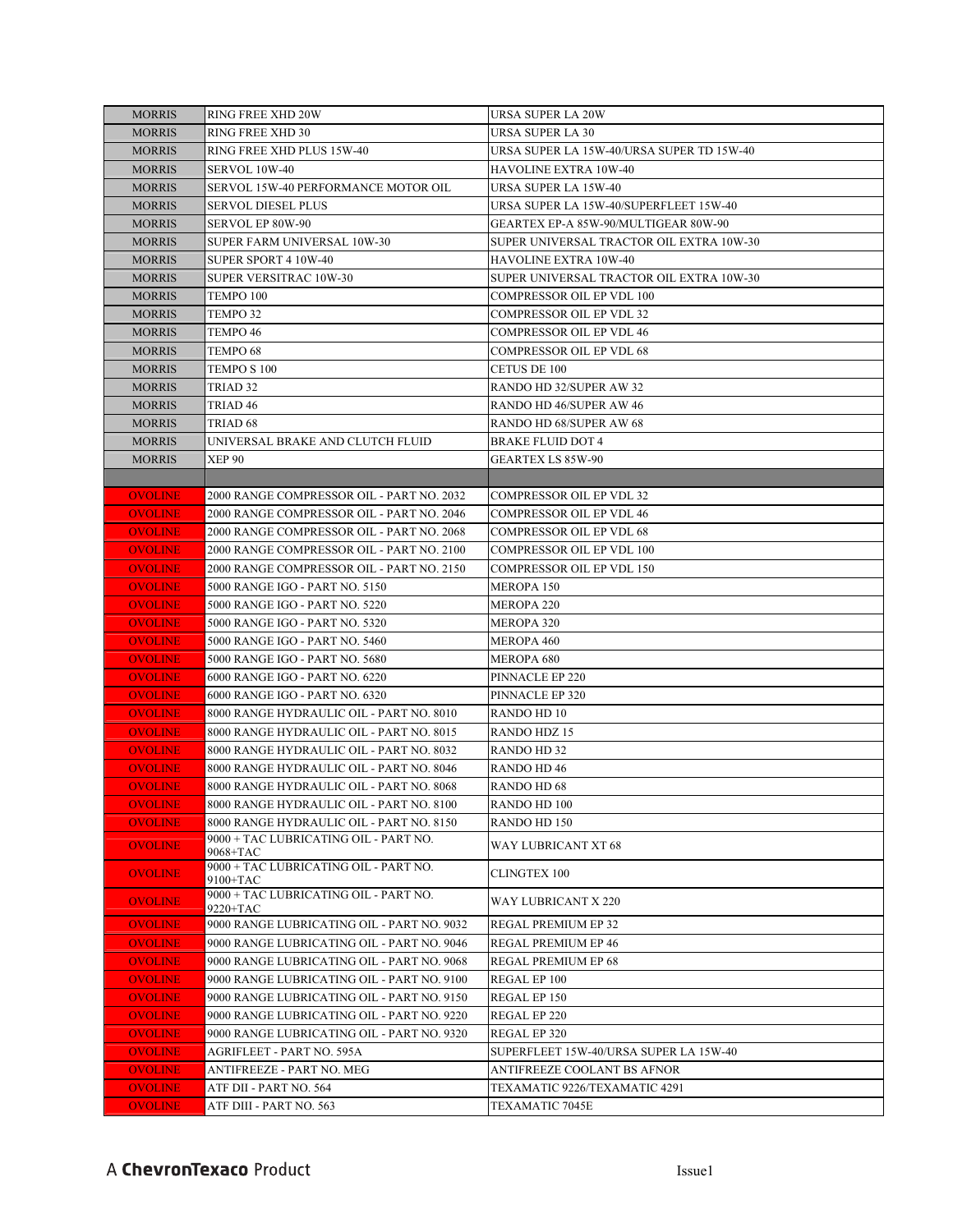| <b>OVOLINE</b> | ATF G - PART NO. 582                        | TEXAMATIC 9330                            |
|----------------|---------------------------------------------|-------------------------------------------|
| <b>OVOLINE</b> | BIO 46 HYDRAULIC OIL                        | HYDRA 46                                  |
| <b>OVOLINE</b> | <b>BRAKE FLUID - PART NO. 770</b>           | UNIVERSAL BRAKE FLUID DOT 4               |
| <b>OVOLINE</b> | DIAMOND - PART NO. 551                      | URSA SUPER TD 15W-40/URSA SUPER LA 15W-40 |
| <b>OVOLINE</b> | FIELDMASTER - PART NO. 555FM                | SUPER UNIVERSAL TRACTOR OIL EXTRA 10W-30  |
| <b>OVOLINE</b> | <b>GOLDEX PLUS - PART NO. 530</b>           | HAVOLINE EXTRA 10W-40                     |
| <b>OVOLINE</b> | <b>GOLDEX PLUS - PART NO. 531</b>           | <b>HAVOLINE ENERGY 5W-30</b>              |
| <b>OVOLINE</b> | HEAT TRANSFER OIL - PART NO. 3032           | REGAL PREMIUM EP 32                       |
| <b>OVOLINE</b> | HVI RANGE HYDRAULIC OIL - PART NO. HV100    | RANDO HDZ 100                             |
| <b>OVOLINE</b> | HVI RANGE HYDRAULIC OIL - PART NO. HV15     | <b>RANDO HDZ 15</b>                       |
| <b>OVOLINE</b> | HVI RANGE HYDRAULIC OIL - PART NO. HV32     | RANDO HDZ 32                              |
| <b>OVOLINE</b> | HVI RANGE HYDRAULIC OIL - PART NO. HV46     | <b>RANDO HDZ 46</b>                       |
| <b>OVOLINE</b> | HVI RANGE HYDRAULIC OIL - PART NO. HV68     | RANDO HDZ 68                              |
| <b>OVOLINE</b> | HYDROPAC HYDRAULIC OIL - PART NO. 846       | RANDO HDZ 46                              |
| <b>OVOLINE</b> | HYDROPAC HYDRAULIC OIL - PART NO. 868       | RANDO HDZ 68                              |
| <b>OVOLINE</b> | HYPO SAE 75W-80 - PART NO. 594              | MULTIGEAR MTF 75W-80W                     |
| <b>OVOLINE</b> | HYPO SAE 80W-90 - PART NO. 591              | GEARTEX EP-B 85W-90/MULTIGEAR 80W-90      |
| <b>OVOLINE</b> | HYPO SAE 90 - PART NO. 45E                  | <b>GEARTEX EP-B 90</b>                    |
| <b>OVOLINE</b> | LDX - PART NO. 551                          | URSA SUPER TD 15W-40/URSA SUPER LA 15W-40 |
| <b>OVOLINE</b> | LITHIUM COMPLEX - PART NO. 79               | STARPLEX ALL PURPOSE EP 2                 |
| <b>OVOLINE</b> | LITHIUM EP GREASE NLGI 00 - PART NO. 59     | MULTIFAK 6833 EP 00                       |
| <b>OVOLINE</b> | LITHIUM EP GREASE NLGI 000 - PART NO. 58    | MULTIFAK EP 000                           |
| <b>OVOLINE</b> | LITHIUM EP GREASE NLGI 2 - PART NO. 85      | <b>MULTIFAK EP 2</b>                      |
| <b>OVOLINE</b> | LITHIUM EP MOLY GREASE NLGI 2 - PART NO. 84 | <b>MOLYTEX EP 2</b>                       |
| <b>OVOLINE</b> | LITHIUM GREASE NLGI 2 - PART NO. 75         | <b>MULTIFAK EP 2</b>                      |
| <b>OVOLINE</b> | LITHIUM GREASE NLGI 3 - PART NO. 76         | <b>MULTIFAK PREMIUM 3</b>                 |
| <b>OVOLINE</b> | LS GEAR OIL SAE 90 - PART NO. 587           | <b>GEARTEX LS 85W-90</b>                  |
| <b>OVOLINE</b> | MIDAS FE SAE 10W-30 - PART NO. 553          | URSA PREMIUM TDX 10W-30                   |
| <b>OVOLINE</b> | MILKING MACHINE OIL - PART NO. 9068M        | OMNIS <sub>68</sub>                       |
| <b>OVOLINE</b> | MULTIFLEET SAE 15W-40 - PART NO. 595        | URSA SUPER LA 15W-40                      |
| <b>OVOLINE</b> | OLYMPUS - PART NO. 552                      | URSA SUPER TD 15W-40/URSA SUPER LA 15W-40 |
| <b>OVOLINE</b> | OVOGEAR SAE 80W - PART NO. 713              | <b>GEARTEX EP-A 80W</b>                   |
| <b>OVOLINE</b> | OVOGEAR SAE 80W-90 - PART NO. 718           | GEARTEX EP-A 85W-90/MULTIGEAR 80W-90      |
| <b>OVOLINE</b> | OVOGEAR SAE 90 - PART NO. 714               | GEARTEX EP-A 85W-90/MULTIGEAR 80W-90      |
| <b>OVOLINE</b> | OVOTRANS PSV                                | TEXTRAN PSM                               |
| <b>OVOLINE</b> | OVOTRANS SAE 90 - PART NO. 565              | GEARTEX RO 90                             |
| <b>OVOLINE</b> | OVOTRANS TO-4 SAE 10W - PART NO. 585        | TEXTRAN HD 10                             |
| <b>OVOLINE</b> | OVOTRANS TO-4 SAE 30 - PART NO. 585         | TEXTRAN HD 30                             |
| <b>OVOLINE</b> | OVOTRANS TO-4 SAE 50 - PART NO. 585         | TEXTRAN HD 50                             |
| <b>OVOLINE</b> | PAG INDUSTRIAL GEAR OIL - PART NO. 584B     | <b>SYNLUBE CLP 220</b>                    |
| <b>OVOLINE</b> | REFRIGERATOR OIL VG 32 - PART NO. 101       | CAPELLA WF 32                             |
| <b>OVOLINE</b> | REFRIGERATOR OIL VG 68 - PART NO. 103       | <b>CAPELLA WF 68</b>                      |
| <b>OVOLINE</b> | SAW CHAIN OIL - PART NO. 1010               | <b>CLINGTEX 100</b>                       |
| <b>OVOLINE</b> | SLIDEWAY OIL - PART NO. 122 VG 68           | WAY LUBRICANT XT 68                       |
| <b>OVOLINE</b> | SLIDEWAY OIL - PART NO. 124 VG 220          | WAY LUBRICANT X 220                       |
| <b>OVOLINE</b> | SUPERFLEET SAE 10W - PART NO. 685           | URSA SUPER LA 10                          |
| <b>OVOLINE</b> | SUPERFLEET SAE 20 - PART NO. 685            | URSA SUPER LA 20W-20                      |
| <b>OVOLINE</b> | SUPERFLEET SAE 30 - PART NO. 685            | URSA SUPER LA 30                          |
| <b>OVOLINE</b> | SUPERFLEET SAE 40 - PART NO. 685            | URSA SUPER LA 40                          |
| <b>OVOLINE</b> | SUTO - PART NO. 586                         | SUPER UNIVERSAL TRACTOR OIL 15W-30        |
| <b>OVOLINE</b> | SYNOL - PART NO. 545                        | HAVOLINE ULTRA 5W-40                      |
| <b>OVOLINE</b> | TRANSMISSION MASTER - PART NO. 583TM        | TEXTRAN TDH                               |
| <b>OVOLINE</b> | TROJAN SAE 75W-90 - PART NO. 598T           | MULTIGEAR S 75W-90                        |
| <b>OVOLINE</b> | UNIMOT TRUCK LD - PART NO. 2285             | URSA SUPER TDX 10W-40                     |
| <b>OVOLINE</b> | ZINC FREE HYDRAULIC - PART NO. ZF32         | RANDO EP ASHLESS 32                       |
| <b>OVOLINE</b> | ZINC FREE HYDRAULIC - PART NO. ZF46         | RANDO EP ASHLESS 46                       |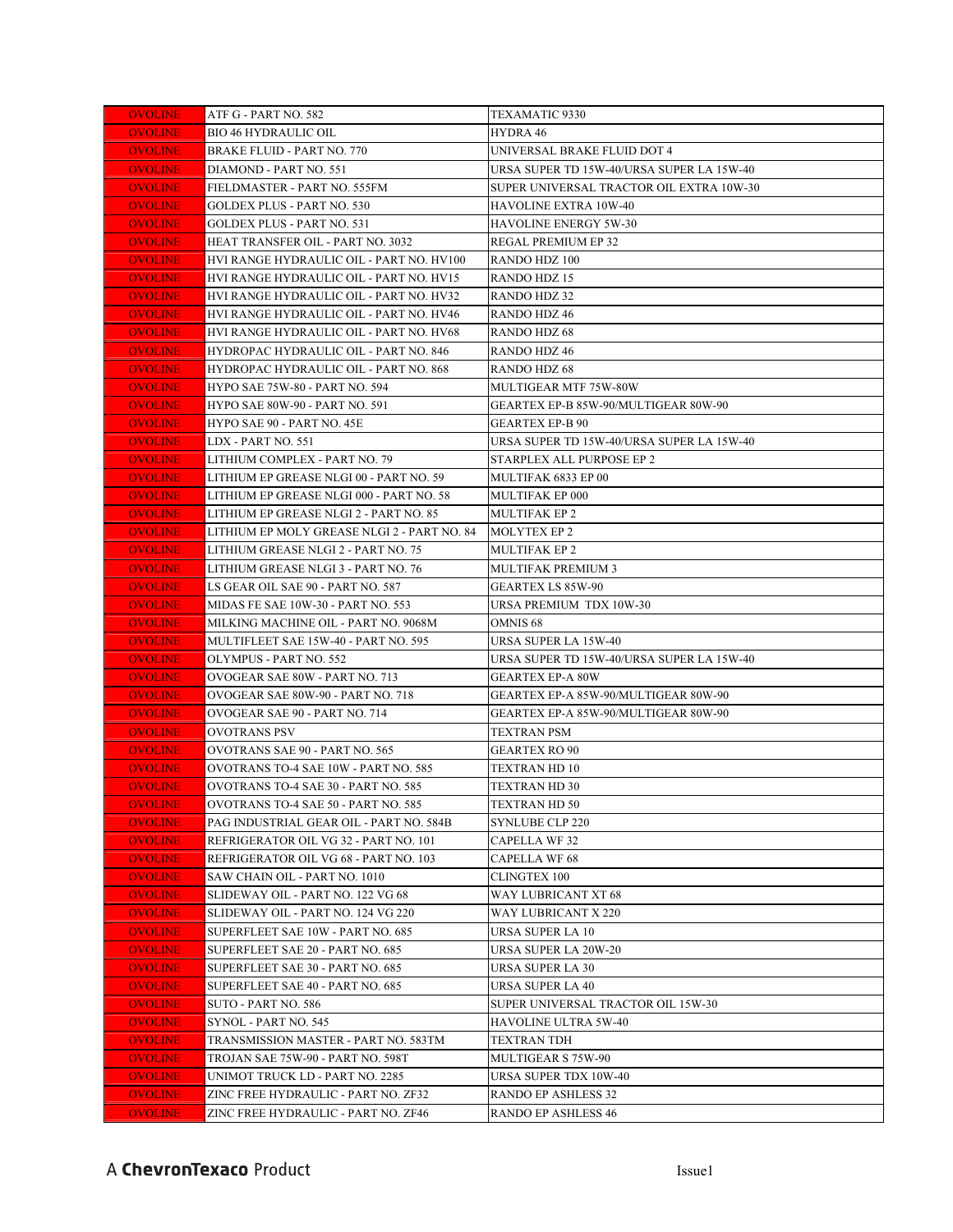| <b>OVOLINE</b> | ZINC FREE HYDRAULIC - PART NO. ZF68   | <b>RANDO EP ASHLESS 68</b>         |
|----------------|---------------------------------------|------------------------------------|
|                |                                       |                                    |
| Q <sub>8</sub> | AUTO 14                               | TEXAMATIC 4291                     |
| Q8             | AUTO 15                               | TEXAMATIC 7045E                    |
| Q8             | AUTO 16                               | TEXAMATIC 9330                     |
| Q8             | <b>BRAKE FLUID DOT 4</b>              | <b>BRAKE FLUID DOT 4</b>           |
| Q8             | <b>CHAIN SAW OIL</b>                  | <b>CLINGTEX 100</b>                |
| Q8             | <b>CLASS 10W-40</b>                   | HAVOLINE EXTRA 10W-40              |
| Q8             | DYNOBEAR 100                          | <b>CLINGTEX 100</b>                |
| Q8             | DYNOBEAR 68                           | WAY LUBRICANT XT68                 |
| Q8             | <b>EREBUS MP 100</b>                  | MEROPA 100                         |
| Q8             | <b>EREBUS MP 150</b>                  | MEROPA 150                         |
| Q <sub>8</sub> | <b>EREBUS MP 220</b>                  | <b>MEROPA 220</b>                  |
| Q <sub>8</sub> | <b>EREBUS MP 460</b>                  | <b>MEROPA 460</b>                  |
| Q8             | <b>EREBUS MP 68</b>                   | <b>MEROPA 68</b>                   |
| Q <sub>8</sub> | EXCEL 5W-40                           | HAVOLINE SYNTHETIC 5W-40           |
| Q <sub>8</sub> | FIFTH WHEEL GREASE                    | <b>TEXCLAD 2</b>                   |
| O <sub>8</sub> | FORMULA ADVANCED 10W-40               | HAVOLINE EXTRA 10W-40              |
| Q <sub>8</sub> | FORMULA ADVANCED DIESEL 10W-40        | HAVOLINE EXTRA 10W-40              |
| Q <sub>8</sub> | FORMULA EXCEL EDX OW-30               | HAVOLINE SYNTHETIC 506.01 0W-30    |
| Q <sub>8</sub> | <b>FORMULA G LONGLIFE 5W-30</b>       | HAVOLINE ULTRA G LONGLIFE 5W-30    |
| Q8             | <b>FORMULA PLUS 15W-40</b>            | <b>HAVOLINE PREMIUM 15W-40</b>     |
| Q8             | FORMULA PLUS DIESEL 15W-40            | HAVOLINE DIESEL 15W-40             |
| Q <sub>8</sub> | FORMULA SPECIAL 5W-30                 | HAVOLINE ULTRA S 5W-30             |
| Q8             | FORMULA SUPER 15W-40                  | HAVOLINE PREMIUM 15W-40            |
| Q8             | FORMULA SUPER ADVANCED 5W-40          | HAVOLINE ULTRA 5W-40               |
| Q <sub>8</sub> | <b>FORMULA TECHNO 5W-30</b>           | HAVOLINE ENERGY 5W-30              |
| Q8             | FORMULA V LONGLIFE 5W-30              | HAVOLINE ULTRA V 5W-30             |
| Q <sub>8</sub> | GEAR OIL 80W-90                       | MULTIGEAR 80W-90                   |
| Q <sub>8</sub> | <b>GRAPHITED GREASE (FIFTH WHEEL)</b> | TEXCLAD 2                          |
| Q <sub>8</sub> | <b>HANDEL 32</b>                      | RANDO HDZ 32                       |
| Q <sub>8</sub> | <b>HANDEL 46</b>                      | RANDO HDZ 46                       |
| Q <sub>8</sub> | <b>HANDEL 68</b>                      | RANDO HDZ 68                       |
| Q <sub>8</sub> | HAYDN 100                             | RANDO HD 100                       |
| Q <sub>8</sub> | HAYDN 32                              | RANDO HD 32                        |
| Q <sub>8</sub> | HAYDN 46                              | <b>RANDO HD 46</b>                 |
| Q8             | HAYDN 68                              | <b>RANDO HD 68</b>                 |
| Q8             | <b>HEAVIBEAR 220</b>                  | WAY LUBRICANT X 220                |
| ${\bf Q}8$     | <b>HEAVIBEAR 68</b>                   | WAY LUBRICANT XT 68                |
| Q8             | <b>HOLBEIN 46</b>                     | HYDRA 46                           |
| Q <sub>8</sub> | HOLST <sub>32</sub>                   | <b>RANDO EP ASHLESS 32</b>         |
| Q8             | HOLST <sub>46</sub>                   | <b>RANDO EP ASHLESS 46</b>         |
| Q8             | HOLST <sub>68</sub>                   | <b>RANDO EP ASHLESS 68</b>         |
| Q8             | <b>KIRON WG</b>                       | <b>GLYTEX HFC 46</b>               |
| Q <sub>8</sub> | <b>MAXIFARM SAE 15W-30</b>            | SUPER UNIVERSAL TRACTOR OIL 15W-30 |
| Q8             | MOTOROIL 505.01                       | HAVOLINE 505.01                    |
| Q8             | <b>REMBRANDT 2</b>                    | <b>MULTIFAK EP 2</b>               |
| Q8             | <b>REMBRANDT 3</b>                    | MULTIFAK PREMIUM 3                 |
| Q8             | REMBRANDT EP 2                        | <b>MULTIFAK EP 2</b>               |
| Q8             | <b>REMBRANDT MOLY</b>                 | MOLYTEX EP2                        |
| Q8             | <b>RUBENS EP000</b>                   | MULTIFAK EP 000                    |
| Q8             | <b>RUBENS TEP 2</b>                   | STARPLEX ALL PURPOSE EP2           |
| Q <sub>8</sub> | <b>SBK 10W-40</b>                     | HAVOLINE EXTRA 10W-40              |
| Q <sub>8</sub> | <b>SCHUBERT 100</b>                   | COMPRESSOR OIL EP VDL 100          |
| Q <sub>8</sub> | <b>SCHUBERT 32</b>                    | COMPRESSOR OIL EP VDL 32           |
| Q <sub>8</sub> | <b>SCHUBERT 46</b>                    | COMPRESSOR OIL EP VDL 46           |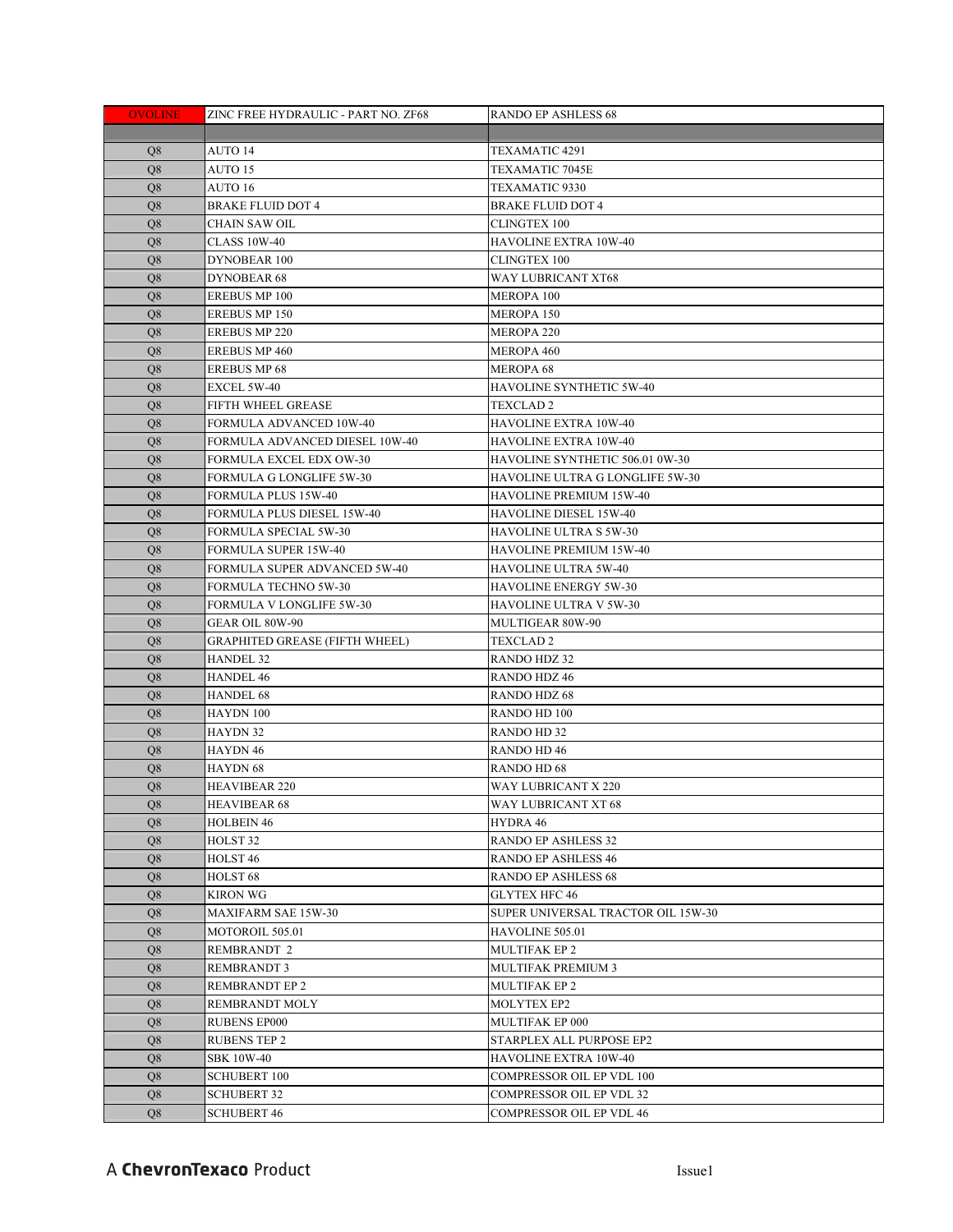| Q8             | <b>SCHUBERT 68</b>      | <b>COMPRESSOR OIL EP VDL 68</b>                          |
|----------------|-------------------------|----------------------------------------------------------|
| Q8             | <b>SUPER 10W-30</b>     | HAVOLINE 10W-30                                          |
| Q8             | <b>SUPER 10W-40</b>     | HAVOLINE EXTRA 10W-40                                    |
| Q8             | T 1000 SAE 10W-30       | SUPER UNIVERSAL TRACTOR OIL EXTRA 10W-30                 |
| Q8             | T 2000                  | TEXTRAN TDH/TEXTRAN TDH PREMIUM                          |
| Q8             | T 3000                  | TEXTRAN TDH PREMIUM                                      |
| Q8             | T 35 SAE 80W-90         | GEARTEX EP-A 85W-90/MULTIGEAR 80W-90                     |
| Q8             | T 400 SAE 10W           | URSA SUPER LA 10W                                        |
| Q8             | T 400 SAE 20W           | URSA SUPER LA 20W-20                                     |
| Q8             | T 400 SAE 30            | <b>URSA SUPER LA 30</b>                                  |
| Q8             | T 400 SAE 40            | URSA SUPER LA 40                                         |
| Q8             | T 45 SAE 90             | GEARTEX EP-B 85W-90/MULTIGEAR 80W-90                     |
| Q8             | T 500 SAE 15W-40        | URSA SUPER LA 15W-40                                     |
| Q8             | T 55 SAE 80W-90         | GEARTEX EP-B 85W-90/GEARTEX EP-C 80W-90/MULTIGEAR 80W-90 |
| Q8             | T 55 SAE 85W-140        | GEARTEX EP-C 85W-140                                     |
| Q8             | T 65 SAE 75W-90         | MULTIGEAR S 75W-90/GEARTEX S5 75W-90                     |
| Q8             | T 720 SAE 15W-40        | URSA SUPER TD 15W-40                                     |
| Q8             | T 750 15W-40            | URSA SUPER TD 15W-40                                     |
| Q8             | T 850 10W-40            | URSA SUPER TDX 10W-40                                    |
| Q8             | T 900 LOW SAPS 10W-40   | URSA ULTRA 10W-40                                        |
| Q8             | <b>TO-4 FLUID</b>       | <b>TEXTRAN HD</b>                                        |
| Q8             | TWO STROKE              | MOTEX 2T                                                 |
| Q <sub>8</sub> | UNIBUS                  | <b>TEXTRAN PSM</b>                                       |
| Q8             | VAN GOGH 46             | REGAL PREMIUM EP 46                                      |
| Q <sub>8</sub> | VERDI 68                | <b>REGAL PREMIUM EP 68</b>                               |
|                |                         |                                                          |
| <b>SHELL</b>   | ALBIDA GREASE EP 2      | STARPLEX ALL PURPOSE EP 2                                |
| <b>SHELL</b>   | ALBIDA GREASE GC 1      | <b>COUPLING GREASE</b>                                   |
| <b>SHELL</b>   | ALBIDA GREASE RL1       | STARPLEX PREMIUM 1                                       |
| <b>SHELL</b>   | ALBIDA GREASE RL2       | STARPLEX ALL PURPOSE EP 2                                |
| <b>SHELL</b>   | ALBIDA LC GREASE        | STARPLEX ALL PURPOSE EP 2                                |
| <b>SHELL</b>   | ALVANIA 3               | MULTIFAK PREMIUM 3                                       |
| <b>SHELL</b>   | ALVANIA GL00 GREASE     | MULTIFAK 6833 EP 00                                      |
| <b>SHELL</b>   | ALVANIA GREASE EP(LF)0  | MULTIFAK EP 0                                            |
| <b>SHELL</b>   | ALVANIA GREASE EP(LF)1  | <b>MULTIFAK EP 1</b>                                     |
| <b>SHELL</b>   | ALVANIA GREASE EP(LF)2  | <b>MULTIFAK EP 2</b>                                     |
| <b>SHELL</b>   | ALVANIA GREASE HDX 2    | <b>MOLYTEX EP 2</b>                                      |
| <b>SHELL</b>   | ALVANIA GREASE RL 1     | <b>MULTIFAK EP 1</b>                                     |
| <b>SHELI</b>   | ALVANIA GREASE RL 2     | MULTIFAK EP 2                                            |
| <b>SHELL</b>   | ALVANIA GREASE RL 3     | <b>MULTIFAK PREMIUM 3</b>                                |
| <b>SHELL</b>   | ALVANIA GREASE S 2      | <b>MULTIFAK EP 2</b>                                     |
| <b>SHELL</b>   | ALVANIA GREASE WR 2     | <b>NOVATEX EP 2</b>                                      |
| <b>SHELL</b>   | AMCO 32                 | <b>CAPELLA WF 32</b>                                     |
| <b>SHELL</b>   |                         |                                                          |
| <b>SHELL</b>   | BUS AND COACH ATF FLUID | <b>TEXTRAN PSM</b>                                       |
|                | CAPRINUS HD 40          | DEO 13 MG 20W-40                                         |
| <b>SHELL</b>   | CAPRINUS HPD 40         | DEO 13 MG 20W-40                                         |
| <b>SHELL</b>   | CARNEA W 100            | OMNIS 100                                                |
| <b>SHELL</b>   | CARNEA W 15             | TEXNAP 13                                                |
| <b>SHELL</b>   | CARNEA W 150            | OMNIS 150                                                |
| <b>SHELL</b>   | CARNEA W 22             | TEXNAP 22                                                |
| <b>SHELL</b>   | CARNEA W 32             | TEXNAP 32                                                |
| <b>SHELL</b>   | CARNEA W 46             | TEXNAP 46                                                |
| <b>SHELL</b>   | CASSIDA GREASE HDS 2    | CYGNUS GREASE AL 2                                       |
| <b>SHELL</b>   | CATENEX OIL 11          | TEXPAR 5                                                 |
| <b>SHELL</b>   | CATENEX OIL PH 908      | TEXPAR 5                                                 |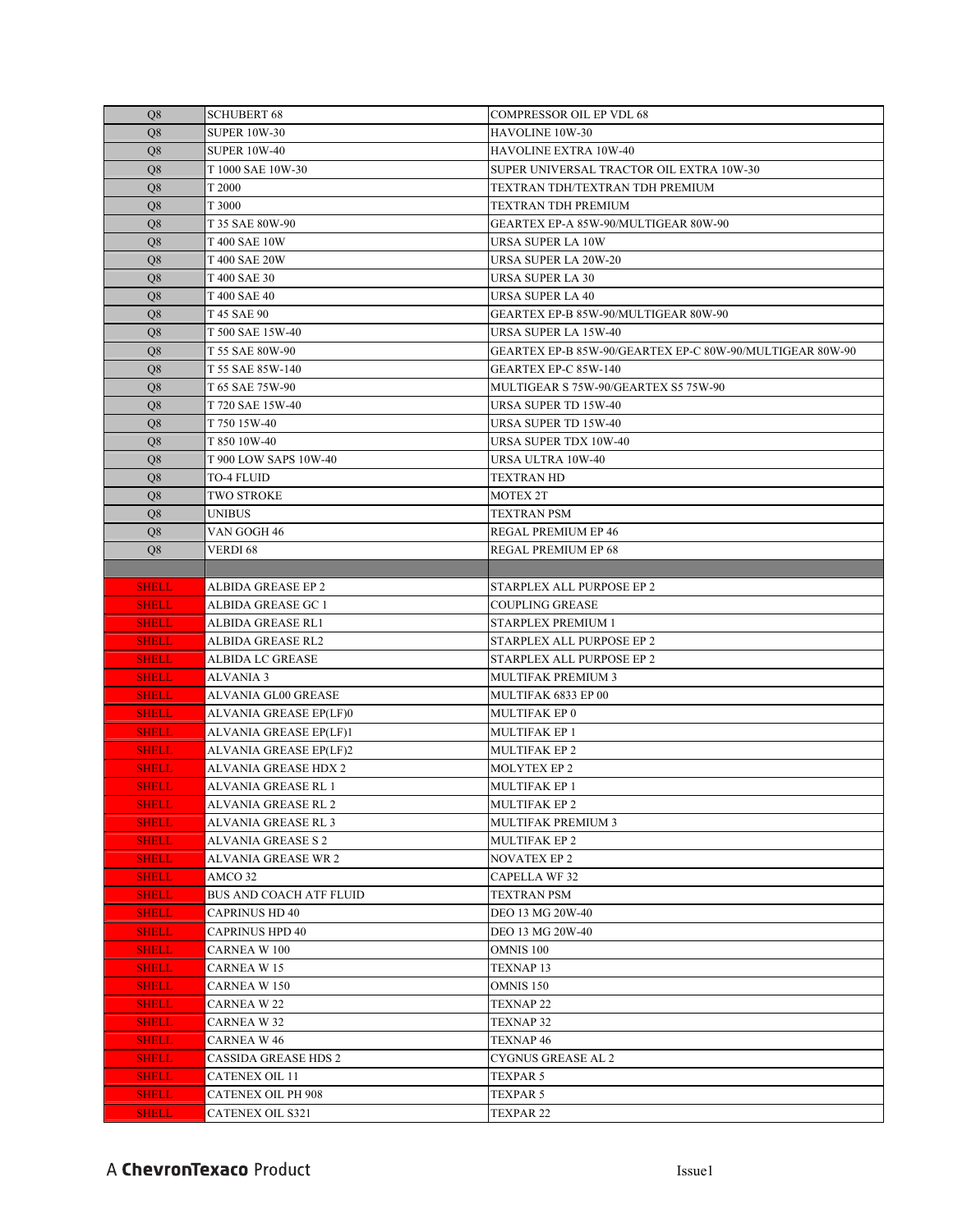| <b>SHELL</b>                 | <b>CATENEX OIL S323</b>      | <b>TEXPAR 22</b>                                                 |
|------------------------------|------------------------------|------------------------------------------------------------------|
| <b>SHELL</b>                 | CATENEX OIL S334             | OMNIS <sub>68</sub>                                              |
| <b>SHELL</b>                 | CATENEX OIL S341             | <b>OMNIS 100</b>                                                 |
| <b>SHELL</b>                 | <b>CATENEX OIL S379</b>      | REGAL OIL 460                                                    |
| <b>SHELL</b>                 | CLAVUS OIL 32                | <b>CAPELLA WF32</b>                                              |
| <b>SHELL</b>                 | <b>CLAVUS OIL 68</b>         | <b>CAPELLA WF 68</b>                                             |
| <b>SHELL</b>                 | <b>CLAVUS OIL G 68</b>       | <b>CAPELLA WF 68</b>                                             |
| <b>SHELL</b>                 | <b>COMPTELLA OIL S46</b>     | <b>COMPRESSOR OIL EP VDL 46</b>                                  |
| <b>SHELL</b>                 | <b>CORENA OIL AS 46</b>      | <b>CETUS PAO 46</b>                                              |
| <b>SHELL</b>                 | <b>CORENA OIL AS 68</b>      | <b>CETUS PAO 68</b>                                              |
| <b>SHELL</b>                 | <b>CORENA OIL P 100</b>      | <b>COMPRESSOR OIL EP VDL 100</b>                                 |
| <b>SHELL</b>                 | <b>CORENA OIL P68</b>        | <b>COMPRESSOR OIL EP VDL 68</b>                                  |
| <b>SHELL</b>                 | <b>CORENA OIL S 100</b>      | COMPRESSOR OIL EP VDL 100                                        |
| <b>SHELL</b>                 | CORENA OIL S 32              | COMPRESSOR OIL EP VDL 32                                         |
| <b>SHELL</b>                 | CORENA OIL S 46              | COMPRESSOR OIL EP VDL 46                                         |
| <b>SHELL</b>                 | <b>CORENA OIL S 68</b>       | COMPRESSOR OIL EP VDL 68                                         |
| <b>SHELL</b>                 | DELIMA OIL HT 220            | PINNACLE EP 220                                                  |
| <b>SHELL</b>                 | DELIMA OIL HT 320            | PINNACLE EP 320                                                  |
| <b>SHELL</b>                 | DENTAX 90                    | <b>GEARTEX RO 90</b>                                             |
| <b>SHELL</b>                 | DIALA OIL A                  | TRANSFORMER OIL                                                  |
| <b>SHELL</b>                 | DIALA OIL BG                 | TRANSFORMER OIL                                                  |
| <b>SHELL</b>                 | DONAX TC 10W                 | <b>TEXTRAN HD 10</b>                                             |
| <b>SHELL</b>                 | DONAX TC 30                  | TEXTRAN HD 30                                                    |
| <b>SHELL</b>                 | DONAX TC 50                  | TEXTRAN HD 50                                                    |
| <b>SHELL</b>                 | DONAX TD 10W-30              | TEXTRAN TDH                                                      |
| <b>SHELL</b>                 | DONAX TF                     | TEXAMATIC 9330                                                   |
| <b>SHELL</b>                 | DONAX TG                     | <b>TEXAMATIC 7045E</b>                                           |
| <b>SHELL</b>                 | <b>EDELEX OIL 217</b>        | <b>TEXNAP 13</b>                                                 |
| <b>SHELL</b>                 | <b>EDELEX OIL 226</b>        | <b>TEXNAP 32</b>                                                 |
| <b>SHELL</b>                 | <b>FARM GREASE UNIVERSAL</b> | MULTIFAK EP 2                                                    |
| <b>SHELL</b>                 | FM GEAR OIL 220              | CYGNUS GEAR PAO 220                                              |
| <b>SHELL</b>                 | FM HYDRAULIC OIL 46          | CYGNUS HYDRAULIC PAO 46                                          |
| <b>SHELL</b>                 | FORTISOL FLEET 15W-40        | SUPERFLEET 15W-40/URSA SUPER LA 15W-40                           |
| <b>SHELL</b>                 | FORTISOL S 15W-40            | SUPERFLEET 15W-40/URSA SUPER LA 15W-40                           |
| <b>SHELL</b>                 | GADINIA 30                   | URSA SUPER LA 30                                                 |
| <b>SHELL</b>                 | GADINIA 40                   | URSA SUPER LA 40                                                 |
| <b>SHELL</b>                 | GARIA 405 M-32               | CLEARTEX PLUS 32                                                 |
| <b>SHELL</b>                 | GEAR COUPLING GREASE         | <b>COUPLING GREASE</b>                                           |
| <b>SHELL</b>                 | <b>GRAVEX OIL 920</b>        | TEXNAP <sub>22</sub>                                             |
| <b>SHELL</b>                 | GRAVEX OIL 931               | TEXNAP 46/TEXNAP 68                                              |
| <b>SHELL</b>                 | GRAVEX OIL 942               | TEXNAP 100                                                       |
| <b>SHELL</b>                 | <b>HARVELLA S 10W-30</b>     | SUPER UNIVERSAL TRACTOR OIL EXTRA 10W-30                         |
| <b>SHELL</b>                 | HARVELLA T 10W-30            | SUPER UNIVERSAL TRACTOR OIL EXTRA 10W-30                         |
| <b>SHELL</b><br><b>SHELL</b> | HELIX 10W-30<br>HELIX 15W-40 | HAVOLINE 10W-30<br>HAVOLINE DIESEL15W-40/HAVOLINE PREMIUM 15W-40 |
| <b>SHELL</b>                 | HELIX DIESEL PLUS 10W-40     | HAVOLINE EXTRA 10W-40                                            |
| <b>SHELL</b>                 | HELIX DIESEL PLUS VA 5W-40   | HAVOLINE 505.01                                                  |
|                              | HELIX DIESEL SUPER 15W-40    | HAVOLINE DIESEL 15W-40                                           |
| <b>SHELL</b><br><b>SHELL</b> | HELIX DIESEL ULTRA AE 5W-30  | HAVOLINE ULTRA S 5W-30                                           |
| <b>SHELL</b>                 | HELIX F 5W-30                | HAVOLINE ENERGY 5W-30                                            |
| <b>SHELL</b>                 | HELIX PLUS 10W-40            | HAVOLINE EXTRA 10W-40                                            |
| <b>SHELL</b>                 | HELIX SUPER 10W-40           | HAVOLINE EXTRA 10W-40                                            |
| <b>SHELL</b>                 | HELIX SUPER 15W-40           | HAVOLINE DIESEL15W-40/HAVOLINE PREMIUM 15W-40                    |
| <b>SHELL</b>                 | HELIX ULTRA X 0W-30          | HAVOLINE SYNTHETIC 506.01 0W-30                                  |
| <b>SHELL</b>                 | HYDRAULIC OIL 32             | SUPER AW 32/RANDO HD 32                                          |
| <b>SHELL</b>                 | HYDRAULIC OIL 46             | SUPER AW 46/RANDO HD 46                                          |
|                              |                              |                                                                  |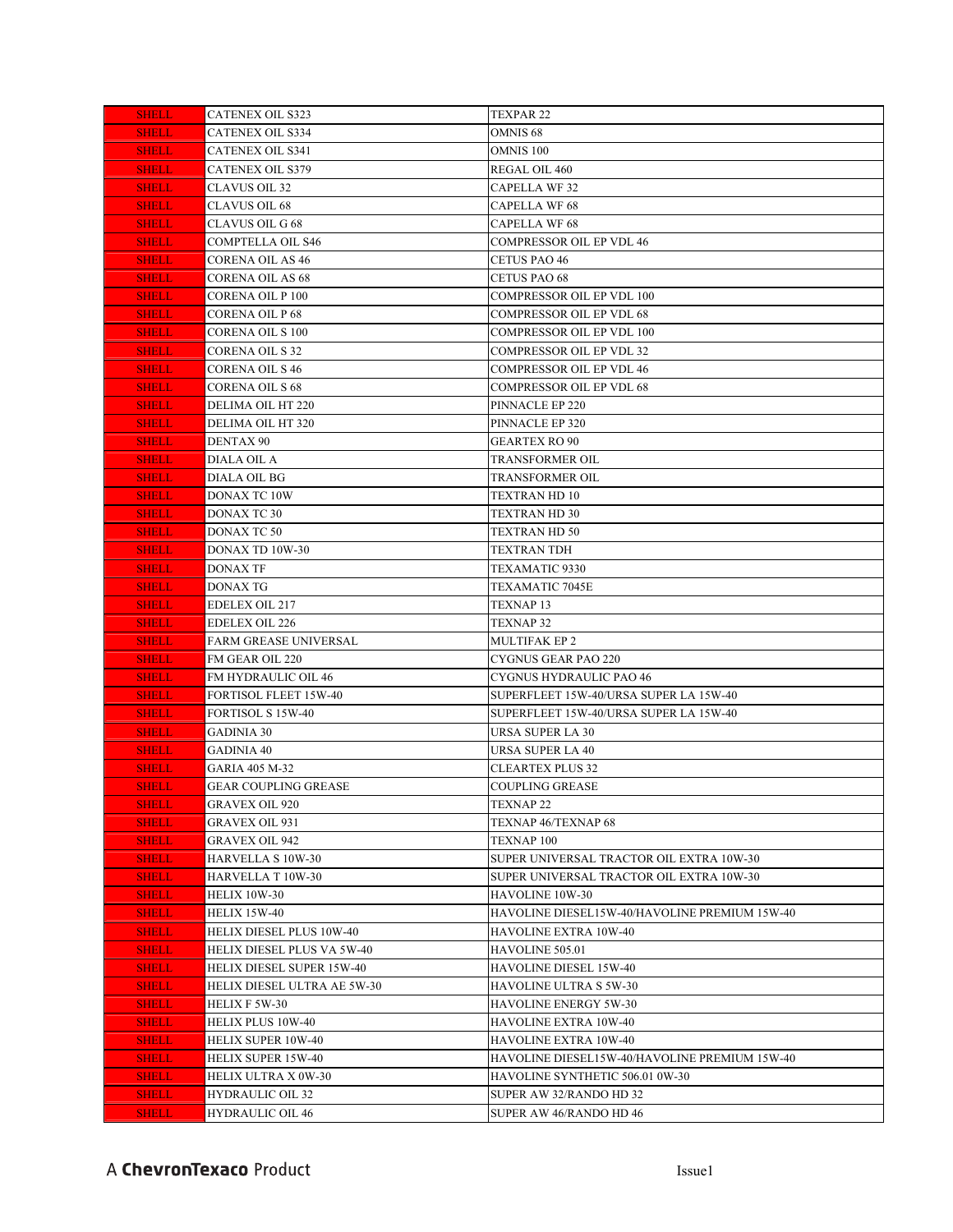| <b>SHELL</b>                 | <b>HYDRAULIC OIL HM 32</b> | <b>RANDO HD 32</b>                        |
|------------------------------|----------------------------|-------------------------------------------|
| <b>SHELL</b>                 | <b>HYDRAULIC OIL HM 46</b> | <b>RANDO HD 46</b>                        |
| <b>SHELL</b>                 | <b>HYDRAULIC OIL HM 68</b> | <b>RANDO HD 68</b>                        |
| <b>SHELL</b>                 | <b>IRUS FLUID BLT 100</b>  | <b>SAFETY FLUID HFB 100</b>               |
| <b>SHELL</b>                 | <b>IRUS FLUID BLT 68</b>   | <b>SAFETY FLUID HFB 68</b>                |
| <b>SHELL</b>                 | <b>IRUS FLUID DU 46</b>    | <b>SYNSTAR HYDRAULIC HFDU 46</b>          |
| <b>SHELL</b>                 | <b>IRUS FUID C</b>         | <b>GLYTEX HFC 46</b>                      |
| <b>SHELL</b>                 | MADRELA OIL AP 100         | CETUS DE 100                              |
| <b>SHELL</b>                 | <b>MORLINA OIL 5</b>       | <b>TEXPAR 5/EDM FLUID 5</b>               |
| <b>SHELL</b>                 | MULTIPURPOSE EP GREASE 2   | MULTIFAK EP 2                             |
| <b>SHELL</b>                 | MULTISERVICE GREASE EP 2   | <b>MULTIFAK EP 2</b>                      |
| <b>SHELL</b>                 | <b>NATURELLE HF-E 46</b>   | HYDRA 46                                  |
| <b>SHELL</b>                 | OIL 3535                   | TEXNAP 46                                 |
| <b>SHELL</b>                 | OLEA NH 15/40              | TEXNAP 13                                 |
| <b>SHELL</b>                 | OMALA 100                  | <b>MEROPA 100</b>                         |
| <b>SHELL</b>                 | OMALA 1000                 | MEROPA 1000                               |
| <b>SHELL</b>                 | OMALA 150                  | MEROPA 150                                |
| <b>SHELL</b>                 | OMALA 220                  | <b>MEROPA 220</b>                         |
| <b>SHELL</b>                 | OMALA 320                  | <b>MEROPA 320</b>                         |
| <b>SHELL</b>                 | <b>OMALA 460</b>           | MEROPA 460                                |
| <b>SHELL</b>                 | OMALA 68                   | <b>MEROPA 68</b>                          |
| <b>SHELL</b>                 | OMALA 680                  | MEROPA 680                                |
| <b>SHELL</b>                 | OMALA HD 220               | PINNACLE EP 220                           |
| <b>SHELL</b>                 | OMALA HD 320               | PINNACLE EP 320                           |
| <b>SHELL</b>                 | <b>OMALA HD 460</b>        | PINNACLE EP 460                           |
| <b>SHELL</b>                 | OMALA HD 680               | PINNACLE EP 680                           |
| <b>SHELL</b>                 | OMALA RL 150               | PINNACLE EP 150                           |
| <b>SHELL</b>                 | OMALA RL 220               | PINNACLE EP 220                           |
| <b>SHELL</b>                 | <b>OMALA RL 320</b>        | PINNACLE EP 320                           |
| <b>SHELL</b>                 | <b>OMALA RL 460</b>        | PINNACLE EP 460                           |
| <b>SHELL</b>                 | <b>OMALA RL 680</b>        | PINNACLE EP 680                           |
| <b>SHELL</b>                 | ONDINA 917                 | WHITE OIL PHARM 30/40 (WOS 15)            |
| <b>SHELL</b>                 | ONDINA 933                 | WHITE OIL PHARM 240 (WOS 68)              |
| <b>SHELL</b>                 | ONDINA EL                  | WHITE OIL PHARM 30/40 (WOS 15)            |
| <b>SHELL</b>                 | ONDINA MH                  | WHITE OIL PHARM 240 (WOS 68)              |
| <b>SHELL</b>                 | RETINAX AM GREASE          | <b>MOLYTEX EP 2</b>                       |
| <b>SHELL</b>                 | <b>RETINAX CS 00</b>       | MULTIFAK 6833 EP 00                       |
| <b>SHELL</b>                 | <b>RETINAX EP 2</b>        | MULTIFAK EP 2                             |
| <b>SHELL</b>                 | RETINAX GREASE CD          | MULTIFAK EP 0                             |
| <b>SHELL</b>                 | RETINAX GREASE CSZ         | MULTIFAK 6833 EP 00                       |
| <b>SHELL</b>                 | RETINAX HD 2               | STARPLEX ALL PURPOSE EP 2                 |
| <b>SHELL</b>                 | RETINAX HDX 2              | TEXCLAD 2/MOLYTEX EP 2                    |
| <b>SHELL</b>                 | RETINAX LX 2               | STARPLEX ALL PURPOSE EP 2                 |
| <b>SHELL</b>                 | RHODINA GREASE EP(LF)2     | NOVATEX EP 2                              |
| <b>SHELL</b>                 | RHODINA GREASE RL 2        | <b>NOVATEX EP 2</b>                       |
| <b>SHELL</b>                 | RIMULA 10W                 | URSA SUPER LA 10W                         |
| <b>SHELL</b>                 | RIMULA 30                  | URSA SUPER LA 30                          |
| <b>SHELL</b>                 | RIMULA 40                  | <b>URSA SUPER LA 40</b>                   |
| <b>SHELL</b>                 | RIMULA D 15W-40            | SUPERFLEET 15W-40                         |
| <b>SHELL</b>                 | RIMULA D EXTRA             | URSA SUPER LA 15W-40                      |
| <b>SHELL</b>                 | RIMULA SUPER 15W-40        | URSA SUPER LA 15W-40/URSA SUPER TD 15W-40 |
| <b>SHELL</b>                 | RIMULA X 10W               | URSA SUPER LA 10W                         |
| <b>SHELL</b>                 | RIMULA X 15W-40            | URSA SUPER LA 15W-40                      |
| <b>SHELL</b>                 | RIMULA X 20W-20            | URSA SUPER LA 20W-20<br>URSA SUPER LA 30  |
| <b>SHELL</b><br><b>SHELL</b> | RIMULA X 30<br>RIMULA X 40 | URSA SUPER LA 40                          |
|                              |                            |                                           |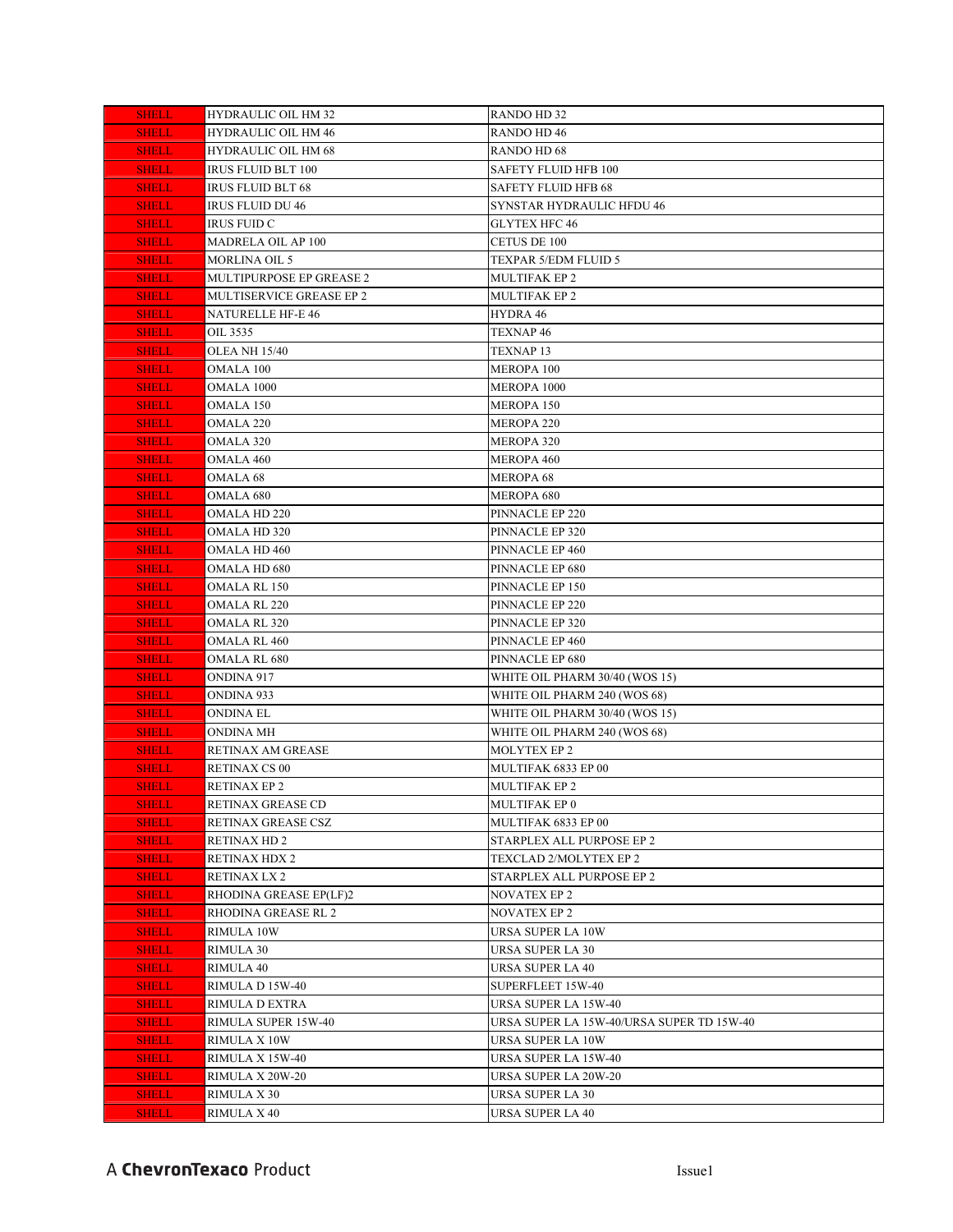| <b>SHELL</b> | ROTELLA T MULTIGRADE 15W-40  | URSA SUPER LA 15W-40/URSA SUPER TD 15W-40                |
|--------------|------------------------------|----------------------------------------------------------|
| <b>SHELL</b> | ROTELLA DD                   | URSA EXTRA DUTY 40                                       |
| <b>SHELL</b> | ROTELLA ELC                  | HAVOLINE EXTENDED LIFE ANTIFREEZE COOLANT                |
| <b>SHELL</b> | ROTELLA T MULTIGRADE 10W-30  | URSA PREMIUM TDX 10W-30                                  |
| <b>SHELL</b> | <b>SAFE ANTIFREEZE</b>       | ANTIFREEZE COOLANT BS AFNOR                              |
| <b>SHELL</b> | <b>SEMIFLUID EP GREASE</b>   | MULITFAK 6833 EP 00                                      |
| <b>SHELL</b> | <b>SHELL ZONE ANTIFREEZE</b> | ANTIFREEZE COOLANT BS AFNOR                              |
| <b>SHELL</b> | SPIRAX A 80W-90              | GEARTEX EP-B 85W-90/GEARTEX EP-C 80W-90/MULTIGEAR 80W-90 |
| <b>SHELL</b> | SPIRAX A 85W-140             | GEARTEX EP-C 85W-140                                     |
| <b>SHELL</b> | SPIRAX A 90 LS               | GEARTEX LS 85W-90                                        |
| <b>SHELL</b> | SPIRAX ASX 75W-90            | MULTIGEAR S 75W-90                                       |
| <b>SHELL</b> | SPIRAX AX 80W-90             | GEARTEX EP-C 80W-90/MULTIGEAR 80W-90                     |
| <b>SHELL</b> | SPIRAX AX 85W-140            | GEARTEX EP-C 85W-140                                     |
| <b>SHELL</b> | SPIRAX G 80W                 | <b>GEARTEX EP-A 80W</b>                                  |
| <b>SHELL</b> | SPIRAX G 80W-90              | GEARTEX EP-A 85W-90/MULTIGEAR 80W-90                     |
| <b>SHELL</b> | SPIRAX GSX 75W-80            | GEARTEX S4 75W90                                         |
| <b>SHELL</b> | SPIRAX GX 80W                | <b>GEARTEX EP-A 80W</b>                                  |
| <b>SHELL</b> | SPIRAX GX 90                 | GEARTEX EP-A 85W-90                                      |
| <b>SHELL</b> | SPIRAX HD 80W-90             | MULTIGEAR 80W-90                                         |
| <b>SHELL</b> | SPIRAX MA 80W                | GEARTEX EP-A 80W                                         |
| <b>SHELL</b> | SPIRAX MB 90                 | GEARTEX EP-B 85W90                                       |
| <b>SHELL</b> | SPIRAX X 75W-90              | MULTIGEAR 75W-90R                                        |
| <b>SHELL</b> | TEGULA 32                    | <b>TEXTRAN V 32</b>                                      |
| <b>SHELL</b> | TELLUS OIL 100               | RANDO HD 100                                             |
| <b>SHELL</b> | <b>TELLUS OIL 150</b>        | RANDO HD 150                                             |
| <b>SHELL</b> | <b>TELLUS OIL 220</b>        | RANDO HD 220                                             |
| <b>SHELL</b> | <b>TELLUS OIL 32</b>         | RANDO HD 32                                              |
| <b>SHELL</b> | TELLUS OIL 37                | RANDO HDZ 32                                             |
| <b>SHELL</b> | TELLUS OIL 46                | RANDO HD 46                                              |
| <b>SHELL</b> | TELLUS OIL 68                | RANDO HD 68                                              |
| <b>SHELL</b> | TELLUS OIL R 10              | RANDO HD 10                                              |
| <b>SHELL</b> | TELLUS OIL R 5               | TEXPAR 5                                                 |
| <b>SHELL</b> | TELLUS OIL S 32              | RANDO EP ASHLESS 32                                      |
| <b>SHELL</b> | TELLUS OIL S 46              | <b>RANDO EP ASHLESS 46</b>                               |
| <b>SHELL</b> | TELLUS OIL S 68              | <b>RANDO EP ASHLESS 68</b>                               |
| <b>SHELL</b> | TELLUS OIL T 100             | RANDO HDZ 100                                            |
| <b>SHELL</b> | TELLUS OIL T 15              | RANDO HDZ 15                                             |
| <b>SHELL</b> | TELLUS OIL T 37              | RANDO HDZ 32                                             |
| <b>SHELL</b> | TELLUS OIL T 46              | RANDO HDZ 46                                             |
| <b>SHELL</b> | TELLUS OIL T 68              | RANDO HDZ 68                                             |
| <b>SHELL</b> | THERMIA B OIL                | TEXATHERM HT 22                                          |
| <b>SHELL</b> | THERMIA C OIL                | <b>TEXATHERM 46</b>                                      |
| <b>SHELL</b> | TIVELA OIL S 220             | SYNLUBE CLP 220                                          |
| <b>SHELL</b> | <b>TIVELA OIL S 320</b>      | SYNLUBE CLP 320                                          |
| <b>SHELL</b> | <b>TIVELA OIL S 460</b>      | SYNLUBE CLP 460                                          |
| <b>SHELL</b> | TONNA OIL S220               | WAY LUBRICANT X 220                                      |
| <b>SHELL</b> | TONNA OIL S68                | WAY LUBRICANT XT 68                                      |
| <b>SHELL</b> | TONNA OIL TX 68              | WAY LUBRICANT XT 68                                      |
| <b>SHELL</b> | TONNA OIL TX220              | WAY LUBRICANT X220                                       |
| <b>SHELL</b> | <b>TORCULA OIL 100</b>       | ARIES 100                                                |
| <b>SHELL</b> | TRANSFLUID MP                | TEXTRAN PSM                                              |
| <b>SHELL</b> | TRANSMISSION OIL F           | TEXAMATIC 7045E                                          |
| <b>SHELL</b> | TURBO OIL GT 32              | REGAL PREMIUM EP 32                                      |
| <b>SHELL</b> | TURBO OIL T100               | REGAL EP 100                                             |
| <b>SHELL</b> | TURBO OIL T32                | REGAL PREMIUM EP 32                                      |
| <b>SHELL</b> | TURBO OIL T46                | REGAL PREMIUM EP 46                                      |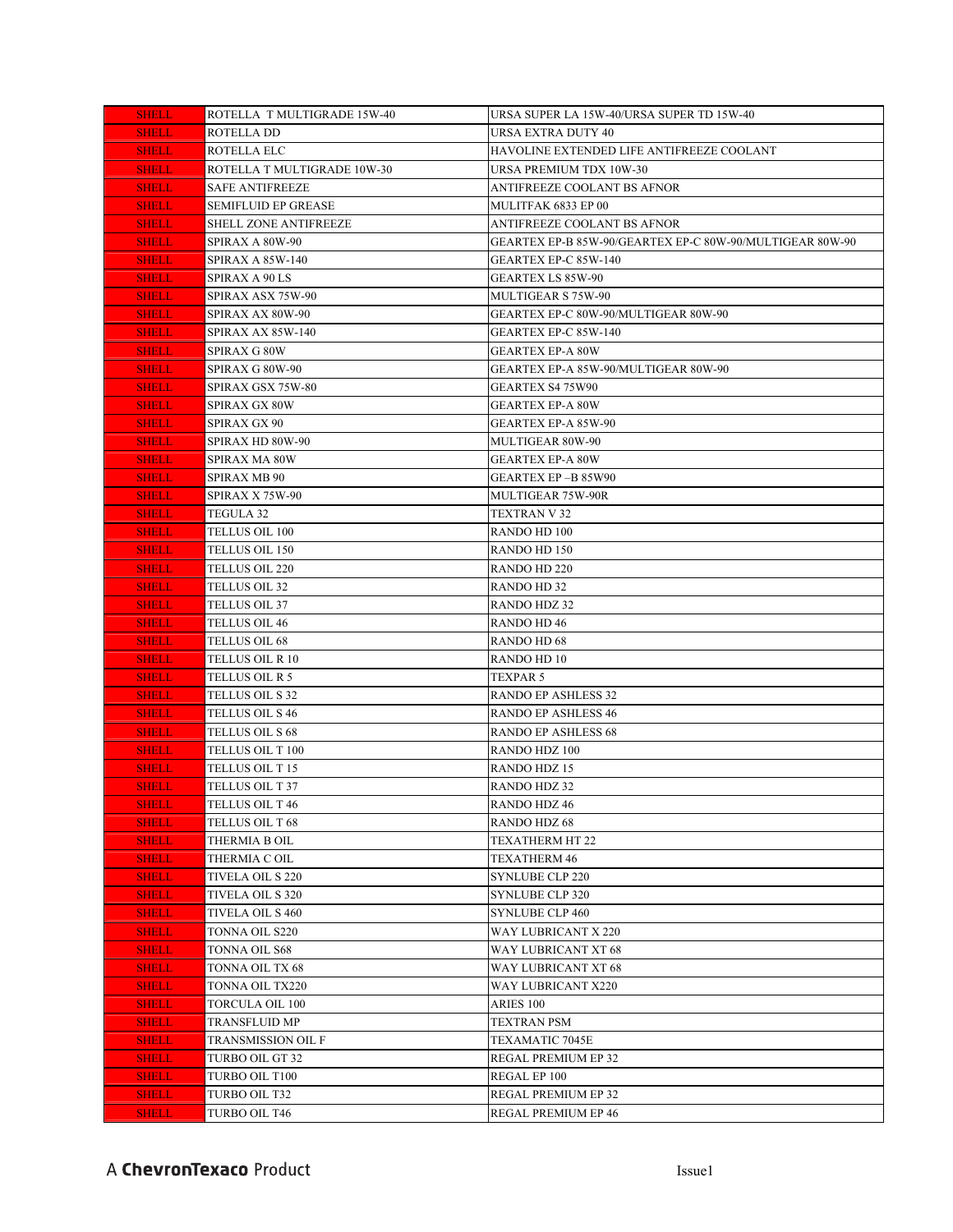| <b>SHELL</b> | TURBO OIL T68               | REGAL PREMIUM EP 68                            |
|--------------|-----------------------------|------------------------------------------------|
| <b>SHELL</b> | UNIVERSAL ENGINE OIL 15W-40 | URSA SUPER LA 15W-40                           |
| <b>SHELL</b> | VALVATA OIL 1000            | MINERIAL CYLINDER OIL 1000 650T                |
| <b>SHELL</b> | VITREA OIL 22               | TEXPAR 22                                      |
| <b>SHELL</b> | VITREA OIL 320              | PINNACLE 320                                   |
| <b>SHELL</b> | <b>VITREA OIL 46</b>        | <b>REGAL PREMIUM EP 46</b>                     |
| <b>SHELL</b> | VITREA OIL 68               | <b>OMNIS 68</b>                                |
| <b>SHELL</b> | VITREA OIL M100             | <b>OMNIS 100</b>                               |
| <b>SHELL</b> | VITREA OIL M150             | OMNIS <sub>150</sub>                           |
| <b>SHELL</b> | VITREA OIL M220             | REGAL EP 220                                   |
| <b>SHELL</b> | VITREA OIL M320             | REGAL EP 320                                   |
| <b>SHELL</b> | VITREA OIL M460             | REGAL OIL 460                                  |
| <b>SHELL</b> | WG FLUID C                  | <b>GLYTEX HFC 46</b>                           |
| <b>SHELL</b> | X 100 SUPER 10W-30          | <b>HAVOLINE 10W-30</b>                         |
| <b>SHELL</b> | X 100 SUPER 15W-40 (SG/CD)  | HAVOLINE DIESEL 15W-40/HAVOLINE PREMIUM 15W-40 |
|              |                             |                                                |
| <b>TOTAL</b> | <b>ANTIFREEZE</b>           | BS AFNOR/HAVOLINE XLC                          |
| <b>TOTAL</b> | ATF 33                      | TEXAMATIC 9330                                 |
| <b>TOTAL</b> | <b>AZOLLA AF 32</b>         | RANDO EP ASHLESS 32                            |
| <b>TOTAL</b> | <b>AZOLLA AF 46</b>         | <b>RANDO EP ASHLESS 46</b>                     |
| <b>TOTAL</b> | <b>AZOLLA AF 68</b>         | RANDO EP ASHLESS 68                            |
| <b>TOTAL</b> | AZOLLA VTR 32               | <b>TEXTRAN V32</b>                             |
| <b>TOTAL</b> | <b>AZOLLA ZS 10</b>         | RANDO HD 10                                    |
| <b>TOTAL</b> | <b>AZOLLA ZS 100</b>        | RANDO HD 100                                   |
| <b>TOTAL</b> | <b>AZOLLA ZS 150</b>        | RANDO HD 150                                   |
| <b>TOTAL</b> | <b>AZOLLA ZS 32</b>         | RANDO HD 32/ SUPER AW 32                       |
| <b>TOTAL</b> | <b>AZOLLA ZS 38</b>         | <b>RANDO HDZ 32</b>                            |
| <b>TOTAL</b> | <b>AZOLLA ZS 46</b>         | <b>RANDO HD46</b>                              |
| <b>TOTAL</b> | <b>AZOLLA ZS 68</b>         | <b>RANDO HD 68</b>                             |
| <b>TOTAL</b> | <b>BIOHYDRAN TMP 46</b>     | HYDRA 46                                       |
| <b>TOTAL</b> | <b>CARTER EP 100</b>        | <b>MEROPA 100</b>                              |
| <b>TOTAL</b> | <b>CARTER EP 150</b>        | MEROPA 150                                     |
| <b>TOTAL</b> | <b>CARTER EP 220</b>        | MEROPA 220                                     |
| <b>TOTAL</b> | <b>CARTER EP 320</b>        | MEROPA 320                                     |
| <b>TOTAL</b> | <b>CARTER EP 460</b>        | MEROPA 460                                     |
| <b>TOTAL</b> | <b>CARTER EP 68</b>         | <b>MEROPA 68</b>                               |
| <b>TOTAL</b> | <b>CARTER SH 150</b>        | PINNACLE EP 150                                |
| <b>TOTAL</b> | CARTER SH 220               | PINNACLE EP 220                                |
| <b>TOTAL</b> | <b>CARTER SH 320</b>        | PINNACLE EP 320                                |
| <b>TOTAL</b> | <b>CARTER SY 220</b>        | SYNLUBE CLP 220                                |
| <b>TOTAL</b> | <b>CARTER SY 320</b>        | SYNLUBE CLP 320                                |
| <b>TOTAL</b> | CARTER SY 460               | SYNLUBE CLP 460                                |
| <b>TOTAL</b> | <b>CHAINSAW OIL</b>         | <b>CLINGTEX 100</b>                            |
| <b>TOTAL</b> | <b>CORTIS 100</b>           | <b>OMNIS 100</b>                               |
| <b>TOTAL</b> | <b>CORTIS 22</b>            | TEXNAP <sub>22</sub>                           |
| <b>TOTAL</b> | <b>CORTIS 460</b>           | REGAL OIL 460                                  |
| <b>TOTAL</b> | <b>CORTUSA 100</b>          | COMPRESSOR OIL EP VDL 100                      |
| <b>TOTAL</b> | <b>CORTUSA 32</b>           | COMPRESSOR OIL EP VDL 32                       |
| <b>TOTAL</b> | <b>CORTUSA 46</b>           | <b>COMPRESSOR OIL EP VDL 46</b>                |
| <b>TOTAL</b> | <b>CORTUSA 68</b>           | COMPRESSOR OIL EP VDL 68                       |
| <b>TOTAL</b> | CORTUSA SR 46               | CETUS PAO 46                                   |
| <b>TOTAL</b> | DEXRON III/MERCON           | TEXAMATIC 7045E                                |
| <b>TOTAL</b> | DROSERA MS 100              | <b>CLINGTEX 100</b>                            |
| <b>TOTAL</b> | DROSERA MS 250              | WAY LUBRICANT X220                             |
| <b>TOTAL</b> | <b>DROSERA MS 68</b>        | WAY LUBRICANT XT 68                            |
| <b>TOTAL</b> | EP 80W-90                   | GEARTEX EP-A 85W-90/MULTIGEAR 80W-90           |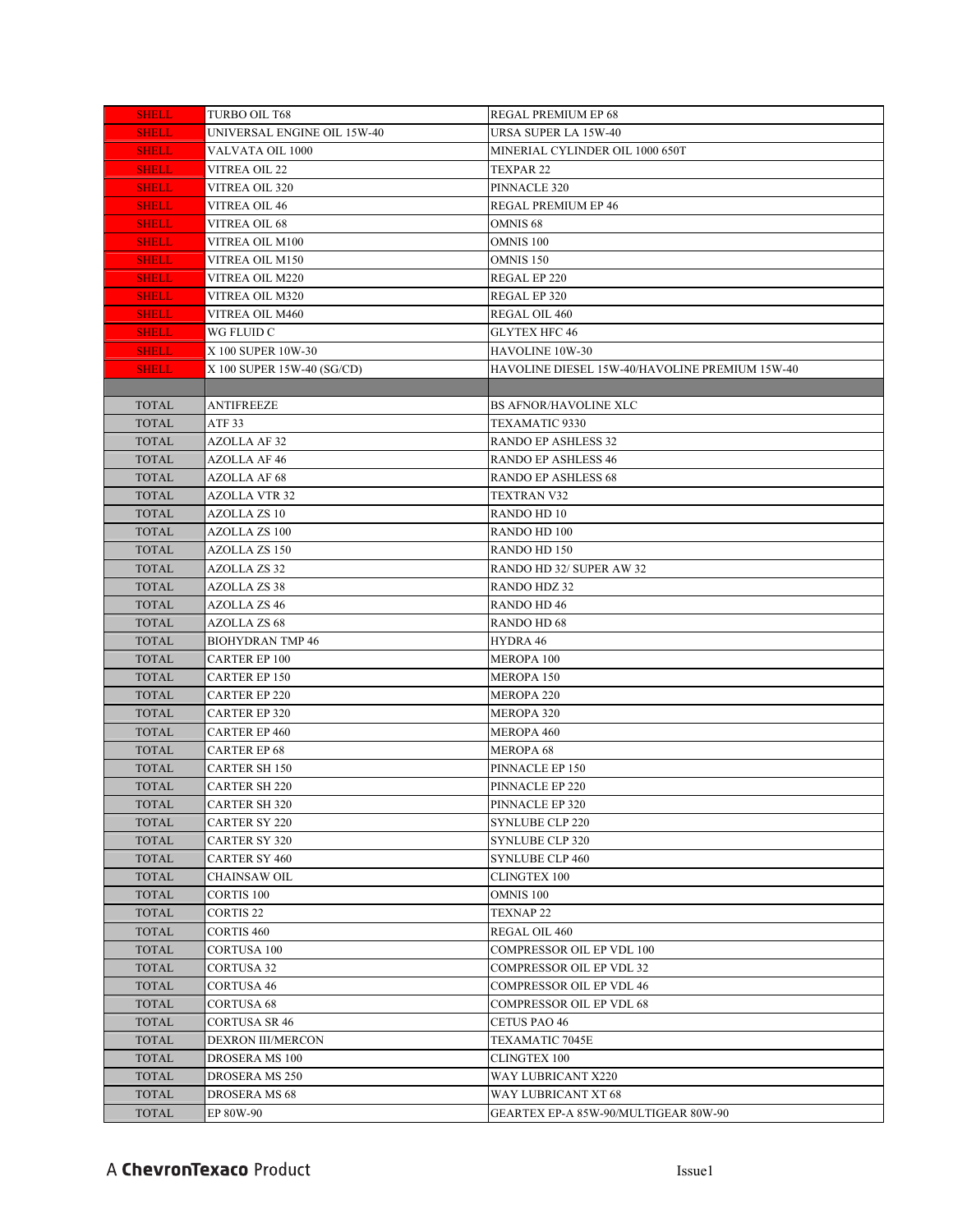| <b>TOTAL</b> | EP 85W-90                        | <b>GEARTEX EP A 85W-90</b>                     |
|--------------|----------------------------------|------------------------------------------------|
| <b>TOTAL</b> | EP B 85W-90                      | <b>GEARTEX EP-B 85W-90</b>                     |
| <b>TOTAL</b> | EPB 80W-90                       | GEARTEX EP-C 80W-90/MULTIGEAR 80W-90           |
| <b>TOTAL</b> | EPB 85W-140                      | GEARTEX EP-C 85W-140                           |
| <b>TOTAL</b> | EQUIVIS ZS 15                    | <b>RANDO HDZ 15</b>                            |
| <b>TOTAL</b> | <b>EQUIVIS ZS 32</b>             | <b>RANDO HDZ 32</b>                            |
| <b>TOTAL</b> | <b>EQUIVIS ZS 46</b>             | <b>RANDO HDZ 46</b>                            |
| <b>TOTAL</b> | <b>EQUIVIS ZS 68</b>             | <b>RANDO HDZ 68</b>                            |
| <b>TOTAL</b> | FARM HYDRAULIC OIL               | RANDO HD 32/ SUPER AW 32                       |
| <b>TOTAL</b> | FARM MULTIPURPOSE GREASE         | MULTIFAK EP 2                                  |
| <b>TOTAL</b> | <b>FLUID ATX</b>                 | TEXAMATIC 4291                                 |
| <b>TOTAL</b> | <b>FLUID IID</b>                 | TEXAMATIC 7045E                                |
| <b>TOTAL</b> | <b>FLUIDE AT 42</b>              | TEXAMATIC 7045E                                |
| <b>TOTAL</b> | <b>FOUR STROKE</b>               | HAVOLINE EXTRA 10W-40                          |
| <b>TOTAL</b> | GRC <sub>2</sub>                 | <b>TEXCLAD 2</b>                               |
| <b>TOTAL</b> | HYDROBIO 46                      | HYDRA 46                                       |
| <b>TOTAL</b> | ISOVOLTINE                       | TRANSFORMER OIL                                |
| <b>TOTAL</b> | LUNARIA 68                       | <b>CAPELLA WF 68</b>                           |
| <b>TOTAL</b> | <b>MULTAGRI SUPER</b>            | SUPER UNIVERSAL TRACTOR OIL EXTRA 10W-30       |
| <b>TOTAL</b> | <b>MULTAGRI TM</b>               | SUPER UNIVERSAL TRACTOR OIL 15W-30             |
| <b>TOTAL</b> | MULTIS <sub>2</sub>              | MULTIFAK EP 2                                  |
| <b>TOTAL</b> | <b>MULTIS3</b>                   | <b>MULTIFAK PREMIUM 3</b>                      |
| <b>TOTAL</b> | <b>MULTIS COMPLEX EP2</b>        | STARPLEX ALL PURPOSE EP 2                      |
| <b>TOTAL</b> | MULTIS COMPLEX TEP 2             | STARPLEX ALL PURPOSE EP 2                      |
| <b>TOTAL</b> | <b>MULTIS EPO</b>                | <b>MULTIFAK EP0</b>                            |
| <b>TOTAL</b> | MULTIS EP00                      | MULTIFAK 6833 EP 00                            |
| <b>TOTAL</b> | <b>MULTIS EP1</b>                | MULTIFAK EP 1                                  |
| <b>TOTAL</b> | <b>MULTIS EP2</b>                | <b>MULTIFAK EP 2</b>                           |
| <b>TOTAL</b> | MULTIS HT500                     | MULTIFAK EP000                                 |
| <b>TOTAL</b> | <b>MULTIS MS2</b>                | <b>MOLYTEX EP2</b>                             |
| <b>TOTAL</b> | <b>MULTIS WR2</b>                | <b>NOVATEX EP 2</b>                            |
| <b>TOTAL</b> | PRESLIA 32                       | REGAL PREMIUM EP 32                            |
| <b>TOTAL</b> | PRESLIA 46                       | REGAL PREMIUM EP 46                            |
| <b>TOTAL</b> | PRESLIA 68                       | REGAL PREMIUM EP 68                            |
| <b>TOTAL</b> | QUARTZ 3000                      | HAVOLINE 20W-50                                |
| <b>TOTAL</b> | QUARTZ 5000                      | HAVOLINE PREMIUM 15W-40                        |
| <b>TOTAL</b> | <b>OUARTZ 5000 DIESEL</b>        | <b>HAVOLINE DIESEL 15W-40</b>                  |
| <b>TOTAL</b> | <b>OUARTZ 505.01</b>             | HAVOLINE 505.01                                |
| <b>TOTAL</b> | QUARTZ 7000                      | HAVOLINE EXTRA 10W-40                          |
| <b>TOTAL</b> | QUARTZ 7000 DIESEL               | HAVOLINE EXTRA 10W-40                          |
| <b>TOTAL</b> | QUARTZ 9000 0W-30                | HAVOLINE SYNTHETIC 506.01 0W-30                |
| <b>TOTAL</b> | <b>OUARTZ 9000 5W-40</b>         | HAVOLINE SYNTHETIC 5W-40 /HAVOLINE ULTRA 5W-40 |
| <b>TOTAL</b> | <b>OUARTZ INEO 504-507 5W-30</b> | <b>HAVOLINE ULTRA V 5W-30</b>                  |
| <b>TOTAL</b> | QUARTZ INEO MC3 5W-30            | HAVOLINE ULTRA S 5W-30                         |
| <b>TOTAL</b> | <b>ROLIS N-00</b>                | <b>MARFAK 00</b>                               |
| <b>TOTAL</b> | RUBIA 4400                       | URSA SUPER LA 15W-40                           |
| <b>TOTAL</b> | <b>RUBIA 4500</b>                | URSA SUPER TD 15W-40                           |
| <b>TOTAL</b> | <b>RUBIA B10W</b>                | <b>URSATEX 10W</b>                             |
| <b>TOTAL</b> | <b>RUBIA B 20W-30</b>            | URSATEX 10W-30                                 |
| <b>TOTAL</b> | <b>RUBIA B 40W</b>               | <b>URSATEX 40</b>                              |
| <b>TOTAL</b> | <b>RUBIA CF-2</b>                | URSA EXTRA DUTY 40                             |
| <b>TOTAL</b> | <b>RUBIA H 15W-40</b>            | URSA SUPER LA 15W-40                           |
| <b>TOTAL</b> | RUBIA H 20W-40                   | URSA SUPER LA 15W-40                           |
| <b>TOTAL</b> | <b>RUBIA S 10W</b>               | URSA SUPER LA 10W                              |
| <b>TOTAL</b> | <b>RUBIA S 20W-20</b>            | URSA SUPER LA 20W-20                           |
| <b>TOTAL</b> | <b>RUBIA S 30W</b>               | URSA SUPER LA 30                               |